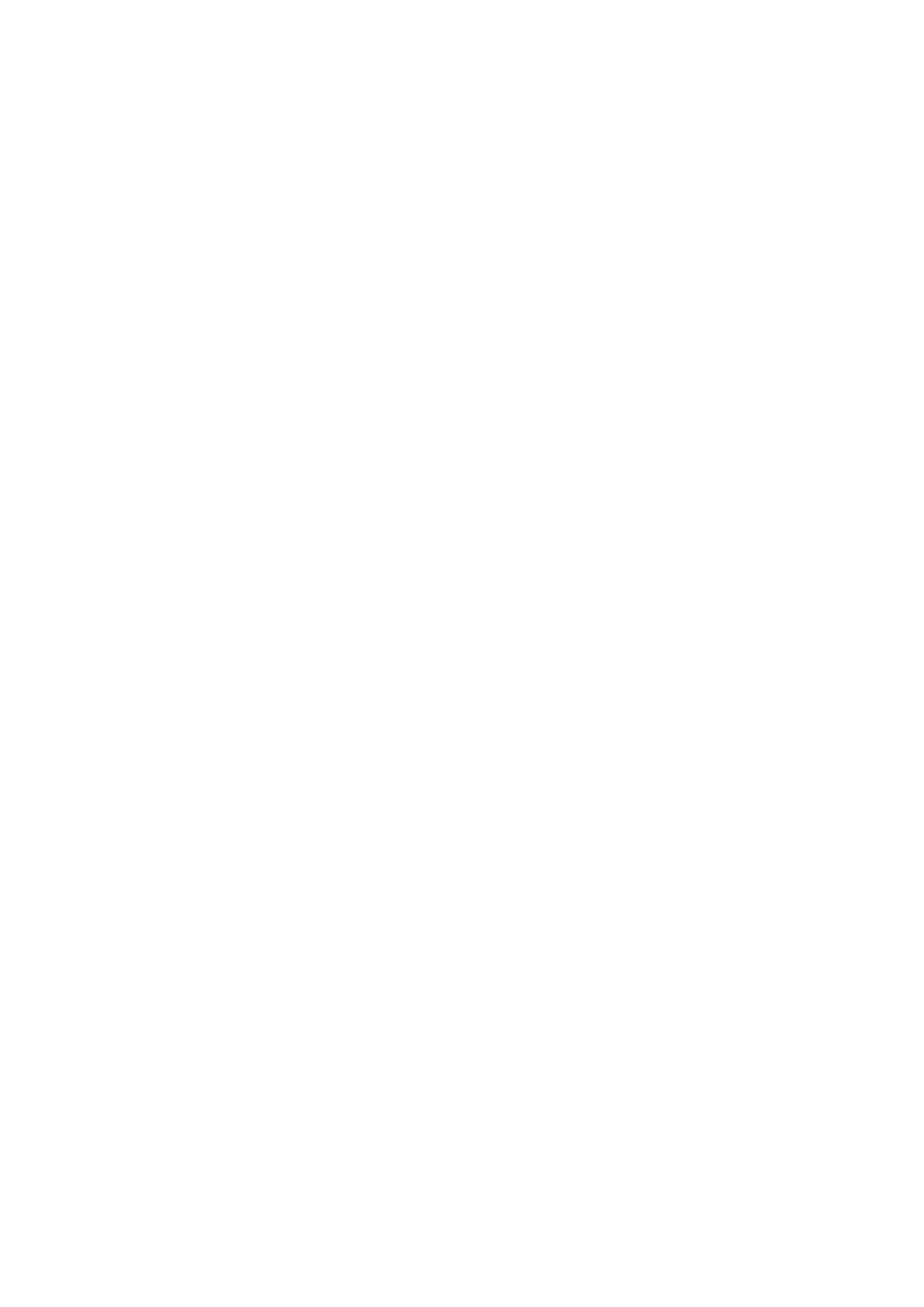# **EUROPEAN UNIVERSITY INSTITUTE, FLORENCE ROBERT SCHUMAN CENTRE FOR ADVANCED STUDIES GLOBAL GOVERNANCE PROGRAMME**

*An EU Agenda for Global Governance* 

**ORGANISED BY MIGUEL POIARES MADURO**

RSCAS Policy Paper 2011/01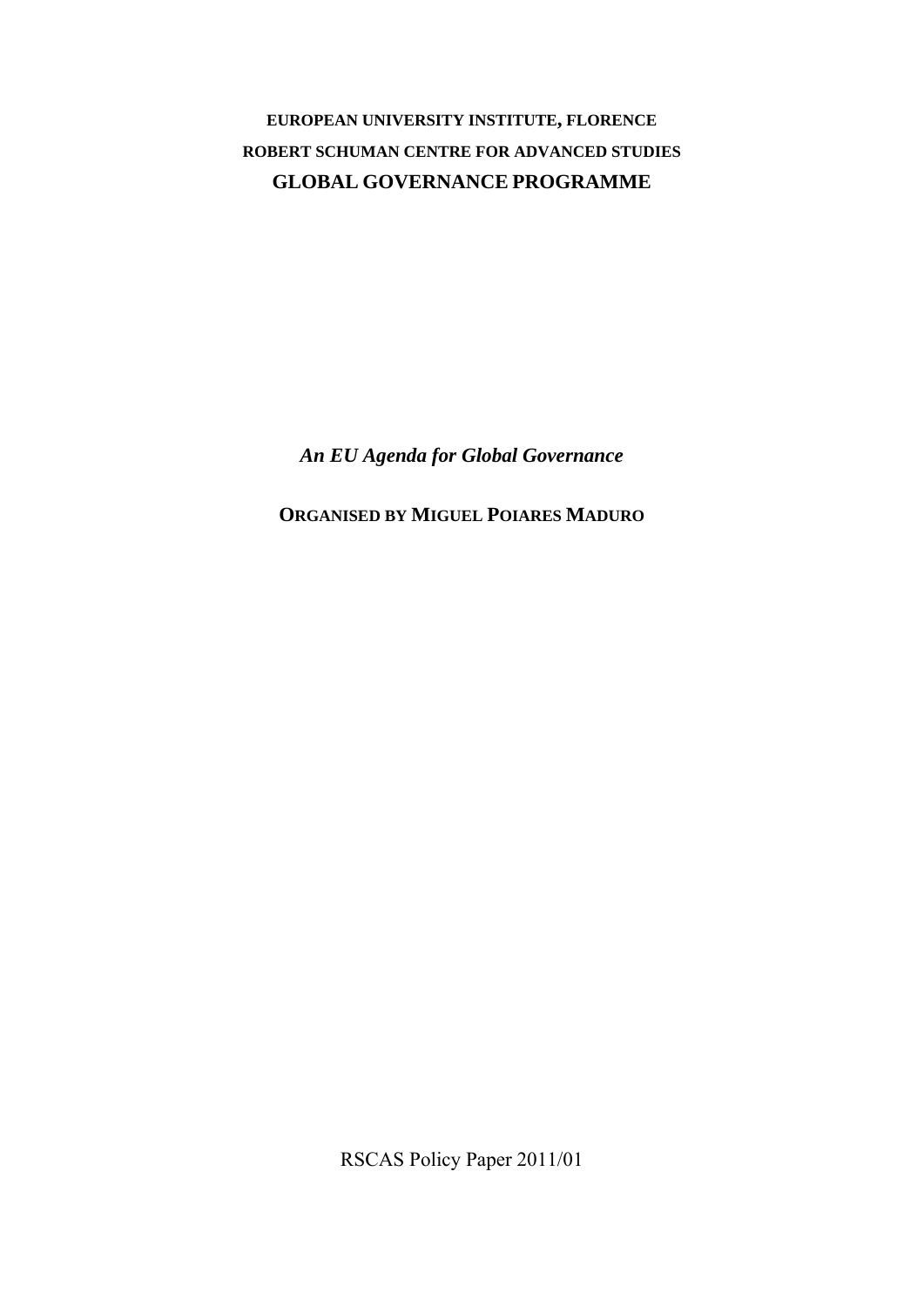This text may be downloaded only for personal research purposes. Additional reproduction for other purposes, whether in hard copies or electronically, requires the consent of the author(s), editor(s). If cited or quoted, reference should be made to the full name of the author(s), editor(s), the title, the working paper, or other series, the year and the publisher.

ISSN 1830-1541

© 2011 organised by Miguel Poiares Maduro

Printed in Italy, April 2011 European University Institute Badia Fiesolana I – 50014 San Domenico di Fiesole (FI) Italy [www.eui.eu/RSCAS/Publications/](http://www.eui.eu/RSCAS/Publications/)  [www.eui.eu](http://www.eui.eu)  cadmus.eui.eu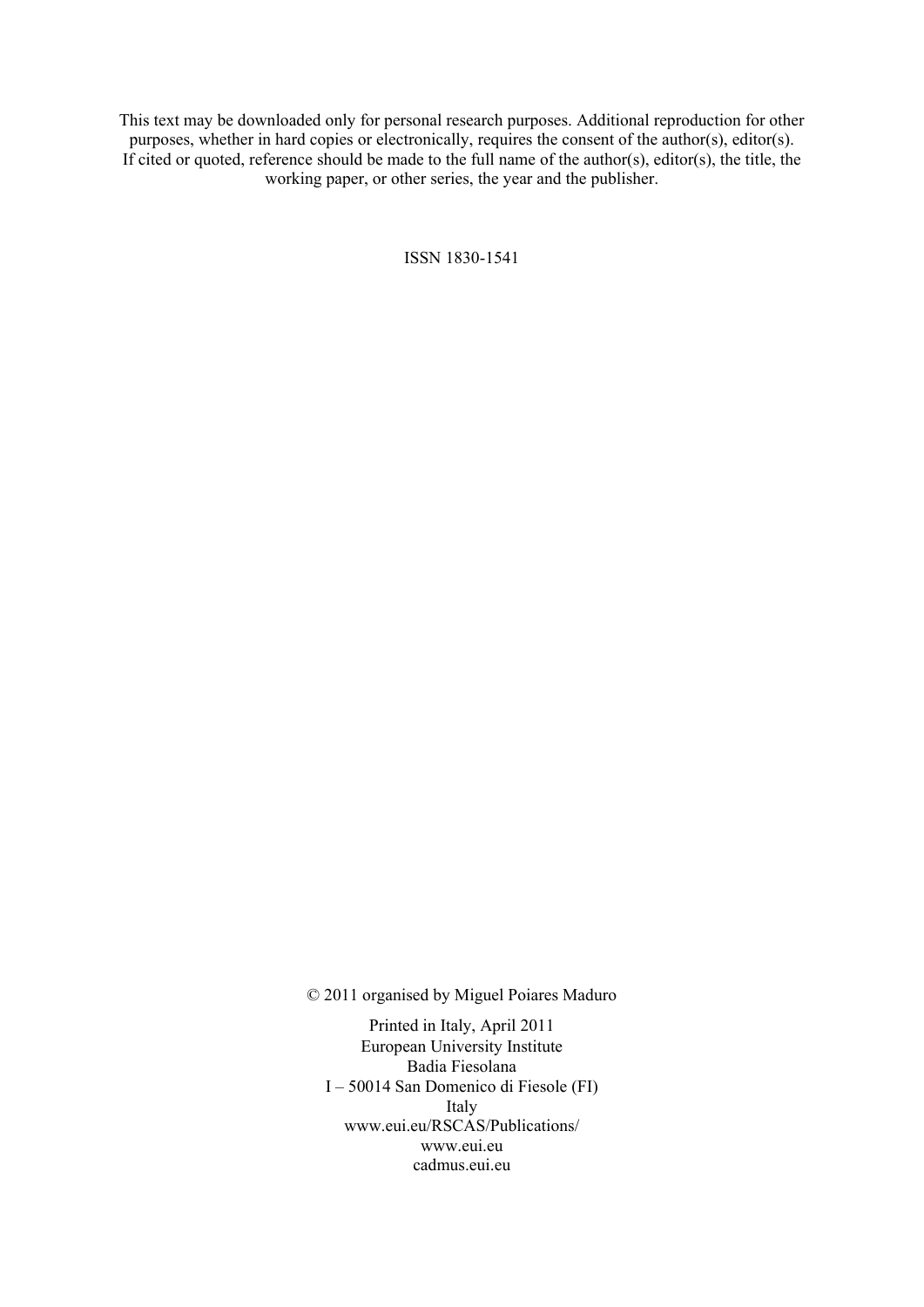# **Robert Schuman Centre for Advanced Studies**

The Robert Schuman Centre for Advanced Studies (RSCAS), created in 1992 and directed by Stefano Bartolini since September 2006, aims to develop inter-disciplinary and comparative research and to promote work on the major issues facing the process of integration and European society.

The Centre is home to a large post-doctoral programme and hosts major research programmes and projects, and a range of working groups and ad hoc initiatives. The research agenda is organised around a set of core themes and is continuously evolving, reflecting the changing agenda of European integration and the expanding membership of the European Union.

The **Policy Paper Series** of the Robert Schuman Centre for Advanced Studies complements its Working Papers Series. This series aims to disseminate the views of a person or a group on a particular policy matter, specifically in the field of European integration.

The European University Institute and the Robert Schuman Centre for Advanced Studies are not responsible for the proposals and opinions expressed by the author(s).

The aim of the Robert Schuman Centre for Advanced Studies is to contribute to the public debate by offering views and opinions on matters of general interest.

The EUI and the RSCAS are not responsible for the opinion expressed by the author(s).

# **The Global Governance Programme at the EUI**

The Global Governance Programme (GGP) aims to share knowledge, and develop new ideas on issues of global governance, serve as a bridge between research and policy-making, and contribute the European perspective to the global governance debate.

The GGP comprises three core dimensions: training, research and policy. The Academy of Global Governance is a unique executive *training* programme which combines EUI's top-level academic environment with some of the world's leading experts in the field of global governance and is targeted to young executives and policy-makers, public sector officials, private sector professionals, junior academics, and diplomats. Diverse global governance issues are investigated in *research* strands and projects coordinated by senior scholars, both from the EUI and from internationally recognized top institutions. The *policy* dimension is developed throughout the programme, but is highlighted in the GGP High-Level Policy Seminars, which bring together policy-makers and academics at the highest level to discuss issues of current global importance.

For more information:

[www.globalgovernanceprogramme.eu](http://www.globalgovernanceprogramme.eu)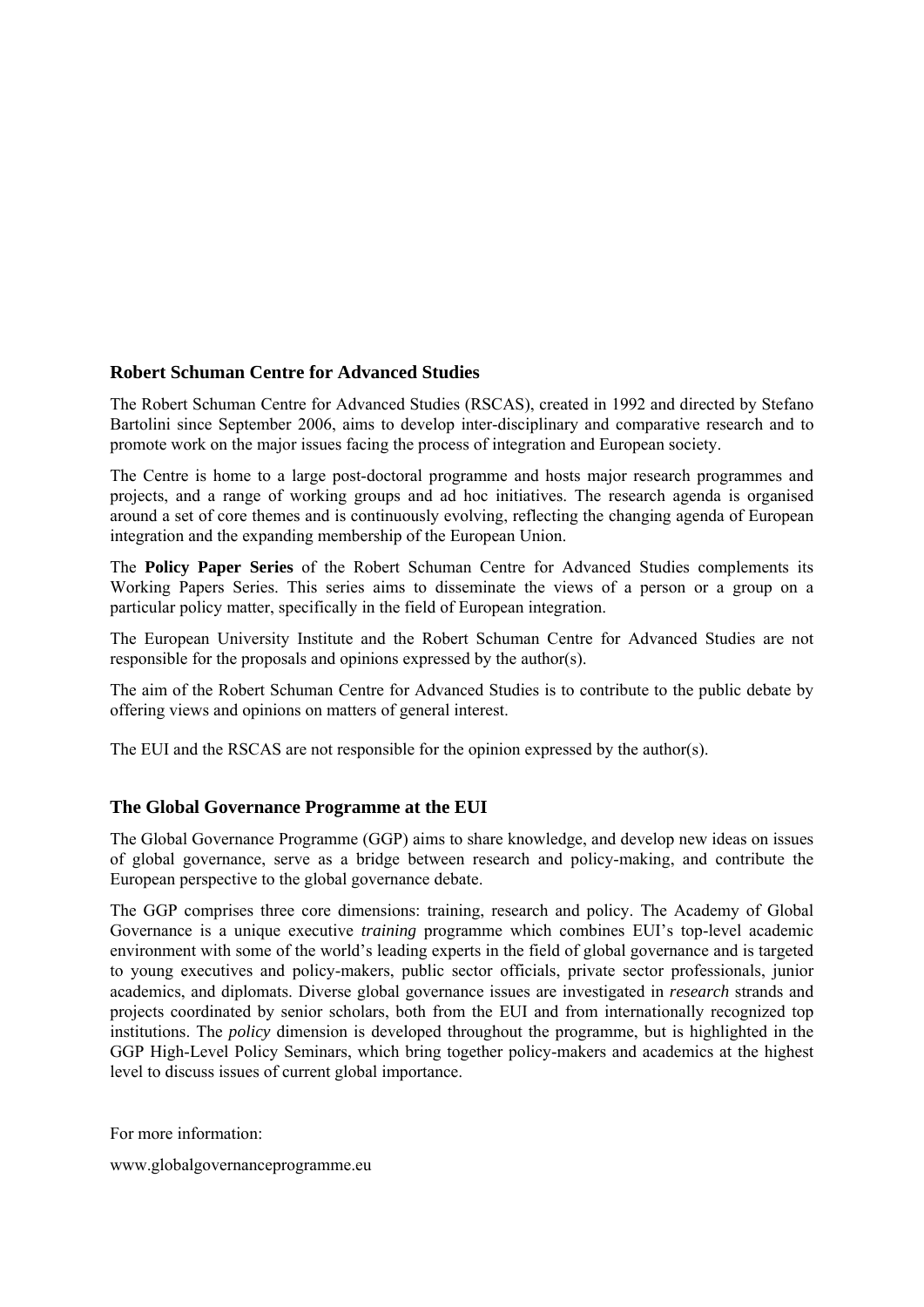# **Table of Contents**

| European Union and Multilateral Global Governance, José Manuel Durão Barroso 3                                                                                     |  |
|--------------------------------------------------------------------------------------------------------------------------------------------------------------------|--|
|                                                                                                                                                                    |  |
| Technocratic Temptations and the Global Governance Dilemma of the European Union,                                                                                  |  |
|                                                                                                                                                                    |  |
| The European Union and the International Liberalisation of Network Industries:<br>The Case of Transatlantic Aviation, Adrienne Héritier and Yannis Karagiannis  23 |  |
| EU Multilateralism: Rhetoric and Reality in the Context of Global Governance,                                                                                      |  |
|                                                                                                                                                                    |  |
|                                                                                                                                                                    |  |
|                                                                                                                                                                    |  |
| The European Laboratory for Multilevel Governance of Interdependent Public Goods:                                                                                  |  |
| EU Governance in the Light of New Regulations Introduced by the Lisbon Treaty,                                                                                     |  |
| The EU and the Challenge of Global Macroeconomic Governance, David Vines 67                                                                                        |  |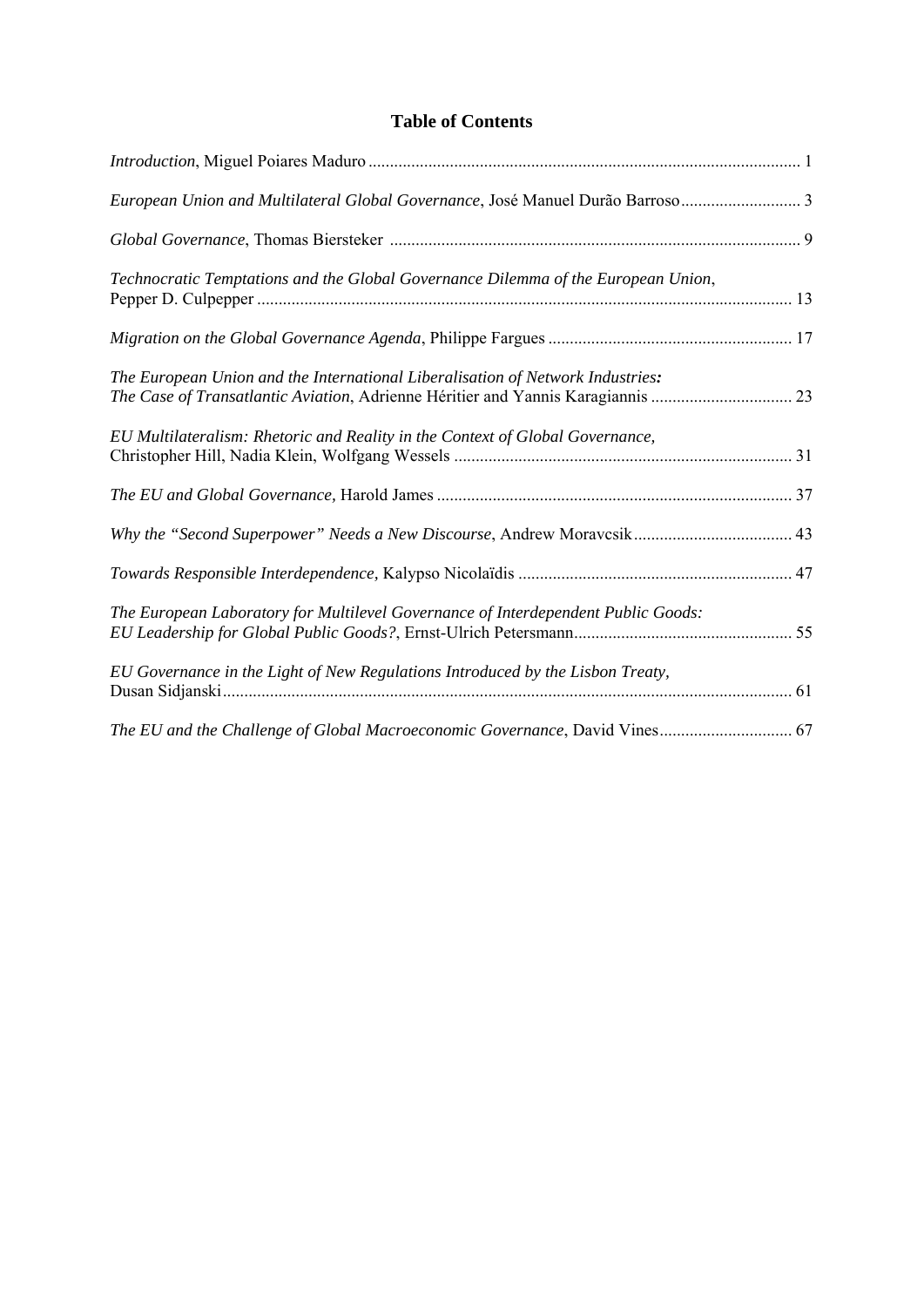# **Introduction**

### Miguel Poiares Maduro\*

Global governance has become the label under which global issues are increasingly being discussed. The term refers to a large variety of actors and both formal and informal institutional alternatives that correspond to emerging forms of governance at the regional and global level. As such, it is a difficult term to define. On the other hand, its success in academic and policy discourse may well result precisely from its capacity to embrace very different global phenomena and institutions. In spite of this, it can be said that the starting point of global governance is a growing recognition that an increased number of issues can no longer be governed at the state level. This leads to the emergence of transnational forms of governance.

This need for global governance arises from three sources. First, globalization, in its many forms, generates increased economic, cultural, social and political interdependence. In turn this increases the potential for mutual externalities among States. One state's policy impacts in, and is impacted by, another state's policy. This challenges political self-determination at the state level and renders necessary an arbitration and regulation of such conflicts. Second, we are witnessing the emergence of transnational forms of power that are not controlled by states but are instead linked, for example, to forms of private regulation or the mobility and economic power of certain actors. These can only be effectively regulated at a level beyond the State. Third, there is a tendency to recognize the existence of global public goods. Some, such as peace and the environment, may be easy to recognize while others, such as trade, much less so. Either way, said recognition of global public goods requires setting up institutions entrusted with their definition, protection and promotion.

If the need for global governance appears to be largely consensual, what the institutional forms of global governance ought to be is much less so. It is possible to identify a large variety of formal and informal mechanisms of global governance. In some areas, international organizations such as the United Nations or the World Trade Organization dominate and even see an enhancement of their powers but, in other respects, less formalized (and also less "egalitarian") forms of international cooperation, such as the G8 or the G20, are taking the lead. There is also an increased network of relations between these different institutional forms of global governance. For example the G20 has set up mandates to be pursued by international organizations that have no formal link to that group of States thus raising particular problems. Furthermore, the increased institutional innovation and pluralism is not limited to State centered forms of global governance. Transnational forms of private regulation and arbitration or informal networks of infra-State actors are assuming growing importance at the global level. There is no clear explanation for the emergence of a concrete institutional arrangement of global governance. Some of these forms of global governance are a consequence of specific sector needs while others appear to be the product of ad hoc bargaining and path dependence in the international order. This institutional pluralism of forms of global governance creates the risk of fragmentation but can also be a source for institutional learning and increased integration at the global level since functional or formal linkages are increasingly being established between the different institutions of global governance. The key issue is their legitimacy.

The transfer of functions of governance to the global level brings with it complex legitimacy questions. There are some who claim that such functions of governance cannot be separated from the State. This is either because democracy at the State level requires political self-determination on certain core functions that can never be exercised outside the political community of the State or because, even if the functions in question do not belong to the core of political self-determination, they

-

<sup>\*</sup> He is a professor within the European University Institute law department and directs the Global Governance Programme within the Robert Schuman Center for Advanced Studies at the EUI.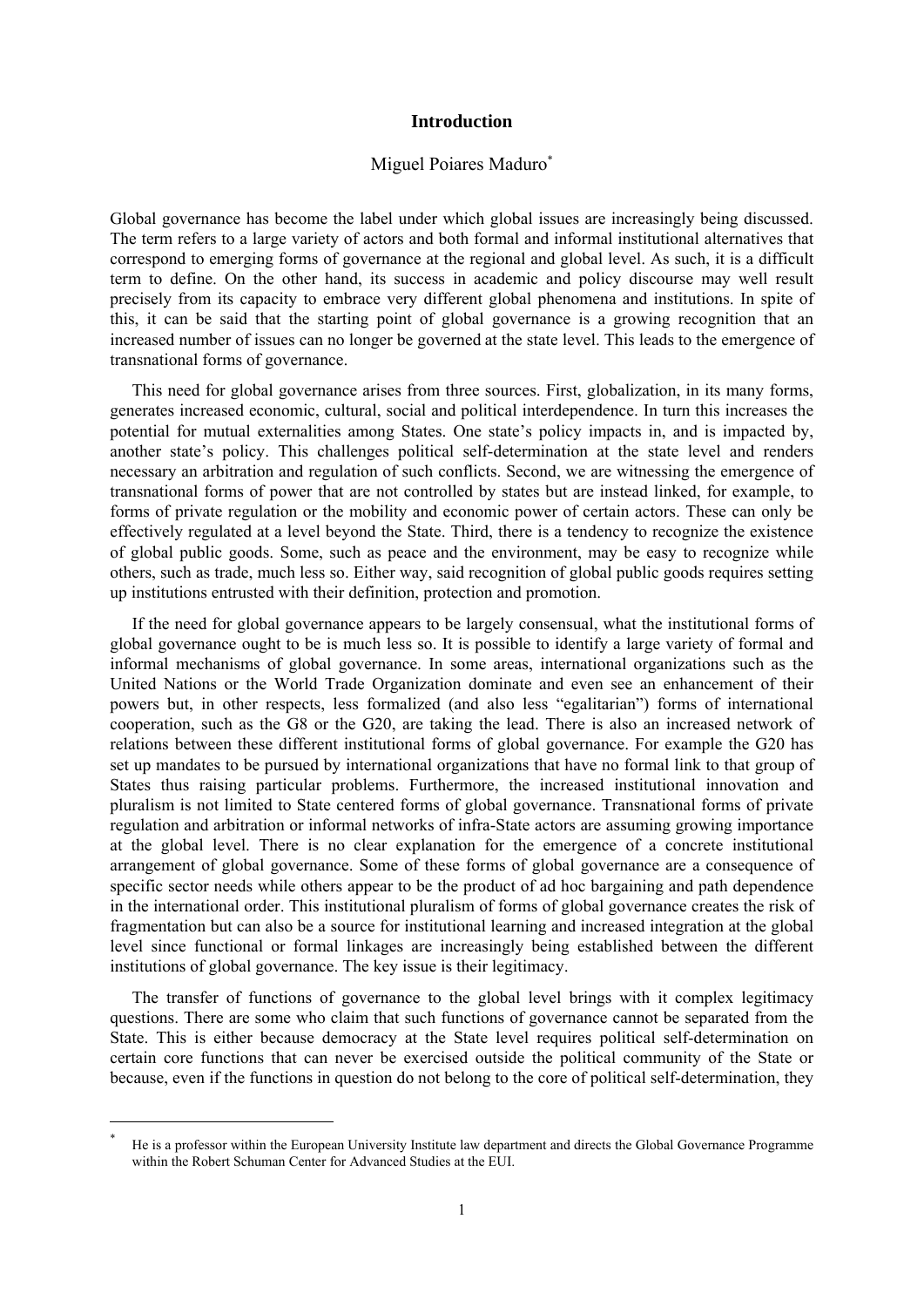still require a form of democratic legitimacy that only the State can provide. Others claim that what is needed is a more solid and less functional legitimacy of global governance. They admit the possibility (and, even, the need) to transfer such functions of governance but they criticize the current global institutional arrangements as insufficiently accountable and undemocratic.

Europe's response to the challenges of global governance has been ambiguous to say the least; at times appearing resistant and at others wanting to take the lead. The role that the European Union ought to play in the context of the European response is often presented as crucial: it is stated by many that, in many areas of global governance, European states are better served by a European response. However, at the same time, the Union appears to have neither the instruments nor the political capital to do so. There are also those who see European integration as part of the challenge and not part of the solution. For some, however, the European Union is an example of a successful form of governance beyond the State that can inspire global solutions. The extent to which the European model can be imported to other regions or even transferred to the global level is doubtful but it can probably provide a valuable source of institutional imagination to be used in other contexts. That can, in itself, be a valuable asset for Europe.

The EUI 'Global Governance Programme' aims to increase understanding and knowledge of these global issues and the European response to them. It will discuss different institutional forms of addressing those issues. It will contribute to academic and policy debates on global governance. It also intends to train new generations of scholars, public officials, and practitioners, and to encourage interaction between academics, policy makers, journalists and activists. In short, to increase European critical mass on global governance and the European imprint on the debates taking place at a global level.

In 2011 the Global Governance Programme convenes policy-makers and academics to discuss outstanding issues in the global agenda, such as international trade and the conclusions of the Doha Round, counter-terrorism policies and the financial landscape after the financial crisis. The training dimension of the Programme, the Academy of Global Governance, offers Executive Training Seminars on the central challenges facing private and public stakeholders. Senior scholars from the EUI and other top institutions worldwide develop research strands on key areas such as climate change, global justice, gender equity, regional integration and economics of global governance. For more information see the GGP web pages: [www.globalgovernanceprogramme.eu](http://www.globalgovernanceprogramme.eu)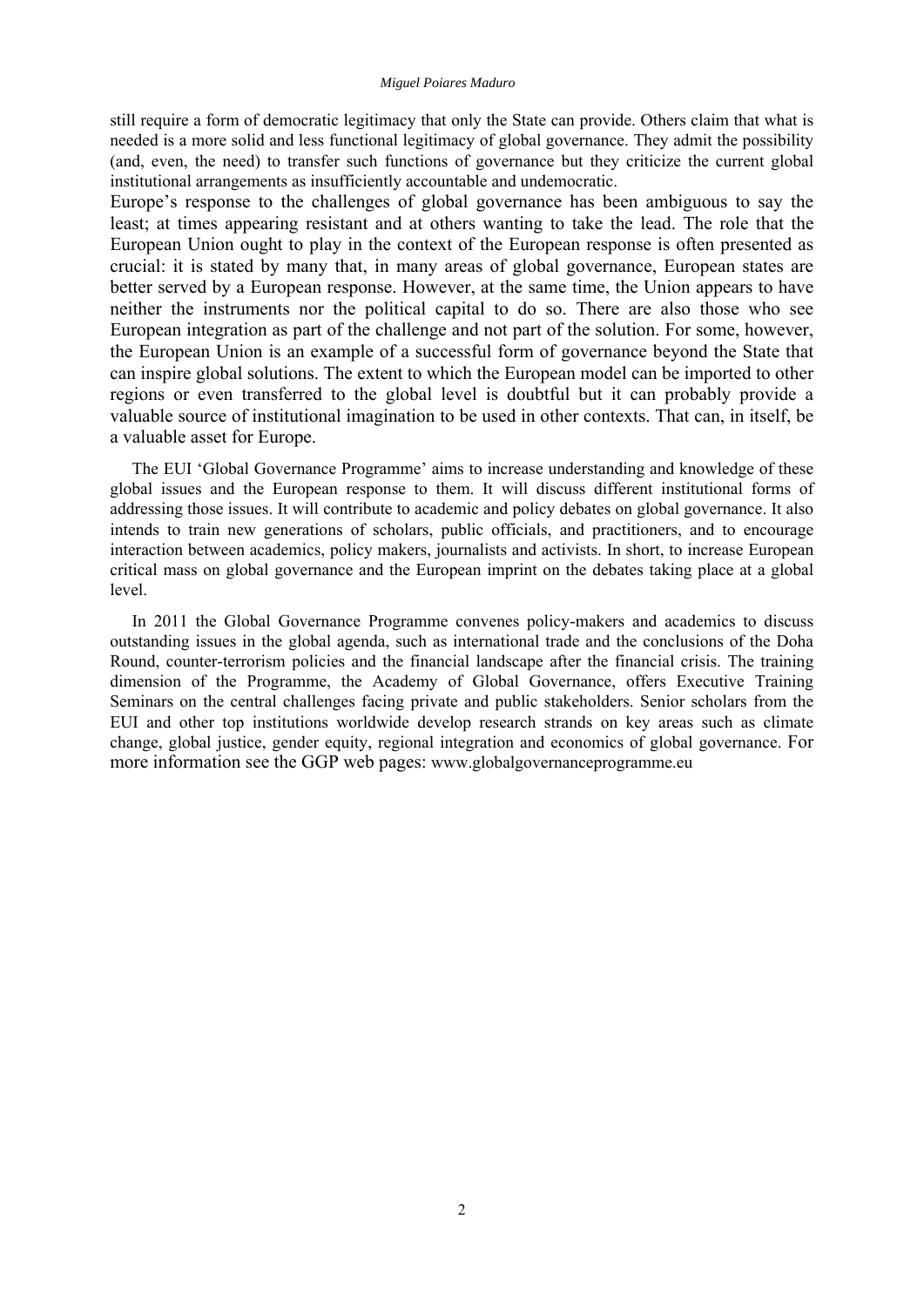# **From the speech of the President of the European Commission, José Manuel Durão Barroso "European Union and Multilateral Global Governance", delivered on the occasion of the Inaugural Lecture of the Global Governance Programme at the European University Institute on 18 June 2010.**

Today I wish to make the case for the EU's role in reinforcing multilateral rules and institutions at the global level. Multilateralism is the right mechanism to build order and governance in a multipolar world, and the European Union is well-placed to make a decisive contribution.

As you know it has become a common assertion that the first decade of the 21st century has witnessed the gradual emergence of a multipolar world. A system composed of multiple global and regional powers, by a number of relevant institutions and organizations, and by powerful non-state actors.

There are, clearly, some virtues in a multipolar international society. It limits 'hegemonic power', which can often be a source of instability. In the history of modern European political thought, the distribution of power has been consistently treated as a mechanism to limit hegemonic or imperial tendencies. Being in Italy, you are probably familiar with the work of the historian Guicciardini, who in his History of Italy written in the early 16th century identified the balance of power with the idea of justice. He praised Lorenzo de Medici, the ruler of Florence, who recognized that the security of his city depended upon maintaining the balance of power within Italy. Guicciardini knew very well what he was writing about, because he had witnessed the collapse of the Italian distribution of power, and its replacement by the Spanish Habsburgs' hegemony.

In the eighteenth century, a diplomatic manual published in Europe referred to multipolarity as "an equal distribution of power among the Princes of Europe as makes it impractical for the one to disturb the repose of the other". And similar views appear in the great multilateral peace treaties. The Preamble of the Treaty of Utrecht, concluded in 1713, says that the "diplomatic settlement" seeks to establish a "just equilibrium". A century later, one of the main figures of the Vienna Congress, Metternich, observed that "European states form a kind of social body that reflect the application of the principles of solidarity and of the balance of power". We find here a view of the multipolar distribution of power as a condition for political freedom, for international justice and for collaboration between states.

However, it would be unwise to overlook the risks associated with multipolarity. A quick glance at European history also provides ample evidence of the dangers of an understanding of multipolar strategies in terms of expansion and competition for predominance. Strategic rivalry between great powers often produced wars in Europe - right up to the middle of the twentieth century.

At the risk of oversimplifying, one can say that a paradox lies at the heart of modern European history: attempts to create a multipolar balance of power, in order to avoid the emergence of imperial or hegemonic states, ended up with violent competition between great powers.

After half a century of chilly bipolar conflict, and a one-decade interval of what has been called a "unipolar moment", the world now seems to be returning to a multipolar configuration. So, the question arises: are we going to repeat at the global level many of the mistakes committed during a great deal of European history? Is Europe's past the world's future?

The 21st century global multipolarity differs in fundamental ways from the past examples of multipolar balance of power. The concentration of power in a number of poles goes hand in hand with fragmentation into multiple centres of power, such as international institutions, nongovernmental organizations, private corporations, global networks, including financial networks and so on.

Globalization strengthens the capacities of non-state actors, and in the process it dilutes the power of the major countries. Contrary to previous centuries, at least in those areas more affected by crossborder flows, the 21st century multipolar world seems to be more inclined to a dilution than a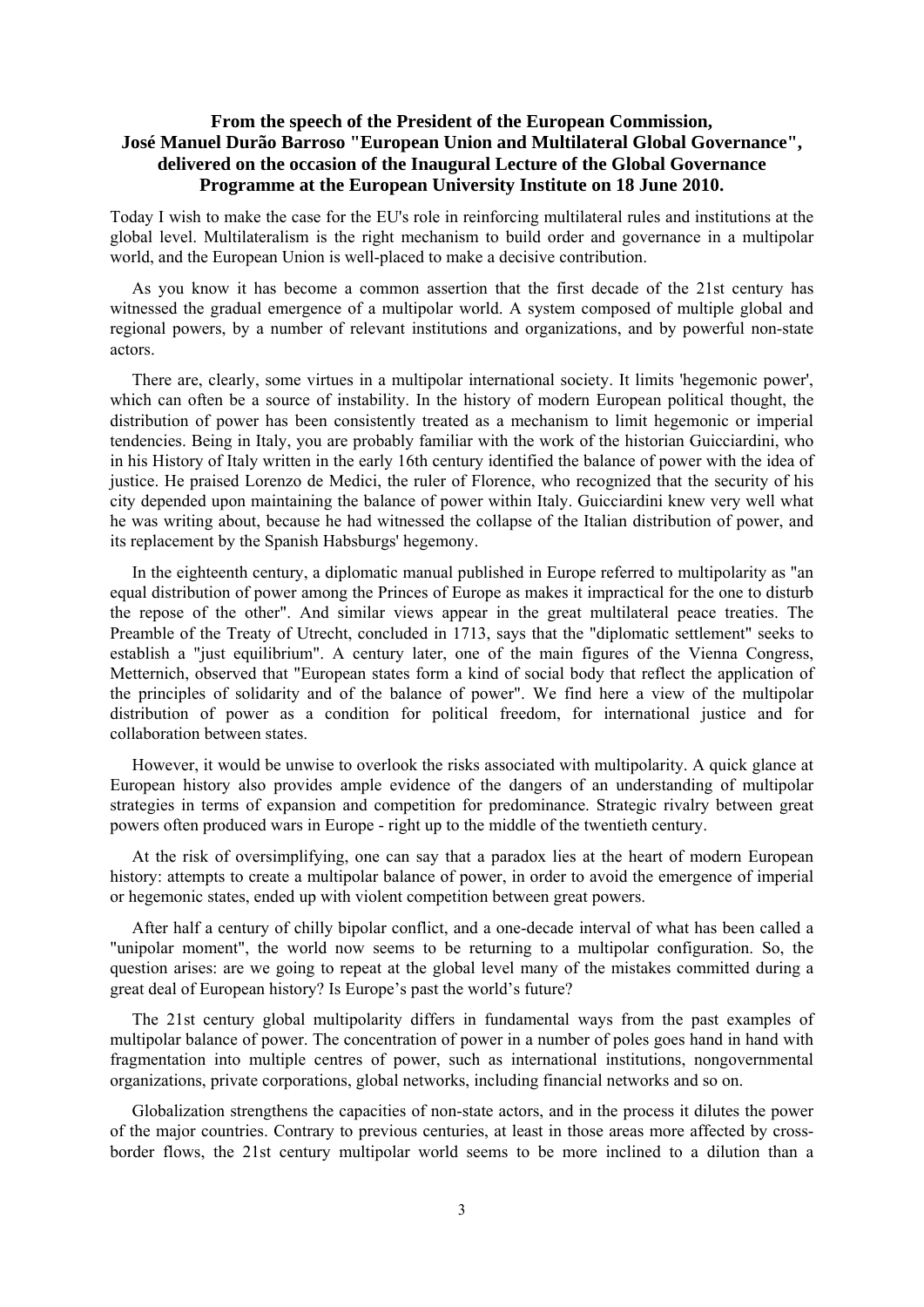monopoly of power. There is an increasingly large domain of global politics that occurs outside relations between the major states. Let's look at the current global financial crisis how impressively it shows how relative is the power of democracies or states. It is in fact what some observers call "the domain of nonpolarity".

The rise of new actors and networks and of non-state relations, taking place outside the control of governments, increases the challenges and threats to political authorities and sometimes a democratic rule. As a result, states and international institutions need to cooperate to avoid global disorder.

Simultaneously, globalization reinforces the interdependence of major powers. To a large extent, their political stability and their social and economic welfare depend on their collaboration. Ordered and expected outcomes, crucial to deal with mutual dependency, require the establishment of international norms.

To deal with a growing global interdependence, it is in the interest of governments to create a normative framework that avoids political surprises and strategic misunderstandings.

Therefore, inter-state interdependence and non-polarity stimulate the reinforcement of multilateral institutions.

In this sense, the need to tackle globalization may well function as a constraint to great-power conflicts and as a driver for more multilateralism.

However, experience tells us that the rise of interdependence per se is not enough to ensure international cooperation.

Today, there are worrying signs of disruption and uncertainty, created by strategic rivalry, mainly at regional level. In certain regions, major powers are involved in competition for natural resources. We see some appetite for the creation of spheres of influence. The reality is that unilateral strategies still have a strong influence on foreign policies. In addition, nationalism and a strong attachment to sovereignty are clear tendencies in many great powers. It is far from certain that in the near future we witness the growing of institutional governance at global level. On the contrary: the world could well witness a fragmentation of multilateralism. But I believe that the European Union can play an important role in the reinforcement of multilateral global institutions. And why can we do it?

European integration was a successful attempt way of escaping power politics. The European experience of wars produced by great power rivalries led namely after he tragedy of the World War II to the creation of an institutional multilateral order in Western Europe. This development shows very clearly the difference between multipolarity and multilateralism. The former refers to the distribution of power. The latter expresses a way to use power and to organise power.

The global balance of power may limit hegemonic unilateralism, but it does not by itself stop unilateral strategies by the different poles. Multipolarity may be a necessary condition for global multilateralism, but it is not sufficient. I believe we need a clear awareness of the dangers of unilateralism, and self-conscious strategies to consolidate multilateralism.

And this is where the European experience is quite valuable. In the elegant words of a distinguished contemporary historian, Tony Judt "In spite of the horrors of their recent past – and in large measure because of them – it was Europeans who were now uniquely placed to offer the world some modest advice on how to avoid repeating their own mistakes".

The key words are "to offer some modest advice on how to avoid repeating our own mistakes". In Europe, we know very well where the hubris caused by the excitement of rising power can take us. Having delegitimized multipolar power politics in the European continent, the Union must now work to prevent the emergence of this model on a global scale.

The European Union enjoys a number of strategic advantages, which give it the capacity to shape a positive trajectory in world politics. Our continental size that we have now after the successful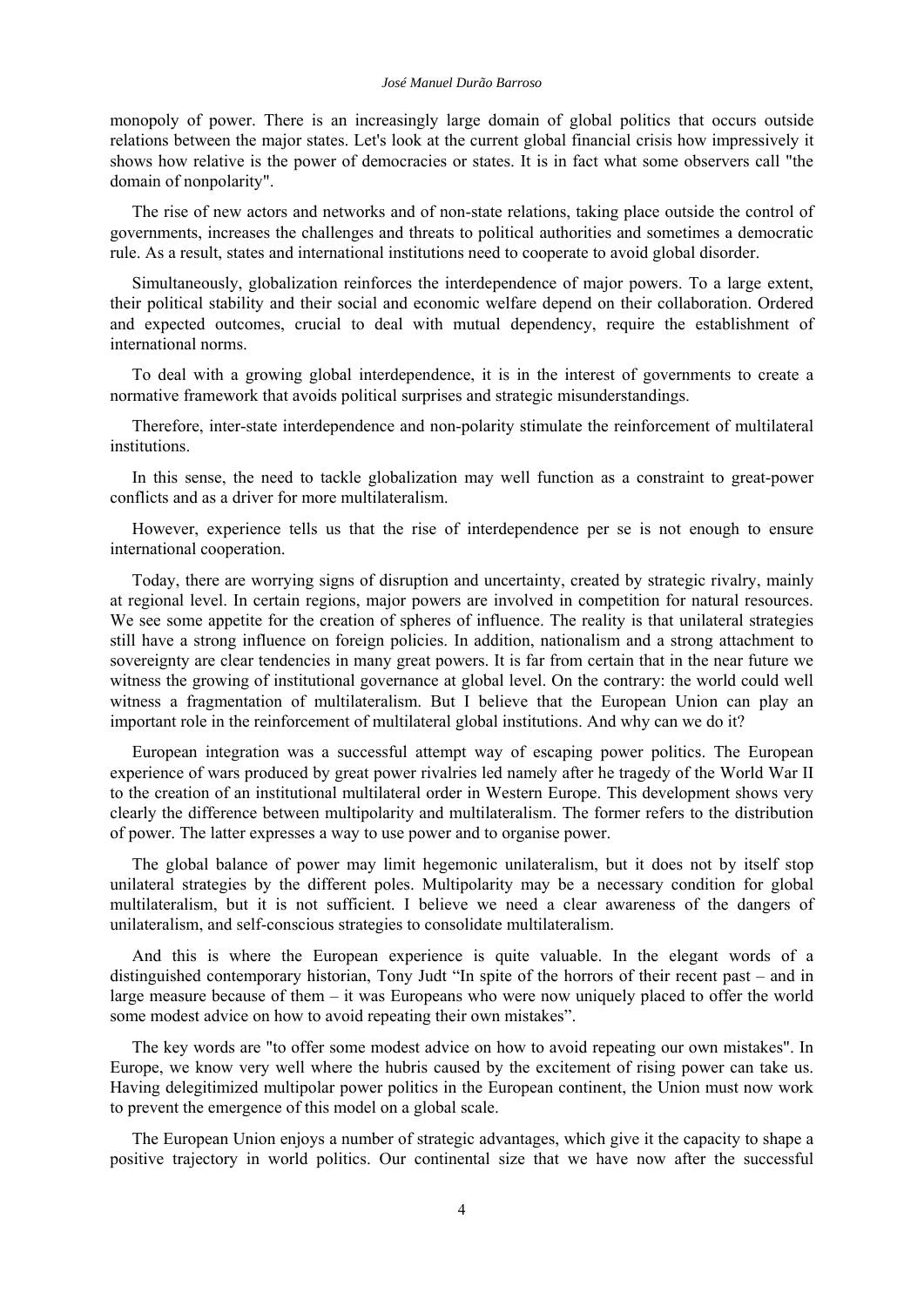enlargements means we carry a lot of weight internationally. The territory of the Union stretches from the Atlantic Ocean to the Black Sea and from the Mediterranean to the Arctic. The population, around five hundred million, is three times larger than it was in 1957.

The European Union is also one of the most prosperous regions in the world. Its economic power is impressive. It is the biggest exporter in the world. It is the second largest source of foreign direct investment. It is the world's biggest trading power. It is, lastly, and by far, the largest donor of foreign aid, leading the world in development policies.

In a world where circumstances change fast, and where we need to adapt, European diversity may also be a strategic advantage. Such political pluralism gives the Union a diplomatic richness and sensitivity not matched by any other global power. Given the different historical experiences of its members, the Union is better prepared to understand the complexities and contradictions of other parts of the world. This cultural and historical pluralism will certainly enrich the European Union's foreign policy.

So the European Union has a range of strong assets to build on. But we can go further, provided, and this is a very important condition of course, provided Member States are ready to cooperate between themselves and with EU institutions to fill some strategic gaps. Because we have some strategic gaps. We have what I usually call some kind of strategic reluctance. That means overcoming this reluctance to act strategically at global level. And in fact the European Union foreign policy demands strategic and political convergence between Member States, and between these and the institutions. European governments themselves recognize that need, for they have agreed to include in the Lisbon Treaty an Article (32) saying that

"Member States shall ensure, through the convergence of their actions, that the Union is able to assert its interests and values on the international scene".

The idea of understanding that we have a common interest and common values is of course the defining element to coherence in action, but it is not sufficient.

This is very important from a conceptual and political point of view. Member States, at least theoretically, recognize that there is a shared European interest, and not just a collection of national interests.

In today's world, European countries share indeed vital interests among themselves; Member States achieve more and better diplomatic results at the global level by acting together.

European institutions have a central role in encouraging and promoting the convergence of interests between Member States, by helping national governments to identify what are the common interests; and by designing the right collective actions to pursue and defend those interests.

A real convergence of interests would be a significant step, allowing the European Union to translate its economic weight into political power and influence.

The power of the European Union, if well used, will have a positive influence in shaping this multilateral global order. As I observed earlier, it is not entirely clear whether the multipolar world of the 21st century will be multilateral in its organization. However, for the European Union, a multilateral system of global governance is highly desirable. Indeed, our Treaty states explicitly that "the Union shall…promote an international system based on stronger multilateral cooperation and good global governance" (Article 21, 2. h).

Multilateralism is an aim of the Treaty; it's then what we call rightly a constitutional goal of Europe. We could say that the positive effects of the international rule of law and of multilateral institutions are part of the European Union's DNA. This can be seen as an added-value of Europe to the global order.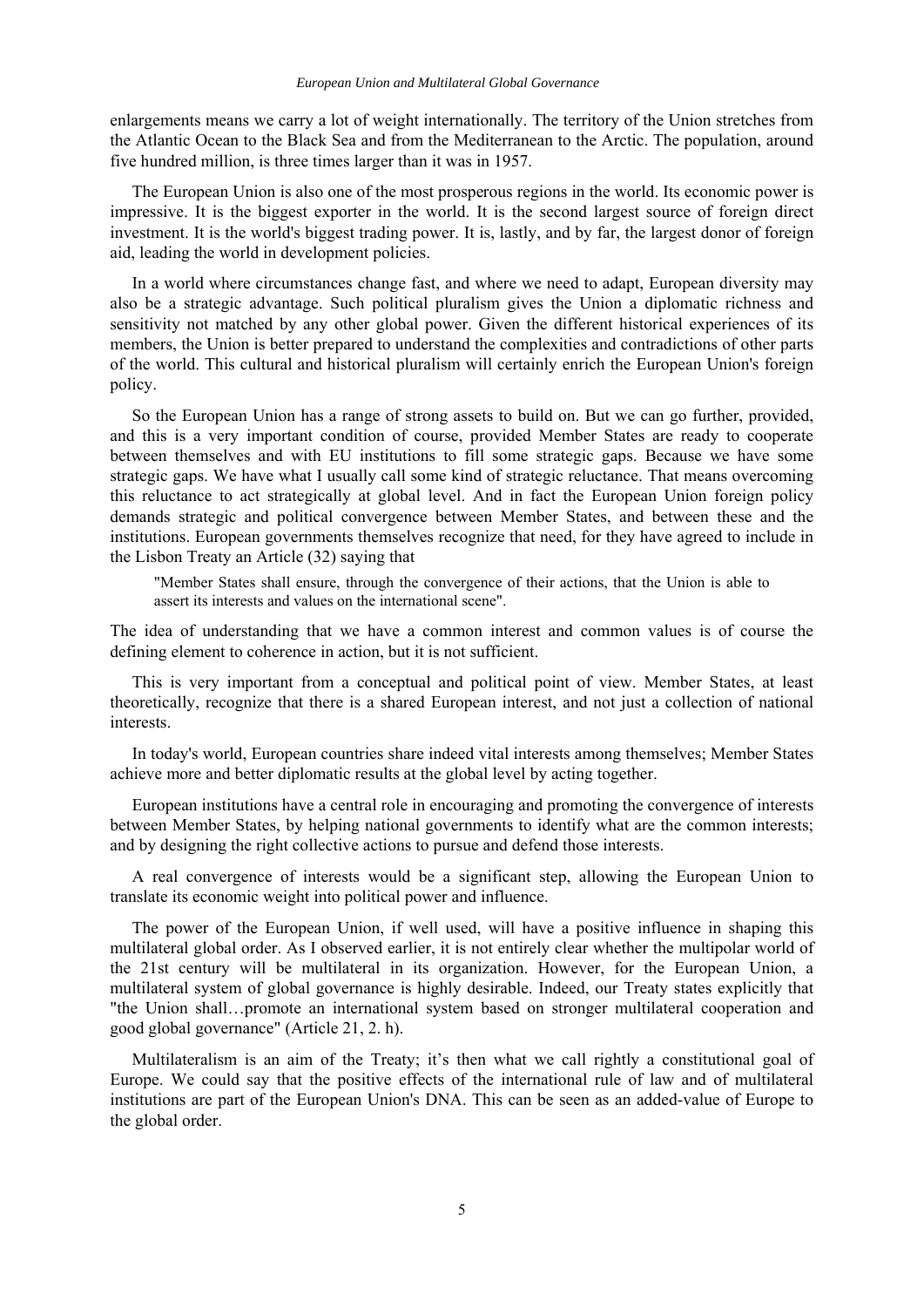The European Union indeed is indispensable partner for global multilateralism. Our experience with multilateral reciprocity, the core of European politics, helps the Union to find convergence of interests with other great powers - a necessary step to reinforce global governance.

This approach reflects a necessary step to reinforce global governance, This approach reflects a paradigmatic change in the way we think about world politics. Many observers, particularly those that emphasise the "European decline", they reveal a zero-sum view of international politics. This explains why, for them, the rise of some countries inevitably means the decline of others. Of course, competition, divergence, disagreements are and will be important elements of political relations. But the European construction is based on the assumption that countries can rise together. And this is indeed our experience. At least in the European continent it reveals a positive-sum view of politics.

This view is also central to the European Union's external behaviour. We are proud, and rightly so, of championing aid for development. We cannot help others to develop and then complain when they do! Actually, the rise of many new powers is, in part, the result of adopting European and Western values, technologies and know-how.

The logical follow-up of this evolution is for Europe to support their integration in the leading international institutions and processes. In the 21st century, the legitimacy of global governance depends on integrating rising powers into shared efforts at international leadership. Again in Europe, we have a long history of sharing political leadership with rising countries. It is what happens every time the Union enlarges to integrate new members.

The G20 is the central global setting where older and rising powers share leadership and find solutions to manage global issues, particularly in the area of the international economy. The meeting of the G20 at the level of Heads of State and Government is indeed the result of a European initiative in 2008.

The European Union is also playing a central role in other international issues. It is leading global efforts to strengthen open trade and fight protectionism and economic nationalism.

The European Union is at the forefront of the global drive to achieve the Millennium Development Goals.

Despite the disappointment of Copenhagen, the European Union will continue to actively engage with its partners to conclude a global agreement on climate change.

The European Union is also a rule generator and rule promoter, in domains such as nondiscriminatory regulation, fair competition and intellectual property law, particularly in our neighbourhood. By promoting rules at international level the Union also contributes to global governance.

On top of all this, the European Union can be considered a model for international economic and political cooperation and integration. And the experience that we studied from Mercosur to Asean is an example of how to build a common market, multilateral institutions, supranational legal rules.

#### Dear friends,

I deliberately sought to pass a positive message to you today. Not because I am unaware of the problems Europe faces and some of its strategic weaknesses, namely the lack of convergence in some areas of foreign policy and security or the problems in terms of the external representation of Europe, or the worrying demographic evolution and what it may mean in terms of economic and social dynamism. I am not saying that because I am just bounced to idealism, even if I believe very often idealists are right and realists (and sometimes the difference between a realist and a scenic is very small) are wrong. What you can see from the history of European integration idealists were right. Schuman was right.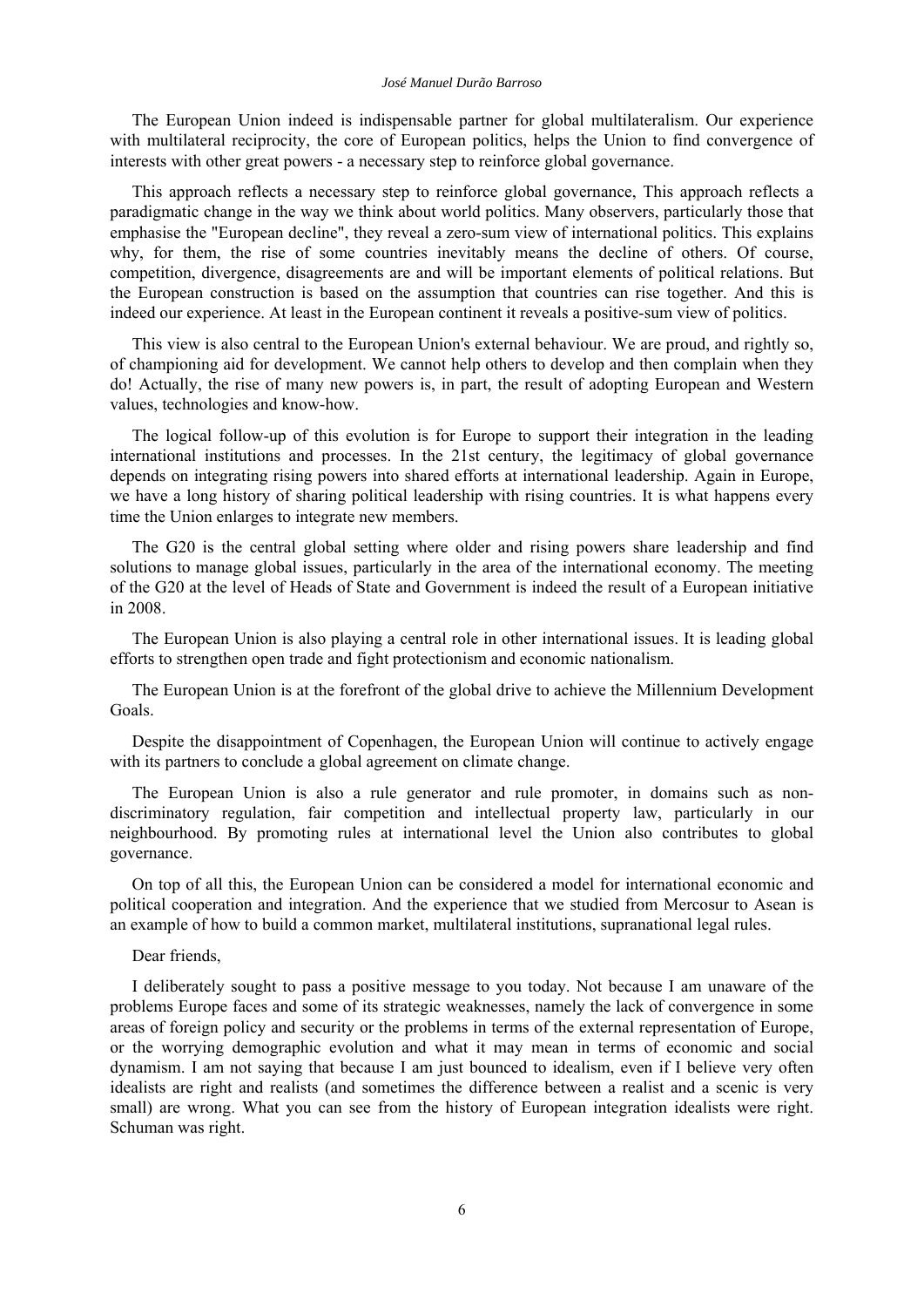Monnet was right. We could combine a realistic analysis with an ideal. When I think about what happened with former parts of the Soviet Union, which are now proud members of the European Union, you can say that idealists were right. I want you to know that even if sometimes I am frustrated with the way we do things in the European Union, and would like to see quicker and better decisions. Even if I see that many of our citizens face serious economic and social difficulties and the response to that situation is one of the most important duties of political leaders. Even though I believe Europe can be an inspiring force in today's politics.

Of course it is important to restore sustainable economic growth in Europe. I am very that yesterday at the European Council Member States agreed to a programme for growth, Europe 2020, presented by the European Commission. Without economic growth we will not be able to preserve our European model of society, what we call and it is in the Lisbon Treaty 'social market economy' and we will risk our standing in the world. To a large extent, foreign policy starts at home. It has always been like that but I think that today we are in a situation where the line that separates internal from external policy is thinner than ever.

We are at one of those moments where the capacity to act globally is linked to what we do internally. This is one of the reasons why the current European debate on economic governance is so crucial for the future. If Europe does not become more united, it will become more disunited. Things will not stay as they are now.

We are in a dynamic moment. The global crises, the financial stability of the euro, the new institutional setting make this a defining moment, a time at which political leadership is crucial. Leadership from the European institutions, of course, but also from the national governments. As I say very often Europe is not only Brussels or Strasbourg. In Europe national politicians should also see his or her responsibilities in terms of European leadership. This is no time for the Member States to look inwards and fall into a kind of political protectionism.

But none of these challenges justifies what I call the 'declinist thesis' that some Europeans embrace these days. Europe has one of the strongest economies, one of the most progressive social systems, one of the most decent political systems, and one of the most sophisticated diplomatic cultures in the world. So I say to those who would like to embrace the 'intellectual glamour of pessimism' that they may be wrong.

Europeans should be proud of all these achievements. It represents an aspiration: a world ruled by law, and not by force; a world where rights are more important than strength; a world where major powers tackle global problems in concert, and not unilaterally.

In a very complex and challenging 21st century, this might be the most realistic way to organize an interdependent world. This is probably the greatest historical achievement of the European Union. What, over the last two centuries, was seen by many as an ideal, as a dream, is now becoming a political reality.

Thank you for your attention.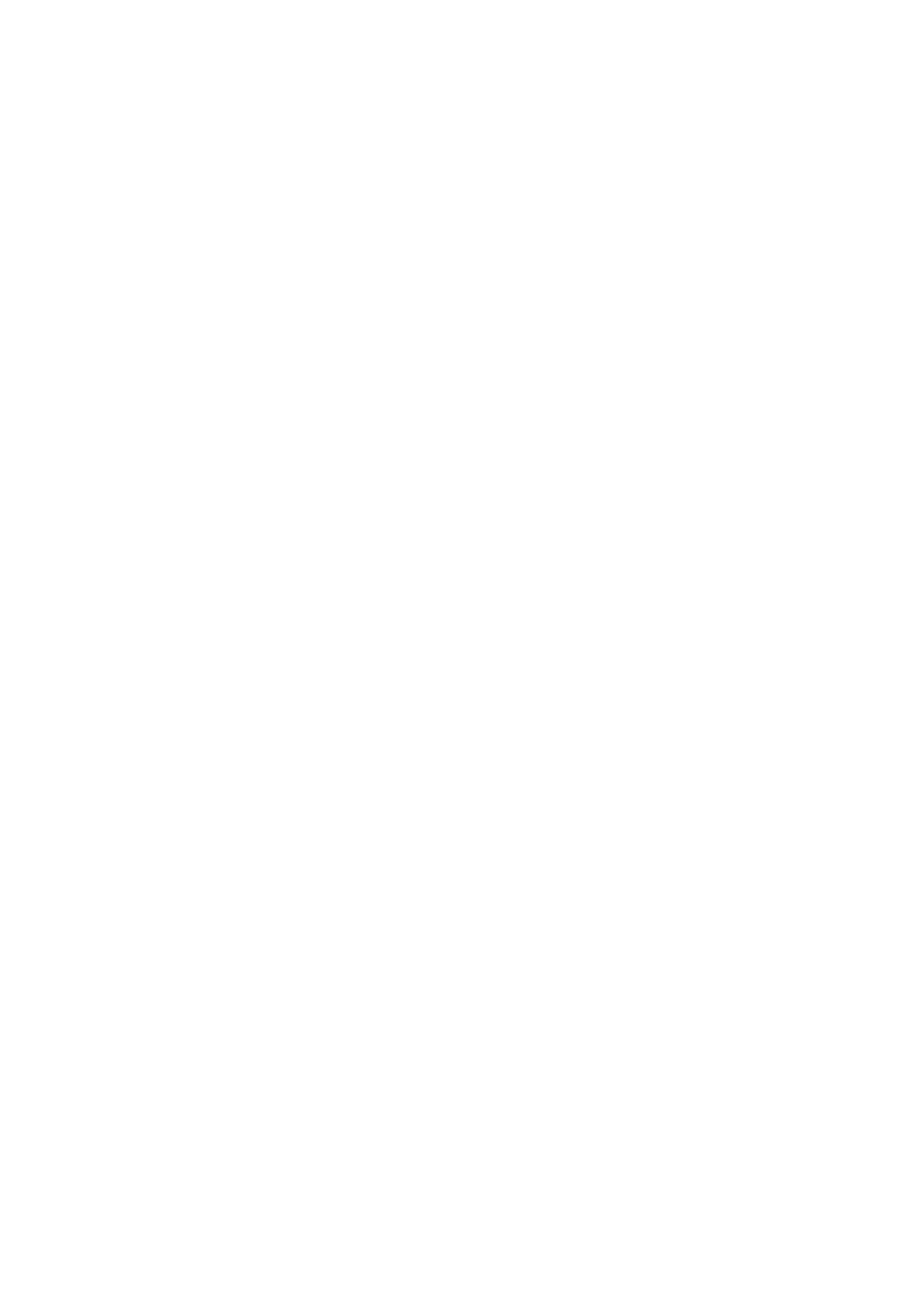# **Global Governance**

# Thomas Biersteker\*

Global governance is a permissive concept. Like globalization, with which it is often associated, the frequency with which global governance is invoked in the scholarly literature and in policy practice far exceeds the number of times it is precisely, carefully, or consistently defined. As a result, the term 'global governance' is applied to a wide variety of different practices of order, regulation, systems of rule, and even to simple patterned regularity in the international arena. The term 'global governance' is permissive in the sense that it gives one license to speak or write about many different things, from any pattern of order or deviation from anarchy (which also has multiple meanings) to normative preferences about how the world should ideally be organized. Scholars and policy makers alike make frequent references to global governance without specifying precisely what they mean, so to add focus to these important discussions, I would like to make four general observations about the nature and meaning of contemporary global governance. This is done not to foreclose debate and discussion, but to clarify some basic terms, specify their conceptual scope, and identify their most appropriate application and implications.

First, we should not think about global governance in the singular or talk about it as a unitary phenomenon. *There is no single, unitary, or dominant form of governance in today's world.* The way the global financial system is governed – whether by the G-2, G-7, G-8, the G-20, the international financial institutions, or the Basel accords – is profoundly different from the way international security is governed, with its regional spheres of influence, a variety of different forms of political security communities, and the predominance of the Permanent Five (P-5) members of the UN Security Council in the determination of what constitutes a contemporary threat to international peace and security. Global environmental and global health issues are governed by a complex variety of governmental, intergovernmental, and nongovernmental actors (including a number of important private sector actors). Indeed, the governance of domain names in the Internet is largely provided by private, non-state actors. Thus, when we talk about the concept of governance in the global domain, we should not think about global governance as if it were a single or unitary system. There are multiple, overlapping, and at times, even contradictory *systems of governance* operating in different issue domains across the globe today. Even within a single issue domain – such as international security, international political economy, or the global environment – there are multiple systems of governance in operation. Consider, for example, the nature of governance in contemporary global counter-terrorism efforts. There are different governance arrangements for countering the financing of terrorism, for intelligence sharing, and for strengthening efforts to keep nuclear materials out of the hands of groups engaged in committing acts of terrorism. In some ways these efforts are mutually reinforcing. In other ways, they are duplicative, offer opportunities for forum shopping (where individual actors can select the forum most conducive to their narrow self-interests), or are sometimes even contradictory of one another.

Even in the period of most significant US hegemony immediately following the end of World War II, there were a variety of alternative forms and players in (as well as resistances to) the governance of different issue domains. The Soviet Union and the Eastern bloc opted out of the system of governance being established under the auspices of the Bretton Woods institutions for most of the period, just as they stayed out of the European regional security system and resisted efforts to engage in collective action under UN auspices. Today there are simultaneously many different forms of governance coexisting with one another, with different institutions, different operational bases, and different

1

<sup>\*</sup> Gasteyger Professor of International Security. The Graduate Institute, Geneva. November 2010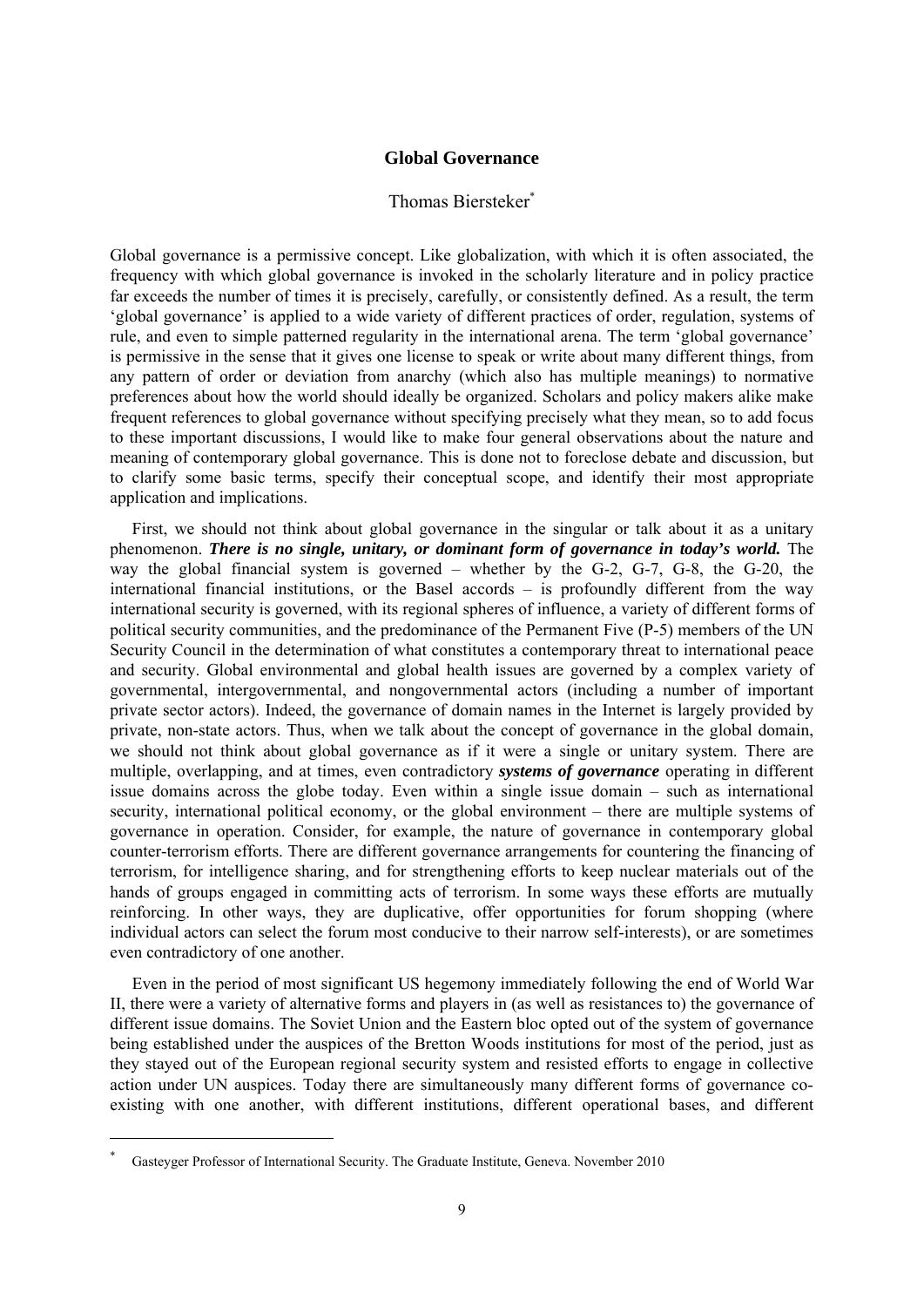participants for different issue domains. Contemporary governance arrangements are overlapping and interpenetrating, but at the same time, they can also be fragmented and diffused. One of the contemporary challenges to global governance is whether the density of governance arrangements facilitates or inhibits the purposes of (sometimes defined in terms of the collective goods provided by) different governance arrangements.<sup>1</sup> The different worlds of global governance often tend to be relatively "small" worlds of specialized practitioners operating trans-governmentally,<sup>2</sup> and working in certain instances to form transnational policy networks in conjunction with dedicated NGO activists and highly specialized, policy engaged (and informed) scholars.

Second, *it is important to try to define precisely what we mean when we invoke the term 'global governance.'<sup>3</sup>* Global governance is often defined in terms of what it is not – neither a unitary world government or world state nor the disorderly chaos and anarchy associated with a Hobbesian 'state of war of all against all.' It is constructive to think about global governance as an inter-subjectively recognized, purposive order at the global level. It is a purposive order which defines, constrains, and shapes actor expectations and conduct in an issue domain. Its varied purposes might be to manage conflict, to facilitate cooperation, to reduce uncertainty, to procure resources, and/or to address widely perceived collective goods problems.

Governance connotes a *system of rule*, or rules that operate on a global level. These rules can either be formal and embodied within formal institutions, or they can be informal and reside intersubjectively among a population or a set of key institutional actors. Global governance entails decisions that shape and define expectations ('controlling, directing, or regulating influence') at the global level. There can be different degrees of institutionalization associated with different forms of governance, and there is much debate about whether formal or informal institutions are necessary for governance. It is not required, however, that these rules be universally recognized as legitimate, but only that they be widely shared, recognized, and practiced on a global scale (on multiple continents) by relevant and important actors. Most actors tend to be norm takers, rather than norm makers.

There are two elements of this conception of global governance that should be emphasized. One is that global governance entails a social relationship between some authority and some relevant population that recognizes and acknowledges that authority as possessing a certain degree of legitimacy. Governments can persist without widespread popular support, but governance requires the performance of functions necessary for systemic persistence. Governance should not be equated with government, but with the functions of government.<sup>4</sup> The other element is that governance can exist in the absence of an easily identifiable agent deliberately governing. The word 'governance' is derived from the Latin word *gubernare* (which means both 'to steer' and 'to regulate').<sup>5</sup> While governance typically connotes some agent who *steers* the process in most of the scholarly discourse and much of the popular discussion of the phenomenon, it also allows for *self-regulation*. In this sense, a market or set of market mechanisms can be said to govern, be allowed to govern, or be relied upon to govern in some domains. The market can be constituted as authoritative by the public statements (speech acts) of leaders of important states and private institutions when they suggest that they are 'governed' by its behaviour.

-

<sup>1</sup> Marc L. Busch, 'Overlapping Institutions, Forum Shopping, and Dispute Settlement in International Trade,' *International Organization*, 61, Fall 2007, pp. 735-61.

<sup>2</sup> Anne-Marie Slaughter, *A New World Order*, Princeton: Princeton University Press, 2005.

<sup>3</sup> Much of this definitional section is adapted from Thomas Biersteker, "Global Governance" in Myriam Dunn Cavelty and Victor Mauer (eds.) *Routledge Companion to Security,* New York and London: Routledge Publishers, 2009.

<sup>4</sup> James Rosenau, 'Governance, order and change in world politics', in James Rosenau, and Ernst-Otto Czempiel, (eds) (1992) *Governance without Government: Order and Change in World Politics*, Cambridge: Cambridge University Press, pp. 1-29.

<sup>5</sup> *Oxford English Dictionary, Complete Text, Volume I (A-O)*, Oxford: Oxford University Press, 1971, p. 1182.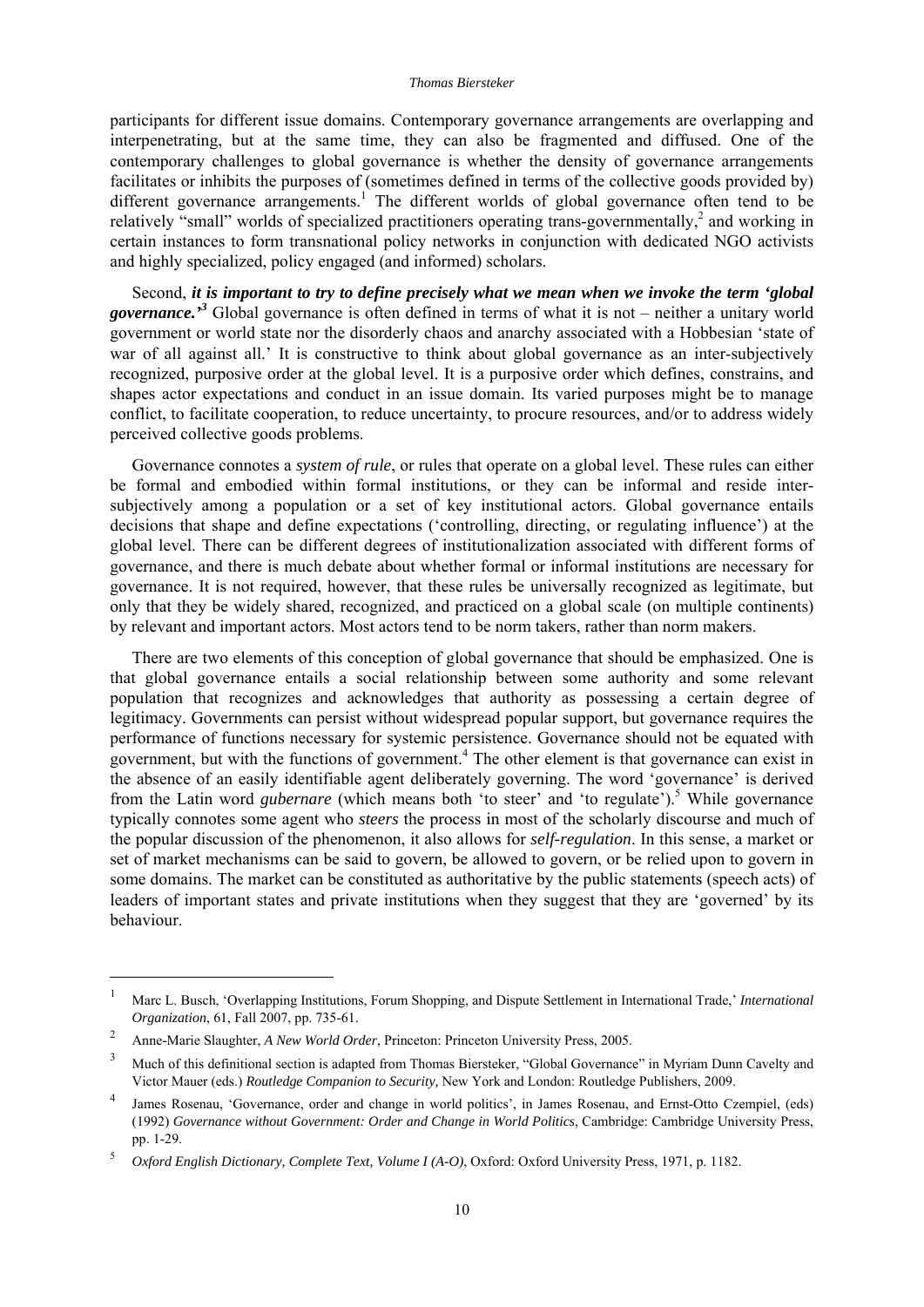Third, *not all systems of governance are necessarily 'good' or normatively desirable*. A great deal of discussion of global governance implicitly assumes that governance is normatively a good thing. This is, at least in part, because there has been so much attention to 'good governance' in the domestic realm. The global governance literature in general (for reasons already cited above) often assumes that governance and order, as opposed to anarchy and chaos, must inherently be normatively a good or desirable thing. But this is not necessarily the case. An issue domain can be governed poorly, but it is governed nonetheless. Thus we should turn our attention to articulating criteria for evaluating the quality of governance.

Global governance can and should be evaluated according to a number of different normatively derived, defended, and distinguishable criteria. First, how *inclusive* is a particular system of governance? Are all significant populations of the world included in the system of governance? The United Nations provides an institutional venue for an inclusive system of governance, with participation of 192 Member States. The emergence of G-20 as an institutional venue is an improvement over the G-7 or G-8, but it is still far less inclusive than the UN.

Second, and related to the first criterion, how *representative* is the system of governance operating in a particular domain? It is one thing to be inclusive, but quite another to be genuinely representative, something which has significance for the broader legitimacy of the system of governance. Whether different populations are able to express themselves and influence the core agenda is an important basis for determining how representative a particular governance arrangement turns out to be. The quality of the UN as a venue for security governance is more limited than it is for other issue domains, since the UN Security Council (which has the power to determine what constitutes a threat to international peace and security) is dominated by the five permanent Member States who possess a veto in its deliberations.

Third, a system of governance can be evaluated on the basis of its *adaptability*. That is, can it accommodate changes of power distribution and/or normative developments over time? The system of global security governance under the UN has not proven to be particularly adaptable, given the fact that Security Council membership reform remains deadlocked over ways to accommodate significant changes in the global distribution of economic, financial and military power of Member States. The UN Security Council has done a relatively better job in adapting to normative change, as it has altered its conception of threats to international peace and security over time to accommodate post Cold War challenges to peace. It also joined the UN General Assembly in altering the operational meaning of state sovereignty, by including the 'responsibility to protect' among the rights and responsibilities of sovereign states. More generally, the UN system has also served as an important arena for the articulation of new normative concerns, from the rights of women and children to concerns about the global environment. It is somewhat ironic, but important to note, that international organizations tend to be more adaptable (concerned, as they are, with their own institutional survival) than many prevailing global governance arrangements.

Fourth, governance can and should be evaluated according to its *efficiency*. Is a particular governance arrangement able to provide public goods that cannot be delivered at the domestic level or by other institutions at the regional, transnational, or global level? And do they do so at a relatively minimal, or sustainable, cost to participants and potential beneficiaries of a system of governance? The efficiency of a governance arrangement is important, because as defined above, governance requires the performance of functions for its continuation and persistence in order to maintain its legitimacy.

Fifth and finally, the *fairness* of a governance arrangement is a critically important aspect of the quality of governance in a particular domain. The extent to which a particular governance arrangement is equitable in terms of the distribution of goods and services, and/or the extent to which it is equally accessible in terms of due process for those who are affected by, or who might wish to challenge the governance arrangement, are both key aspects of fairness and thus important for assessing the quality of governance overall.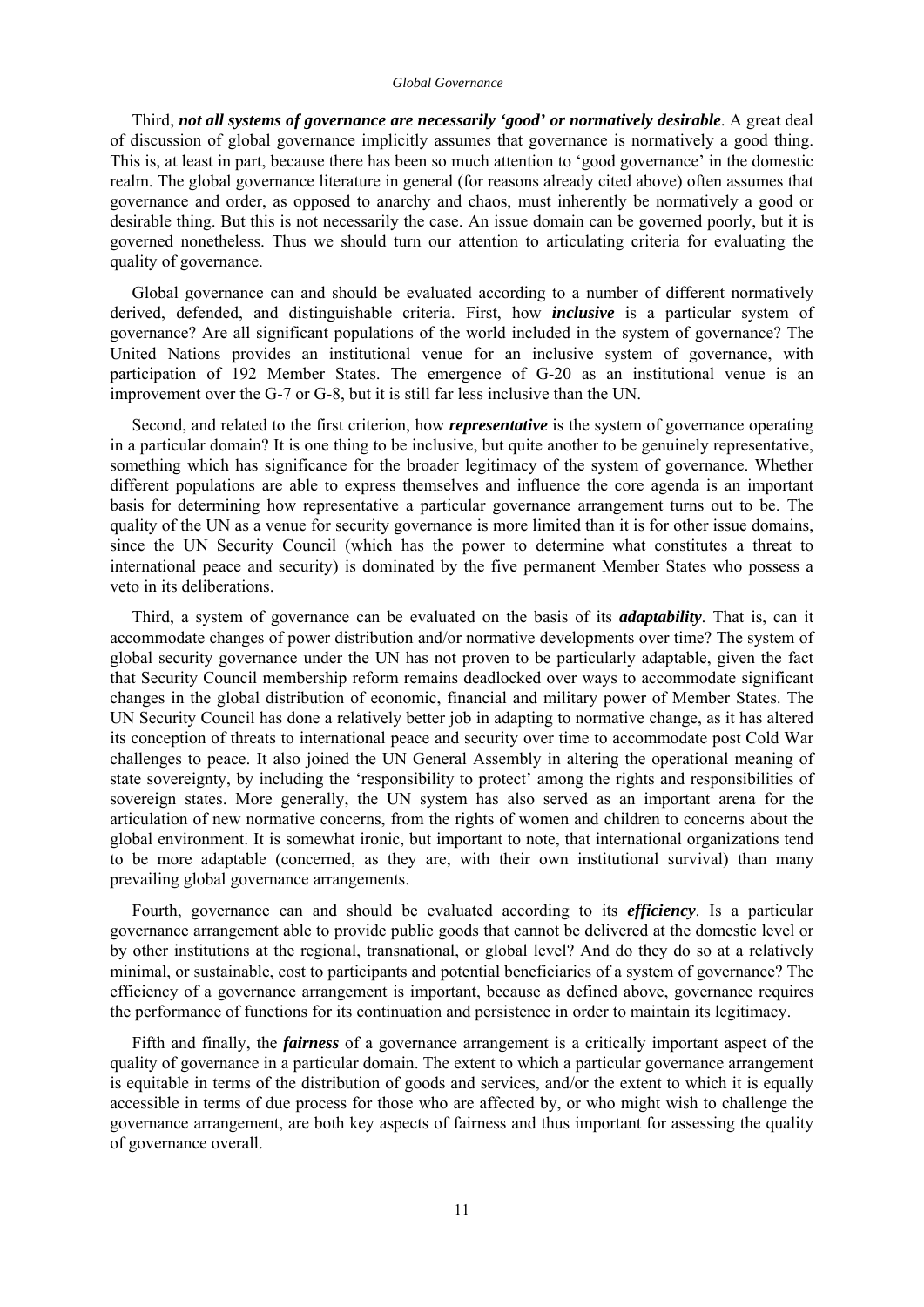#### *Thomas Biersteker*

Different global governance arrangements can (and should) be compared and evaluated over time according to these five criteria. Not all governance is good governance. Indeed, there may be some instances in which poor governance may be worse than no governance at all.

Fourth and finally, although the realm of global governance has traditionally been occupied predominantly by states and intergovernmental organizations, *a variety of different institutional actors, particularly non-state actors, are increasingly playing a salient role in contemporary global governance*. They articulate alternative forms of governance, play active roles in formulating agendas, create spaces where a purposive order of authoritative sets of rules can be articulated and established, and generate ideas that governmental and intergovernmental actors act upon.

At times, the 'authority of expertise'<sup>6</sup> of some of these actors enables them to play an active role in governance itself. The independent assessments of non-governmental human rights organizations are important for evaluating (and potentially challenging) existing inter-governmental governance arrangements conducted largely by states. Non-governmental actors also participate in a variety of different transnational policy networks. They are not found in the form of governance provided by 'the international society of states' and are largely invisible in the governance arrangements provided by an individual state's hegemony or by many international regimes, but they are often principal players in the production of international norms and institutions.

## **Implications for Europe's Role in Global Governance**

1

The conception of global governance articulated above – as multiple, inter-penetrating, and overlapping systems of governance, as entailing a socially constructed, rule-governed relationship between some recognized authority and a relevant population, as varying in its basic normative quality, and as increasingly involving non-state actors – has implications for Europe's potential role in the governance of different global domains.

Building on its resources, its commitment to the rule of law, and its experience with the creation of institutions of regional governance, Europe has the potential to play a leading role in the design of the governance arrangements for many important global domains. The European project itself is an experiment in complex, multi-layered governance and has experienced both significant achievements and periodic setbacks in governance on a regional basis. There are important lessons here for the governance of issues at the global level.

There are also important global issue domains in which Europe has provided significant leadership in recent years – from strengthening the rule of law in countering threats of global terrorism to enhancing global peace-building efforts, promoting regional security communities, sponsoring global institutional reform (particularly within the UN), and supporting global development goals.

The normative goal of creating more inclusive, representative, adaptable, efficient and fairer governance arrangements is not beyond reach in many important issue domains, but Europe cannot accomplish this normative agenda on its own. It will require not only a unity of purpose and an attentive focus from Europe, but also an ability to resist narrow interest-driven conceptions of global governance and a genuine willingness both to listen with an open and flexible mindset and to begin to respond flexibly and creatively to the governance needs and concerns of the rest of the world.

<sup>6</sup> Rodney Bruce Hall and Thomas J. Biersteker, *The Emergence of Private Authority in Global Governance*, Cambridge : Cambridge University Press, 2002, p. 14.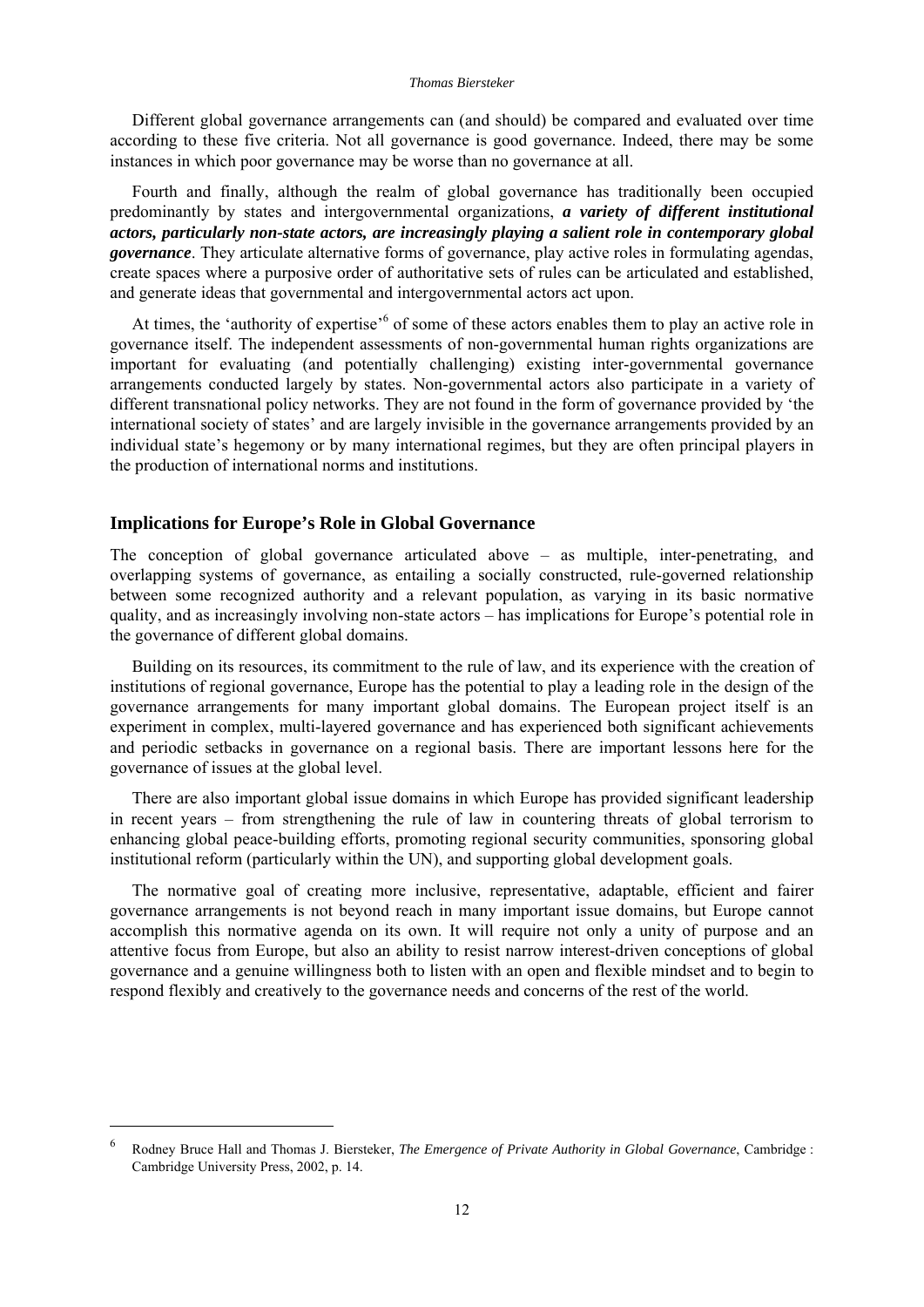# **Technocratic Temptations and the Global Governance Dilemma of the European Union**

# Pepper D. Culpepper<sup>\*</sup>

There are two ways to think about the challenges global governance poses to the European Union. The first is to think of the EU as a facilitator of expert analysis on the hard problems that confront the community of nations, such as how to address climate change or the international flows of people over the coming years. The EU has hard-won institutional experience in developing programs of multilateral governance: it has built a free market for goods and services and a common currency for many its member countries, and it has empowered strong institutional executors of these programs in the Competition directorate of the Commission and the European Central Bank, working within a framework overseen by the European Court of Justice. Given a mandate by politicians to address multilateral problems, these institutions have mobilized impressive intellectual resources behind the pursuit of politically established goals. This institutional history provides ample reason to look to the EU to take a leadership position in the development of multilateral ways of dealing with the newer challenges of cooperation discussed under the rubric of global governance.

The second way to think about this issue is less sanguine. It considers problems of global governance not merely as *problems* to be solved – which is what experts in the competition directorate are good at – but as problems to be *governed*, presumably through a democratically legitimate institutional architecture. Here, the achievements of the European Union in market-making and macroeconomic governance are hotly contested. Many argue that the ECB and the ECJ stand far removed from democratic politics, much farther removed than their notionally independent counterparts in other national democracies outside the EU. Others note that insulation from the populist passions of democratic politics is the best way to make a market and govern a currency, and that the EU simply does this through a multilateral structure still approved by democratically elected member-governments. This is a long debate, but the point on which these contending sides agree is that the extent of multilateral problem-solving through the EU requires democratic legitimation of some sort.

When people – especially the sort of experts assembled in this volume – talk about the challenges of global governance for the EU, they almost invariably talk from the first perspective. They are aware of the second, and some of them are possibly concerned about it. But they do not view the second perspective as one that will lead to productive answers to the first. These experts wants to roll up their sleeves and begin talking about how to solve problems, not to pursue endless discussions about what sort of institutions allow for democratic accountability. That is to be considered ex post, after the technically "right" solution – for dealing with migrant flows, or global warming, or runs in the bond market – have been addressed. Politics may well affect the outcome chosen, of course; experts are not especially naïve people. But politics is conceived as a set of obstacles to be got around after the adults have figured out the best way to do things.

This tension already confronts the European Union today. Global governance issues exacerbate these problems in dramatic fashion, because they will require the EU to move beyond its traditional economic competencies to devise solutions in which key questions about democratic legitimacy intrude. Recall that the EU only cares about the global governance agenda because it involves problems that are challenging for politics in many of the member states; but some of these solutions may be best pursued through the intergovernmental structure of the EU. Experts and

1

<sup>\*</sup> European University Institute. October 2010.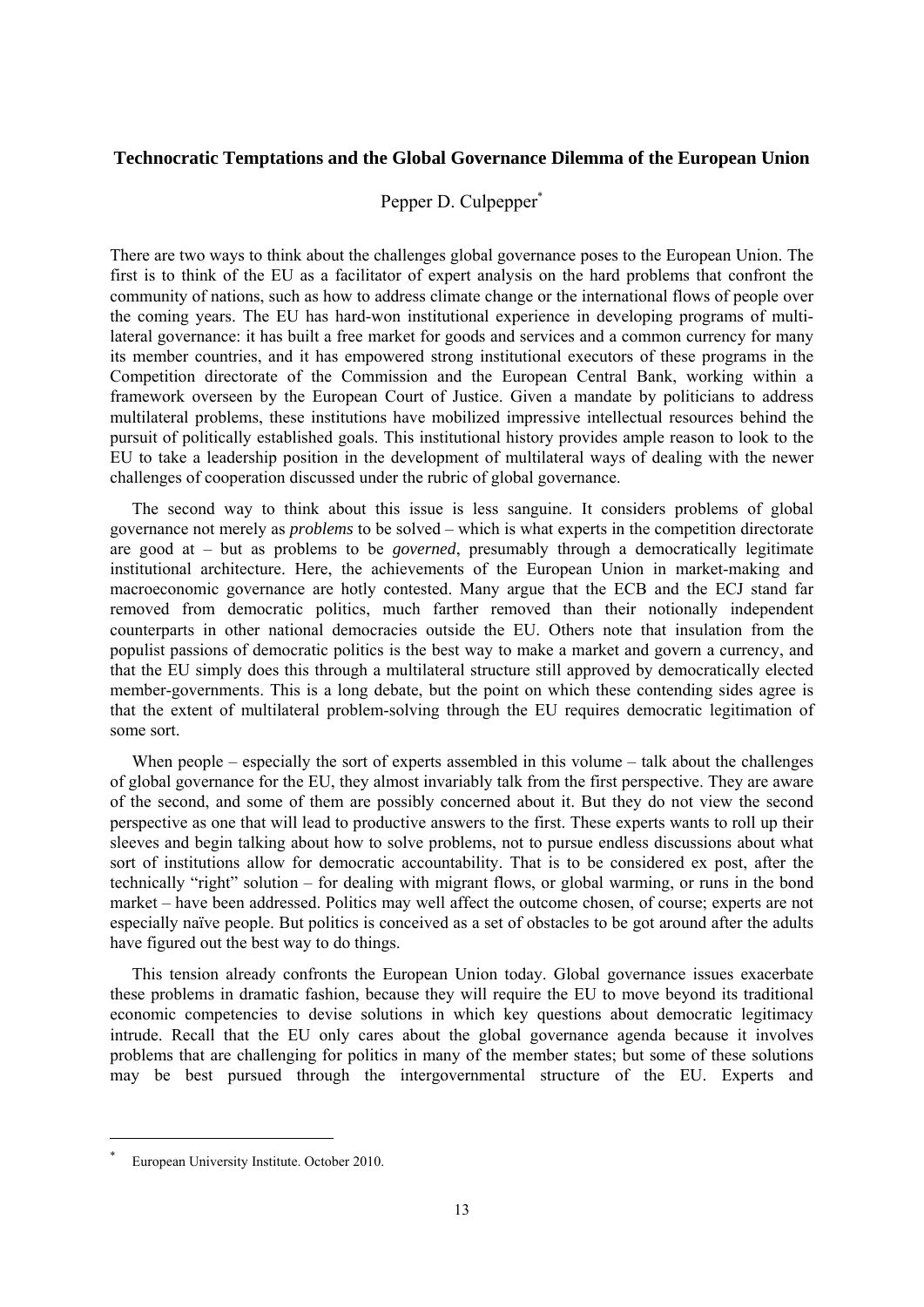#### *Pepper D. Culpepper*

intergovernmental structures are the long suit of the EU, and together they allow member-states to do things they cannot do as well, or even at all, individually.

Global governance issues raise the costs of such solutions, however. Issues such as climate change and migration are the technical extensions of issues that have the potential to reshape domestic politics in dramatic fashion (namely, the environment and immigration). These are unlike the sorts of dry, technical economic issues on which the EU built its name and its reputation for technocratic élan. Even trade politics, which might be the closest analogue in the EU's current policy set to contemporary problems of global governance, is unlike these issues. Trade is an area in which compromises and side-payments can be struck because the national interests are clear and policy experts could work within them. Trade deals involve losers and costs; they were and continue to be the subject of strident negotiations. But they do not fundamentally shake up the political space in member countries.

Migration and the environment *do* have the potential to reshape the political sphere. They are at the same time issues with deep economic consequences and with consequences for non-economic determinants of political party competition. That is, limits on carbon emissions create problems with familiar distributional angles (what will German car manufacturers accept?). This sort of problem is one EU officials can handle in their sleep, and they are good at it. But the German Green Party takes issues on climate change that derive not from the economic consequences of the decision, but from the character of a political outlook that systematically privileges sustainability. So positions on climate change do not have more or less the same effect on Germany depending on which party is in power (as would have been the case with trade): national member states argue about these policies themselves.

An exactly analogous case could be made for migration flows. We can see in the rise of new party challengers to existing systems in Sweden, in the Netherlands, and elsewhere how much migration flows can disrupt national political systems. Migration has economic consequences for politics, as it provides hopeful contributions to economic growth and a way to ameliorate the difficult pension problems facing many member-states. However, its non-economic consequences are its most salient political characteristics: issues of national identity and security are simultaneously intertwined with the politics of migration. It is a politically toxic combination. This sort of politically toxicity is not something that experts are adept at dealing with in their deliberations.<sup>1</sup>

This creates a dilemma for experts with high-minded and deeply considered proposals in the global governance arena. These experts generally dislike democratic legitimation, though they rarely say that. They regard their deliberations based on expertise as the proper way to decide an issue. Opening a discussion about complex governance problems to the wider public of many differently functioning democratic states appears to be the road to chaos. And indeed, it often is.

Their solution to institutional uncertainty was captured in the words of Rahm Emanuel, the former chief of staff to American president Barack Obama, speaking about the financial crisis the Obama administration faced upon taking office. "You never want a serious crisis to go to waste," Emanuel told journalists. By this he meant that politically difficult changes become possible at moments of great political turmoil, and this is when the changes should be made in the institutional sphere. The most recent European example of this dictum was the response of governments and the ECB to the Greek financial crisis, which seemed to threaten the Euro. Radical changes in the way the EU could intervene in the affairs of its member-states were decided, and these decisions probably headed off a market crisis. But even if they "worked" – technocrat-speak, again – it is not clear whence their

1

<sup>1</sup> I leave aside for the time being the political problem of incorporating the voices of civil society actors on various scales which have their own set of political concerns. I regard their inclusion as the less challenging part of the global governance political agenda, even though there are serious normative questions that I will leave to political philosophers about the inclusion of affected interests.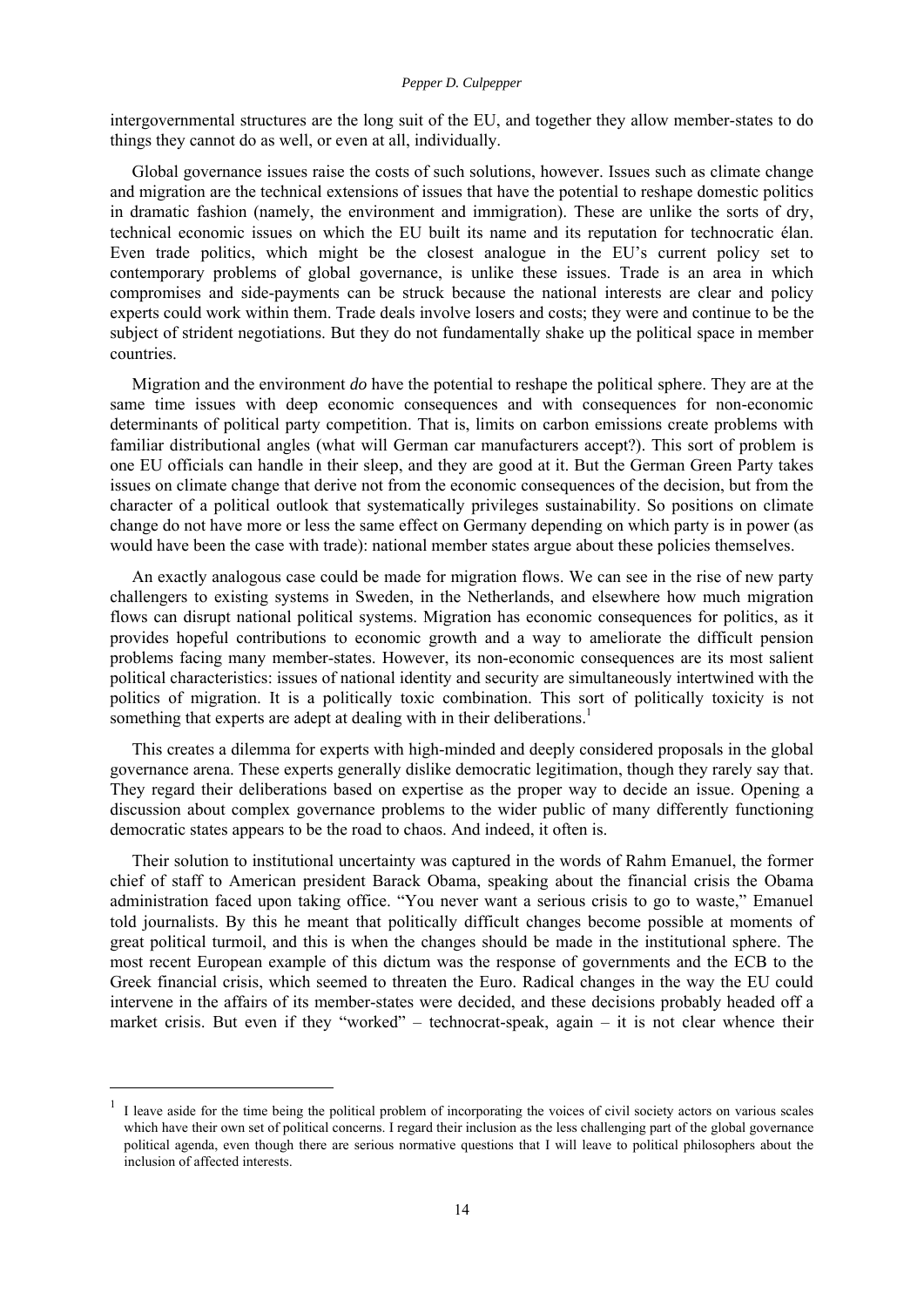political legitimacy derives. If member-states opposed making such changes for long, what changed in their make-up that made these dramatic changes suddenly acceptable?

John Maynard Keynes once remarked, "When the facts change, I change my mind, sir. What do you do?" It may well be the case that the facts around the maintenance of the Euro changed in dramatic fashion in response to economic pressures in the spring of 2010. If the situation has changed, then democratic politicians, presumably, will go back to their national publics and explain how these changes necessitated institutional innovation. German politicians may emphasize how they fought to protect the independence of the central bank even these innovations tested the extent of that independence; French politicians may go back to voters and say they have finally got the Germans on the road to some sort of economic governance at the EU. The betting here, however, is that neither French nor German politicians will spend a lot of time talking about institutional innovations decided this spring. They don't see how holding that conversation will translate into votes on election day, and they do perceive risks in trying to open that discussion.

In the long term, this is bad for democratic politics. The relays between national political debates and EU governance initiatives are often tenuous, except when they are non-existent. Political parties do not have the incentive to play this role; interest groups (whether of employers or labor, or of environmentalists or consumers) have similarly shown little capacity to provide a relay to democratic politics. This relay would be a two-way street: it would talk to citizens about why the facts may have changed (that is, it would inform citizens about what is going on). And it would also carry information back to intergovernmental negotiations about the response to citizens of these institutions.

Even those who are unconcerned about the long-term of democratic politics – or who believe that these concerns are exaggerated – should be interested in the second function of carrying information from national social groups back to multilateral negotiation. The minimal case to be made here is that experts will be able to deliberate on the basis of better information. Interest groups can bring information about political preferences to which government representatives may be insufficiently attuned. But they can also bring in local knowledge about how high-minded deliberations on large issues will confront concrete problems on the ground. Part of the problem-solving of global governance is how to connect the "global" level at which such issues are discussed to the "local" level at which such issues are experienced politically. Research on political parties has shown that this capacity often eludes party that used to be more deeply enmeshed in local societies. Thus, for informational reasons alone, experts have good reasons to be concerned about their relays to national polities.

However, I have made an argument that this is more than an informational problem; it is a big political problem. Global governance touches central compromises in national politics. The technical resolution of such issues cannot be divorced from the confrontation of their political consequences. Experts, so good at the technical, will be woefully inadequate to this second problem of global governance. They can say that is the province of politicians, but when is the last time politicians went to the mat in their national arenas to defend a Brussels compromise? Politicians and parties are having trouble adjusting to this role; if experts want global governance issues to be able to give deep thought to the technical problems of migration, they are going to need to incorporate political views on the costs of migration that come from deep within national political societies. I have proposed interest groups as one carrier of such views, but one could imagine others. The point is that, somehow, global governance requires as much attention to its governance structures as to its global problem-solving pretensions.

What does this mean for development of the EU agenda for global governance? It means, I believe, that the EU faces a difficult trade-off: on the one hand it can go for "low-hanging fruit" on the agenda, trying to insert itself as a player in international negotiations about emissions goals and the like. This response would require nothing new, but it would probably mean a very incomplete engagement with the real global governance agenda. Because it is politically easy and requires nothing new, it has much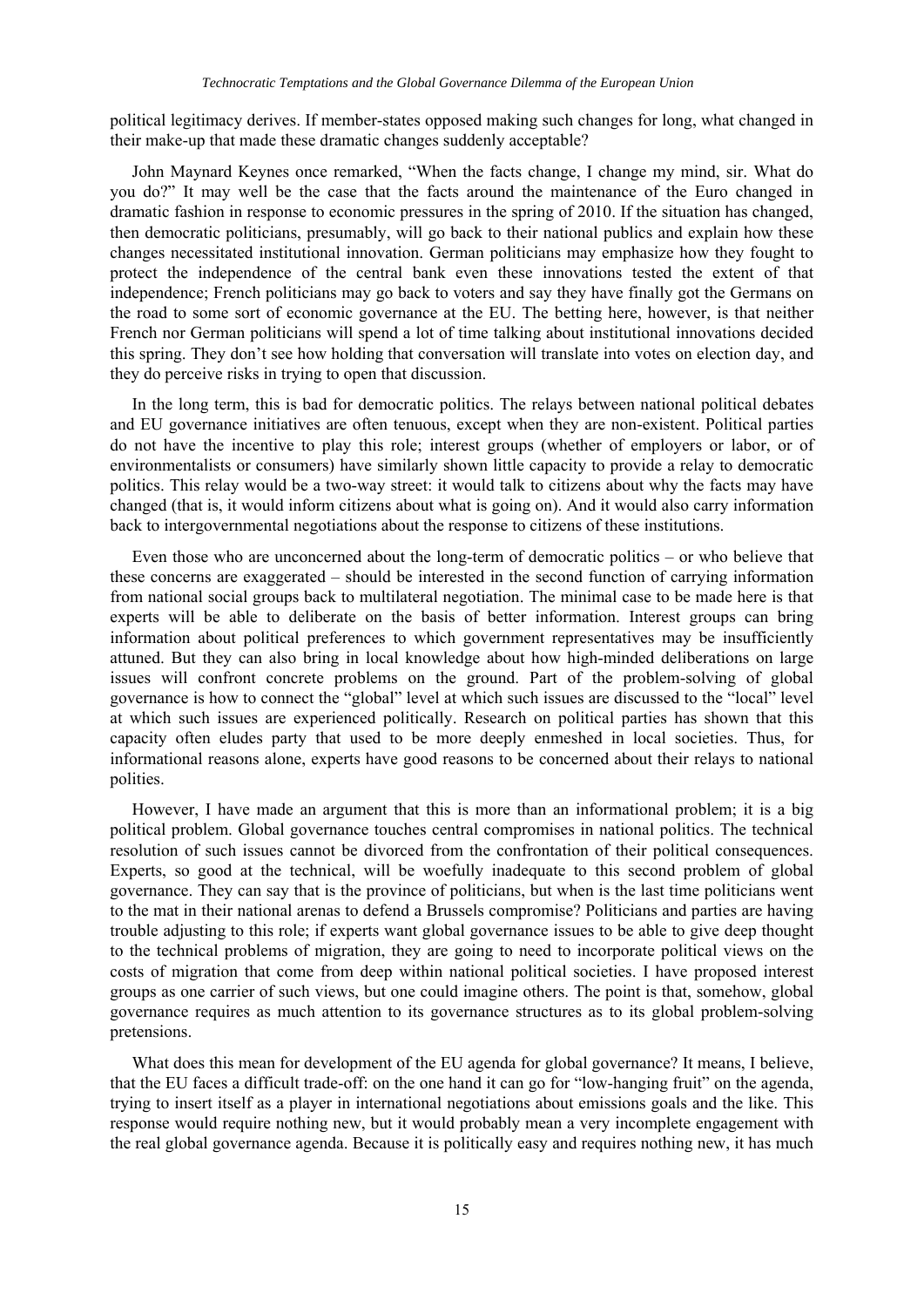#### *Pepper D. Culpepper*

to recommend itself to national politicians exhausted with institutional innovation. The problem is that going after only the low-hanging fruit will not carry the global governance agenda very far.

A more radical strategy, which is what technocrats would love, is to let the experts try to get together and propose a broad new architecture for discussions over flows of people (for example). If such discussions were to continue to be divorced from political deliberations, though, they would still be subject to political sanctions. This is the sort of expert-talk that would collapse at the first setback in a regional election in some member-state where these issues begin to be addressed in concrete political terms.

What I am arguing for here is a certain degree of politicization of global governance problems. However, two caveats should be underscored. First, this is not an argument to give political parties a greater role in such deliberative forums, which is what some other scholars have proposed under the heading of politicization. To many experts, this is anathema: "politicizing" problems at the domestic level leads to populist, simplistic solutions, rather than careful policy analysis. There is truth to this claim. But populism is now a feature of politics in most EU polities, and the EU is increasingly the object of populist anger. Where party politics can incorporate divisive questions into domestic debate, it would offer a relay between EU policymaking and national legitimation. Yet parties show little inclination or even capacity to play this role. My tentative suggestion is that interest groups – not conceived as political lobbies (though they are always that too) – can better play the explanation and information transmission roles required by the new demands of global governance than can political parties.

Second, though, I am not entirely convinced that interest groups can solve the problem either. As an expert myself, I am confident the problem I am identifying is well-specified, but I am not sure the existing interest group architecture will be able to solve it. To the extent that I would be willing to offer concrete policy advice, therefore, I would follow two notions: be experimental, and be incremental. Experiments are needed to find out what the best way might be to reconnect high-level deliberations about problems of global governance to concrete issues of real politics in the nationstates, which is where political identities are still primarily located. And radical change is likely to fail, because we do not yet know which experiments are likely to be most successful in rebuilding relays between governance institutions and political society.

What we can conclude with some certainty is that the emerging issues of global governance are too politically fraught to be handled in a solely technocratic manner, at least if the agenda is to move beyond low-hanging fruit. The EU cannot lead in this area without developing some additional relays to deliberation within political society in the member states. Paradoxically, part of the global governance agenda of the EU must involve of a rearticulation with domestic politics, if is to be an agenda worth speaking of.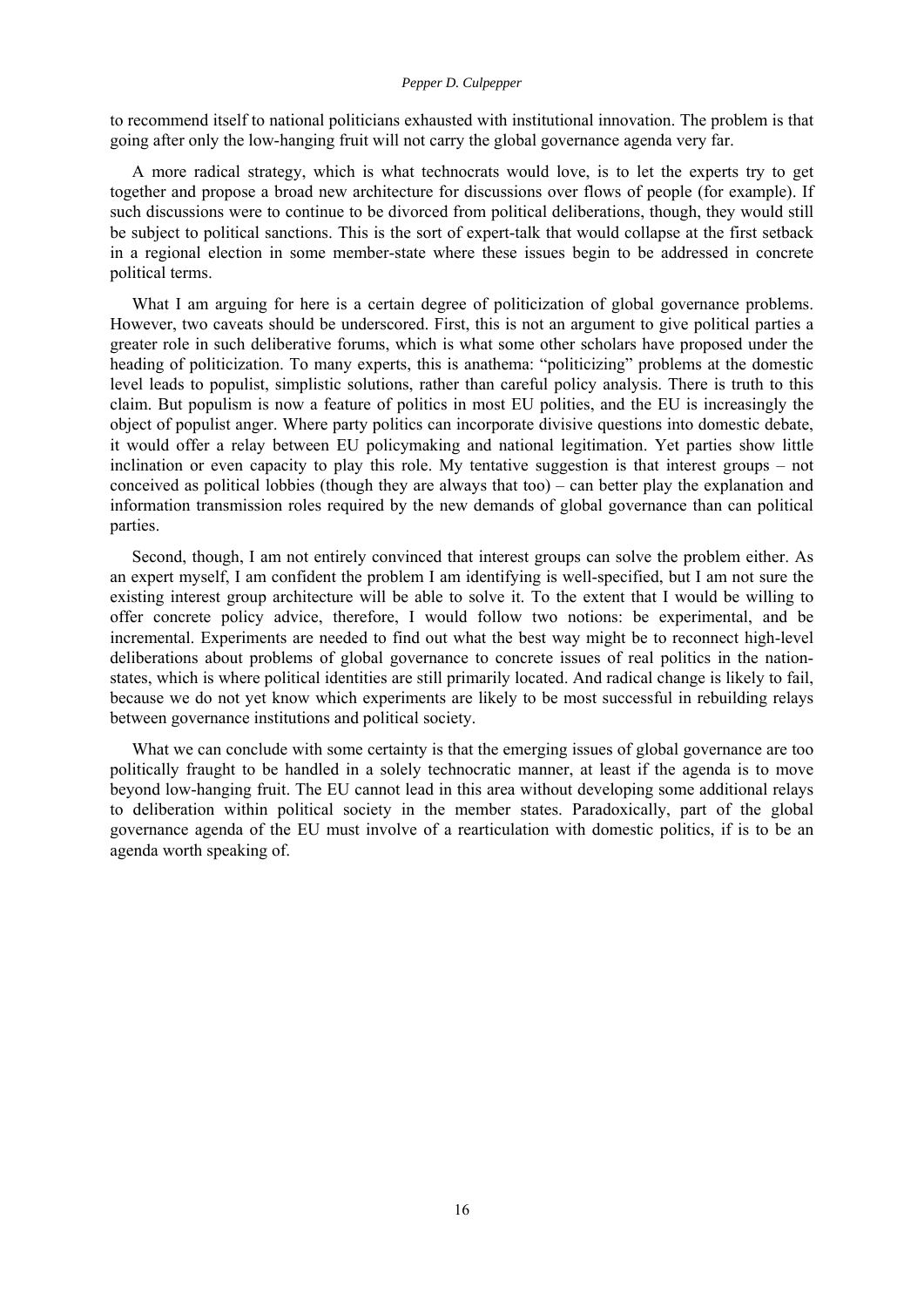# **Migration on the Global Governance Agenda**

# Philippe Fargues<sup>\*</sup>

The world has entered a new era of mass migration. The previous one which receded a century ago shaped, inter alia, the modern demography of the Americas. Global migrants are estimated today at 220 million − 3.1% of a 7 billion world population− and their annual remittances stand at between 300 and 400 billion dollars. All nations have migrants, either emigrants or immigrants, and generally both, who represent, at the same time, a hope and a worry with regard to major societal issues such as welfare, progress, cohesion, security and rights. As international migration is more frequent and, therefore, more visible in local communities and society more generally, then so international migration has become a domestic issue and a matter of internal politics.

As a general rule the same movement of migration is regarded differently by source and host states and opinions: with emigrants as heroes and immigrants as intruders. Migration is the result of an imperfect world wracked by inequalities that set people on the move. At the sending end there is the belief that international migration will improve the lives of families and communities whilst, at the receiving end, there is often the fear that migrants will bring some of the world's misery to the world's wealthiest nations. At the same time, there is a widely shared sense that a world without international migration would be a dangerous place as migrants are bridges, not only between labour markets and economies but, perhaps more importantly, between systems of values and cultures.

#### **Tensions in the governance of international migration**

While international migration has become a matter for governance in most nations, strangely enough its global governance still needs to be established. Governing international migration is complicated by a number of tensions. To name just a few of these:

¾ *Tension between present and past migration* 

International migration has considerably increased over the last two decades, often in response to the booming demand of expanding economies in destination countries. At the same time it has diversified in response to cheap long-distance communications making the whole world, and not only a geographic neighbourhood, the true environment in which international migrants originate. As a result, migration has brought unprecedented cultural diversity at the receiving end. With the emergence of multicultural contexts, integrating migrants and granting their sons and daughters equal opportunities to those of natives has become a challenge. The crisis of the most advanced economies has recently exacerbated this challenge. With growing unemployment at home, policies that would open opportunities for further labour migration have come to be seen as contrary to full employment among natives, as well as among migrants of older waves. Governing migration, therefore, has turned into a series of thorny arbitrations between immigration policies, which are destined to manage new flows of migration, and integration policies, which are destined to accommodate older ones.

#### ¾ *Tension between migration and mobility*

1

Circular migration, which brings migrants for a limited duration to the host labour market then returns them back to their home country, has aroused much interest among policymakers in host

<sup>\*</sup> He is currently the Director of the Migration Policy Centre at the European University Institute, the founding Director of the Consortium for Applied Research on International Migration (CARIM) and co-Director of the Florence School on Euro-Mediterranean Migration and Development.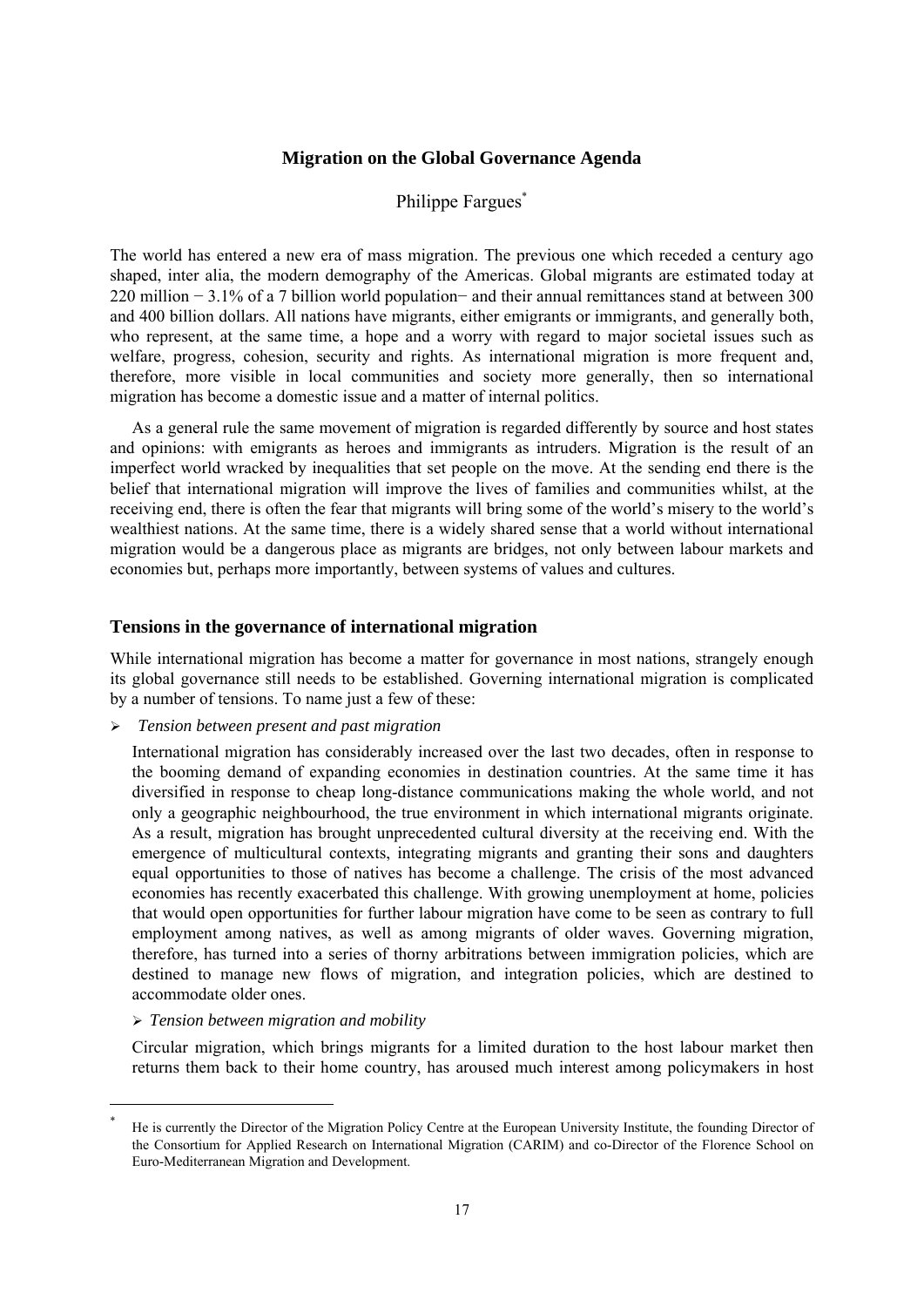countries. It is seen as a way to match sector-specific shortages on the receiving labour market, while maintaining social cohesion and minimizing any cultural frictions that may arise from the long-term settlement of migrants. It is also designed as a tool for deterring irregular migration by opening a new window for legal migration. Circular migration, lastly, is 'sold' to source countries as a guarantee of ethical recruitment without the risk of brain drain, as well as an avenue for brain gain as the migrant will return to their home countries with additional skills. However, it is unclear to what extent this model can be implemented on a large scale without harming the receiving society. Indeed, by granting migrant workers a short-term status with no prospect of citizenship and, therefore, no interest in sharing a common project with their hosts, policies promoting circular migration may create a dual social system and collide with another objective, that of building a cohesive society. Given the size of replacement migration that may soon be needed to respond to demographic changes in major receiving countries, circular migration will, at best, offer a partial solution. Former policies favouring settlement should not be relegated but should coexist with those favouring the circulation and return of migrants.

#### ¾ *Tension between structural forces and circumstantial challenges*

No government can ignore the fact that a number of long-term, structural, factors will most probably make migration increasingly frequent and necessary in the coming decades. First, global demographic trends will transform the distribution of world population between, on the one hand, less developed predominantly sending regions and, on the other, more developed and predominantly migrant-receiving ones. In the former, unprecedented numbers of young adults will put a great strain on economic, social and political systems, while in the latter the pressure will be exerted by unprecedented numbers of the elderly citizens. Second, economic divides between nations, which push and pull migrants across borders, will not vanish, even though one cannot fully predict what direction and magnitude they will take in the future. Third, climate change will gain momentum and there is no compelling reason why peoples gradually faced with unbearable environmental conditions should not move towards more inhabitable regions, if necessary across international borders. Yet immediate concerns − now exacerbated by the economic crisis and rising unemployment in much of the developed world − encourage governments to contain migration with a view to protecting their own citizens and relieving public opinion. Paradoxically, democracies have rarely been as reluctant to accept new migrants as they have been in recent years, precisely when demographics speak in favour of migration.

# **The lack of global governance of international migration**

Migration has become global but there is no global regime to govern the international movement of persons: there is no migration law that could reasonably be described as 'international' (with the exception of international refugee law) and no international institution to regulate the movement of persons that is comparable to those for the movement of goods, services or capital. Indeed, several international organisations deal with migration, but no single organisation does it in a holistic way. Either they have no clear mandate on migration or they have a mandate which is specific and limited to particular sub-groups of migrants or specific aspects of their mobility, or they do not enjoy global membership.

The Office of the United Nations High Commissioner for Refugees (UNHCR) has a mandate to protect and assist the forcibly-displaced − including refugees, asylum seekers, internally displaced and stateless persons – and to find durable solutions through voluntary repatriation, local integration or resettlement in a third country. UNHCR insists that its mandate does not cover migrant workers and their family dependents who fundamentally differ from refugees with regard to international law. Despite the fact that the number of refugees worldwide has considerably decreased over the last decade (from 13.2 to 10.5 million between 2000 and 2010 according to UNHCR), the total population of concern to UNHCR has increased during the same period from 22 to 34 million, as a result of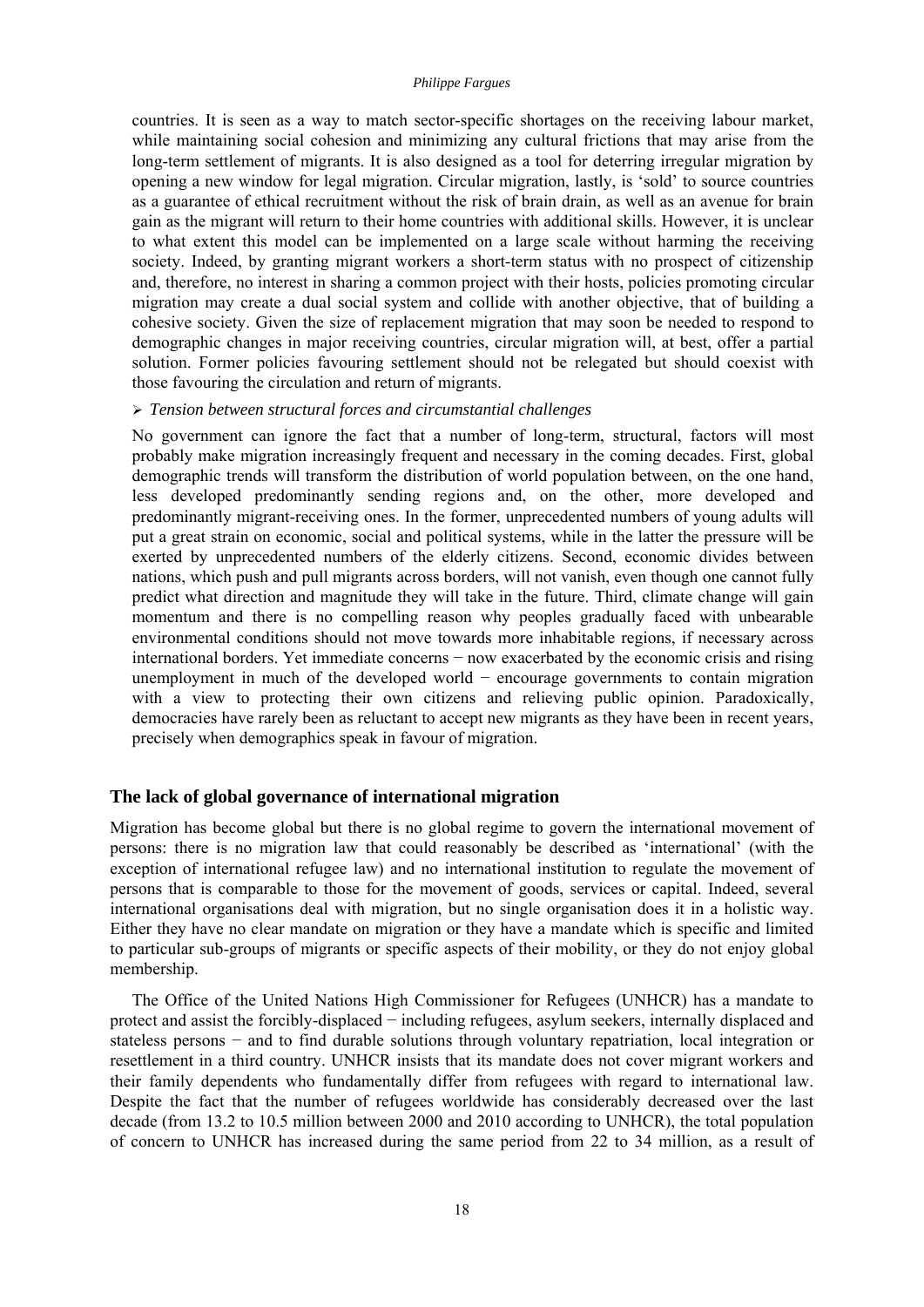soaring numbers of internally displaced persons, partly in conjunction with increasing difficulties for uprooted peoples to cross international boundaries. UNHCR has recently broadened the scope of its action to cover an emerging category of movements that must be approached in a protection-sensitive way: namely, the flows of 'mixed migration' comprising refugees and irregular migrant workers who travel alongside each other and who use the same routes and smugglers. There is, indeed, a risk that states at the receiving end deal with flows of mixed migration as if they were entirely made up of migrant workers trying to enter their territories illegally and that they do not consider the claims of legitimate asylum seekers.

The International Labour Organization (ILO) deals with international labour migration in the broader framework of standards, employment, social protection and social dialogue. It is the only United Nations agency with a constitutional mandate on migration, including the preparation of international conventions and other tools to promote a rights-based approach to labour migration. But its mandate is limited to migrant workers, which have been estimated at around 100 million individuals in 2010.

The 1990 UN Convention on the *Protection of the Rights of All Migrant Workers and Members of their Families* is an international tool meant to lay down the foundations for a rights-based approach to all kinds of migration movements, including workers and family dependents, in regular as well as irregular situation. However, twenty years after its adoption by the General Assembly of the United Nations, it has been signed by only 43 states that are mainly senders of migrants, but by no major receiver of migrants (with the exception of Libya). Immigration states in Europe, North America, the Arab Gulf, East Asia and Oceania are not willing to sign a text that would limit their sovereignty regarding the control of who enters their territory and for what purpose, and to recognise rights other than basic to irregular migrants.

Several organisations operate outside the United Nations system. The International Organization for Migration (IOM) is an intergovernmental institution that counts 127 member states and 17 observer states and provides services and advice to governments and migrants regarding issues of migration and development, facilitating migration, regulating migration and forced migration, but it has no mandate to legislate. The Organization for Economic Co-operation and Development (OECD) works on international migration, in particular on the monitoring of migration flows and policies in OECD member states and conducts research on migration in relation to labour markets, demographic change and economic growth. Lastly, the International Centre for Migration Policy Development (ICMPD), an intergovernmental organisation with 11 member states, all European, provides services in the domain of multilateral cooperation on migration and asylum, including inter-state dialogue in the debate on international migration and capacity building to help governments in tackling migrationrelated challenges.

Furthermore, numerous consultative processes have recently been launched to address the governance of migration by fostering an informal exchange of views between governments and the establishment of operational cooperation between them. At world level, the Global Forum on Migration and Development aims at linking international migration and the Millennium Development Goals while strengthening the human development dimension of migration policies. At regional level, one might mention the Budapest Process (Europe and the Former Soviet Union), the Puebla Process (Americas and the Caribbean),  $5 + 5$  Dialogue on Migration in the Western Mediterranean, the Colombo Process in Asia, etc. Consultative processes may be efficient in increasing international coherence in policymaking on migration issues, but they do not lead to norms and conventions.

To make the global governance of migration still more difficult, there is a fundamental legal asymmetry in migration. While emigration is a right enshrined in international law (Article 13 of the Universal Declaration of Human Rights recognises the right of individuals to leave any country including their own), no law provides for the corresponding right to enter another country, for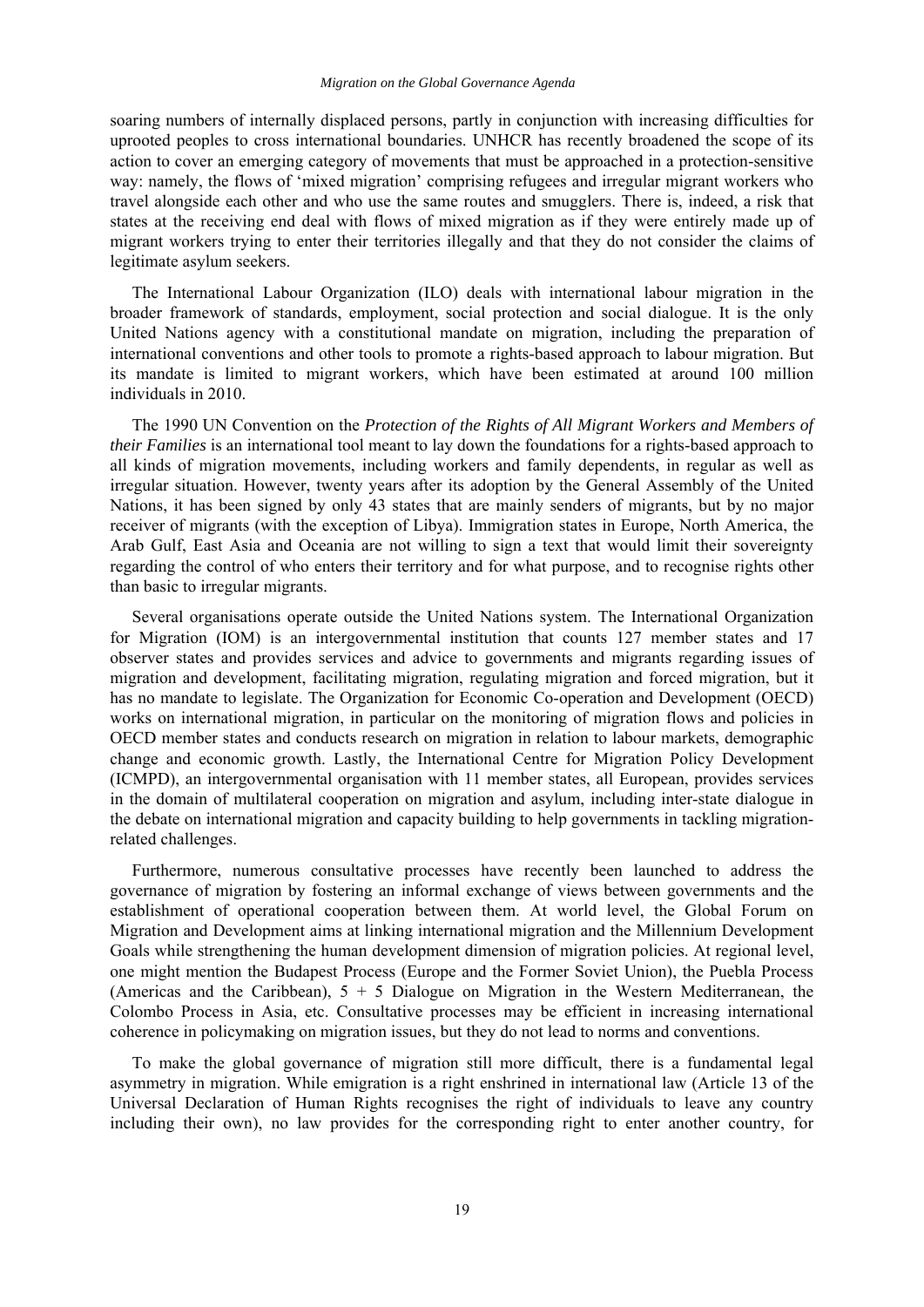#### *Philippe Fargues*

legislating on immigration is considered a matter of sovereignty. As a result people are free to leave the country where they live, but they may have nowhere else to go.

The contradiction between emigration as a right and immigration as a privilege is overcome in practice either by limiting, if not denying, the right to leave a country or by recognising the right to immigrate. The first happens with policies tending to externalise border control by vesting actors in third countries, whether public (e.g. the police of a foreign state) or private (e.g. an air company), with a mandate to filter emigration. The second response corresponds to the creation of areas of free circulation, such as the Schengen Agreement in Europe or the Economic Community of West African States (ECOWAS).

The brief review above shows that, building an international order to govern migration, including a proper *International Migration Law*, is not yet on the global agenda. On the contrary, labour migration and migrants' integration are often governed at sub-national levels and local government organisations are the best placed to develop and implement migrant employment and integration policies. As such, the global governance of migration may mean international organisations supporting national and local governments in governing migration.

# **A Role for the EU**

The EU, which is the world's second receiver of international migrants, will need increased and sustained flows of new migrants to address its future demographic imbalances (lack of labour force, in particular at low- and mid-skilled levels) as well as to take up the Lisbon-agenda challenges (lack of talents). It should not content itself with an internal approach to migration-related issues. Rather it should take the lead in designing a global vision of what governing migration globally will mean in the next years.

- $\triangleright$  A long-term goal should be to progressively build up a genuine International Migration Law. National legislation in EU Member States might help inspire international efforts in this regard.
- $\geq$  In the short-term, the EU could play a decisive role in building practical tools to ensure that migration is not primarily left to the market's laws. The EU could have a comparative advantage in taking global initiatives in the following directions:
	- o Inventing tools for protecting the rights of both migrants and natives; in this regard, migrants in irregular situations should not be considered criminals if their only breach of law is illegal entry, stay or work. On the contrary, establishing non-discriminatory labour rights that apply to all migrants would be the best antidote against employers' interest to recruit irregular migrants and the ensuing unfair competition with natives and regular migrant workers.
	- o Putting in place systems of early warning to anticipate flows of mass migration, from refugee movements to climate-change-induced migration but also ordinary, voluntary, economic migration. In this regard, it would be important to establish schemes of cooperation for migration-related issues beyond the EU, with source countries for potential mass migration.
	- o Restoring a balanced vision of international migration in which migration is neither a panacea for development at the sending end nor the number one threat to security and identity at the receiving one; in this regard, it is crucial to raise public awareness on what can and what cannot be expected from migration.
	- o Last but not least, constructing a Global Observatory of International Migration. Governing international migration requires unbiased knowledge of the phenomenon, which by definition spans at least two countries, and often many more. It requires looking at both ends of migration: not only its destination (in Europe) but also its origin and places of transit (in Europe's neighbourhood and beyond). The EU has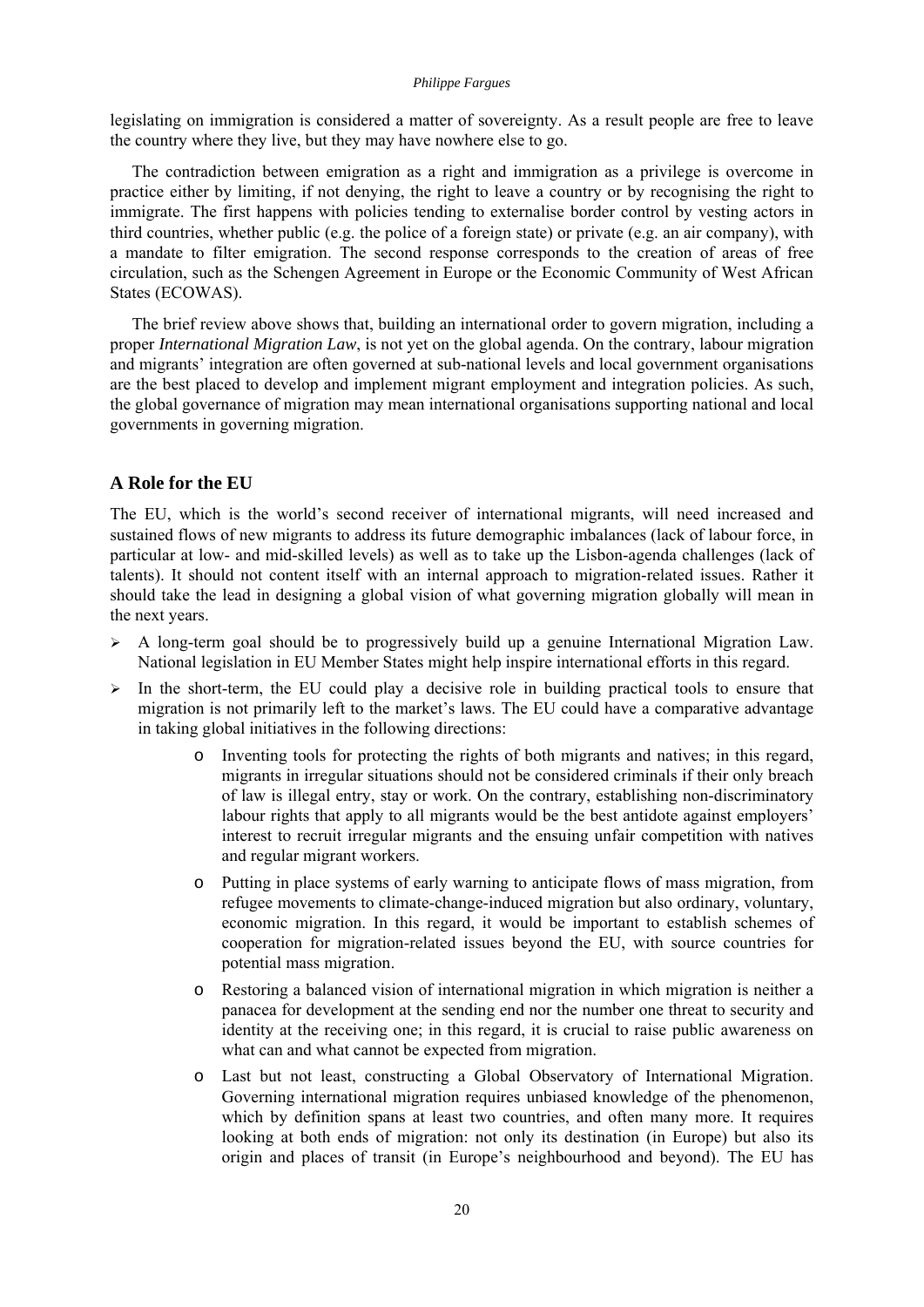insisted that its approach to migration should be global and that it should take into account the ramifications of migration in countries of origin and transit as well as in those of destination. It certainly has the scientific resources as well the connections in third countries necessary to build up such a global observatory.

# **Conclusion**

Changes in global divides between nations are the backdrop behind increasing international migration. The divide is widening with regard to access to material and non-material resources, well-being and opportunities making migration increasingly suitable for many individuals. And, simultaneously, the divide is narrowing with regard to access to knowledge, capabilities and, therefore, employability abroad, making migration increasingly possible. In other words the reasons for migration as well as its feasibility are growing in parallel. At the same time, extended networks of former migrants and easy travel are erasing the cost of distance and are making migration a global phenomenon. It is more than likely that these trends will continue in the foreseeable future. At present, international migration is governed by each nation in isolation. There is no nascent global system. One of the reasons for this lack of a global system is that migration is regarded, and consequently dealt with, in two contrasting ways according to which end of the process is considered. Reconciling the visions of source and host countries, i.e. restoring the uniqueness of the migrant person through a rights-based approach, would be a necessity in dispassionately governing migration.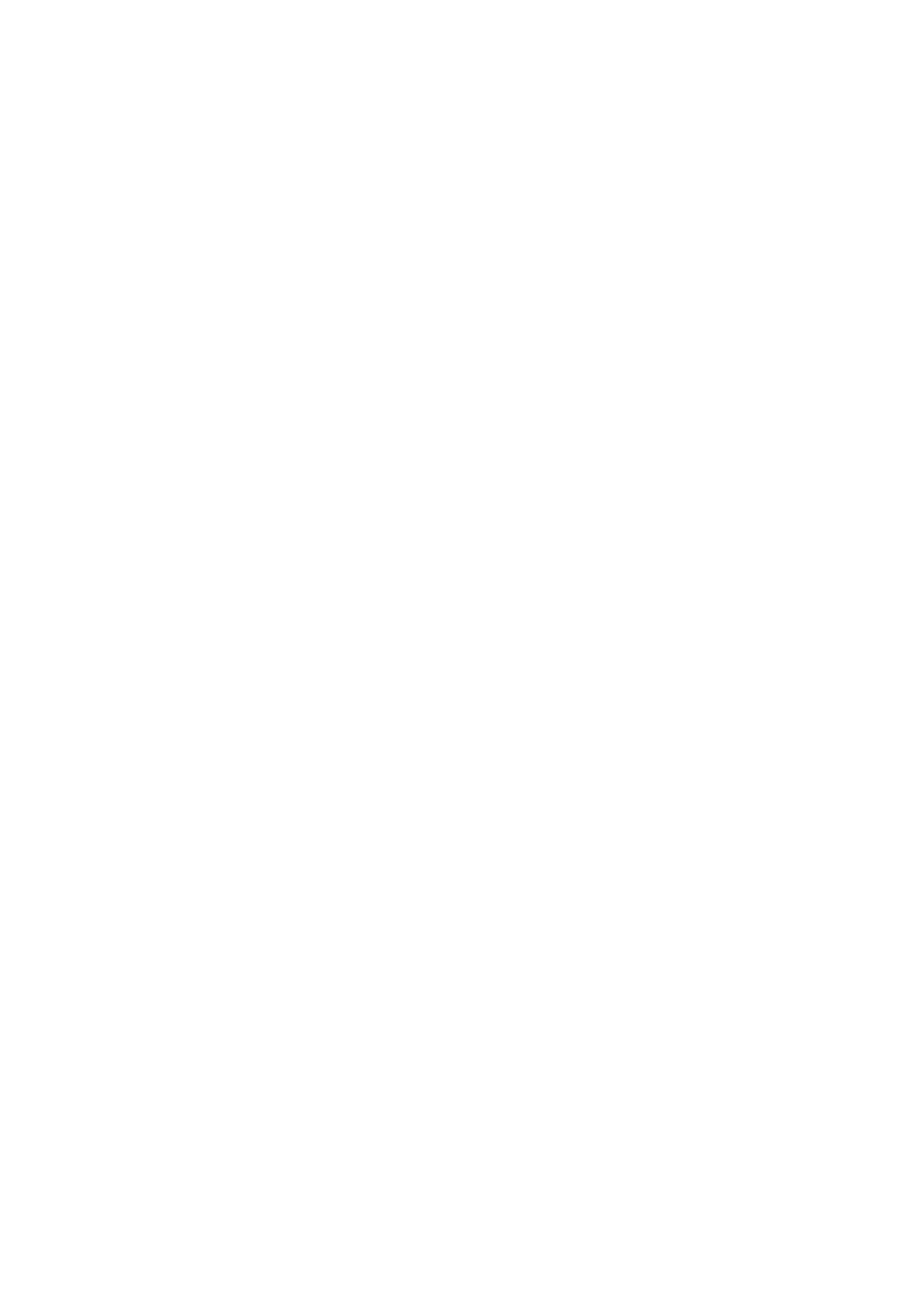# The European Union and the International Liberalisation of Network Industries<sup>1</sup>: **The Case of Transatlantic Aviation**

# Adrienne Héritier and Yannis Karagiannis

We have been focusing on the role of the EU in the creation and regulation of international markets in the network industries. In the last decades these markets have developed at a high speed in sectors in which previously markets did not exist or were dominated by public monopolies. The case studied at present is civil aviation, more specifically, the liberalization of the transatlantic aviation market (Karagiannis and Héritier 2011a; 2011b). The sectors studied in earlier work are rail transport, telecommunications and energy (Héritier et al 2001; Coen and Héritier 2001). How did the attempts at market creation and regulation come about and what was the role of the EC/EU in creating and regulating these global markets? Did the EC/EU take the initiative or did it react to the economic and political pressure of other countries, in particular the United States? To what extent have market creation and regulation been a response to new technical innovations and the thereby created new market opportunities?

We go on to study the specific institutional forms which the liberalization of transatlantic aviation took. In general terms an international mutual market opening/ regulation may be conducted as *bilateral* negotiations or as *multilateral* negotiations. Multilateral and bilateral agreements may also co-exist. We explain why specific institutional forms were chosen and, in the case of a co-existence of both multilateral and bilateral agreements, how they impacted upon each other. They may be mutually reinforcing, competing and/or undercutting each other.

From an intra-EU perspective we analyze why the Commission obtained the mandate from Member States to engage in such negotiations with third countries. Was this a contested process? Why and what determined the outcome? What was the role of the ECJ in this process? Are there instances of split responsibilities where both the Commission and Member States are empowered to conclude agreements of market opening /regulation (mixity principle)? Why did the US push for more and bilateral agreements with individual European governments such as to provoke a unified European response which took the form of the entry of the European Union (EU) on the stage? Which EU internal dynamics set member governments under pressure to allow the European Commission (Commission) to negotiate on their behalf with the US? Finally, which were the dynamics and outcomes of negotiated agreements of liberalization? Which restrictions were the negotiators subject to and how do they deal with these restrictions? The Commission may be subject to internal restrictions, i.e. member governments' objections to specific measure and may use these objections ("my hands are tied") to wield more bargaining power. But so does its negotiating partners, pointing to the restrictions imposed by Congress.

By focusing on aviation we observe important on-going economic, political and legal transformations in a policy area which was long thought to be resistant to pressures for change. It offers insights in aspects of a changing international political economy reflecting liberalization, conflicting domestic preferences, pressures to manage globalization, competing arguments about environmental degradation, differential capacities for collective action, complex preference aggregation mechanisms, discourses about the national interest, protracted international negotiations, agreements and institutions to implement them, compensation packages to politically consequential lowers and other important aspects.

-

<sup>1</sup> The research is conducted by Adrienne Héritier (EUI, Political Science), Yannis Karagiannis (Istitut de Barcelona de Estudis Internacionals) , Hans Micklitz (EUI, Law), Kiran Patel (EUI, History).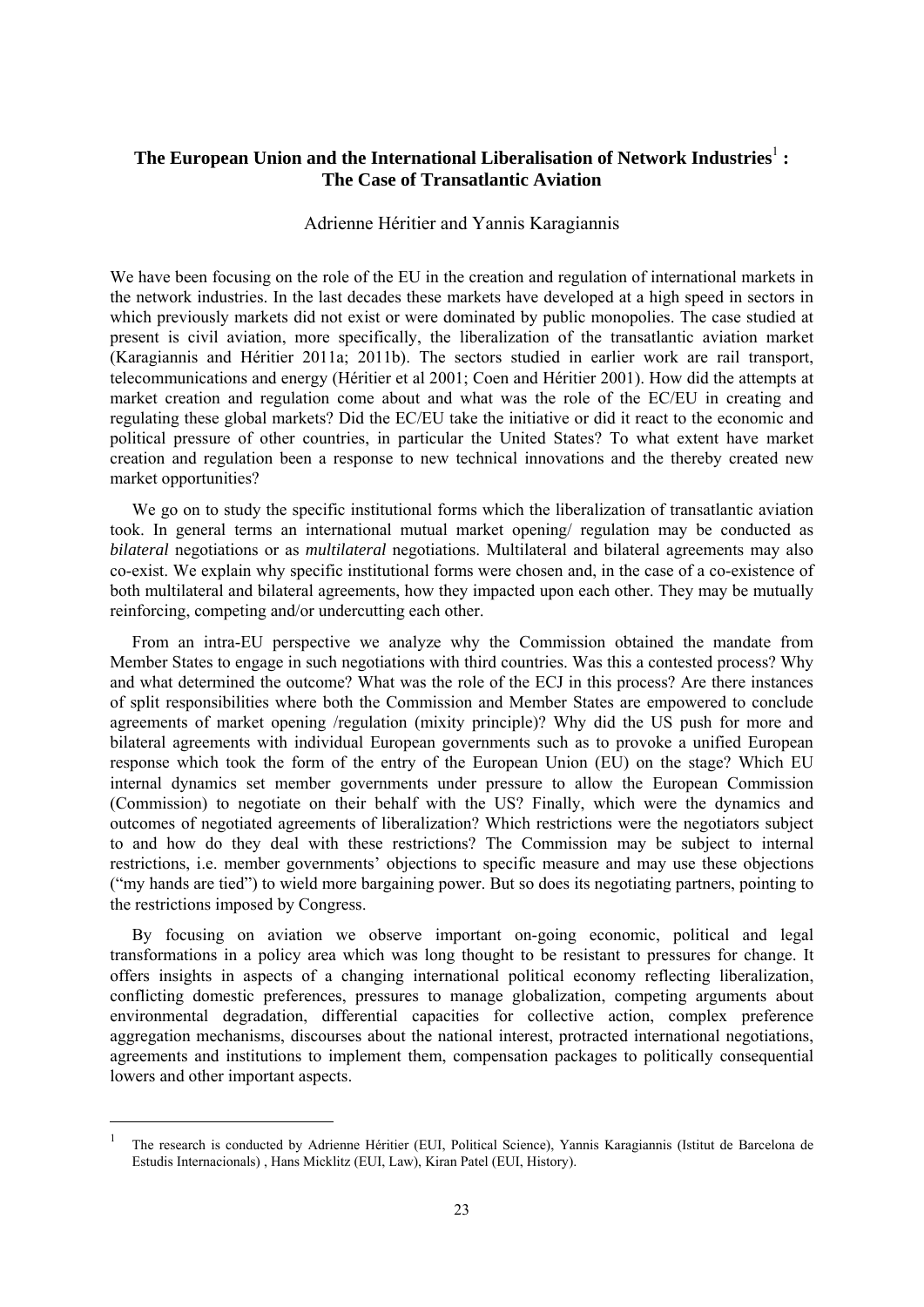In the following we will discuss why a liberalization of the civil aviation market was set into process which role the European Community played in this context and which international institutions were negotiated in order to create and regulate this market.

# **1. Emergence**

The transatlantic aviation market between Europe and the United States is currently worth more than  $€15$  billion per year. It is not only the biggest international aviation market, but also an important source of revenue and jobs for airlines, the contractors, business firms, engaged international trade, and local communities alike. Yet, for half a century, this market was deliberately kept underdeveloped. Between the mid-1940s and the mid 1990s, transatlantic trade in air transport services was one of the tightest-regulated markets in the industrial world. For reasons pertaining to national security, legal consistency, and political prestige, national governments would not let these market work freely. Operating multilaterally in the institutions of the International Civil Aviation Organization (ICAO) and bilaterally through the negotiation, supervision, and sometimes denunciation of the Air Services Agreements (ASAs), national governments exerted a ´tight regulatory grip' over all matters of international aviation (Kassim and Stevens 2010:12; Staniland 2003; Meunier 2005; Rhoades 2008; Woll 2008; Delreux 2010). This was usually done in collaboration with air carriers, grouped in the International Air Transport Association (IATA). Operationally, IATA set routes, prices, and noneconomic conditions.

After four decades of relative stability the state-centered cartel started crumbling in the 1970s and 80s and gave rise to new negotiated institutions. Commercial aviation across the Atlantic did not develop before World War II ("WWII"). After 1945, technological innovations developed for military use were transposed to civil aircraft, and commercial aviation was expected to be a fast-growth industry also at the international level. Therefore, the Convention on International Civil Aviation, decided in Chicago in 1944 by more than 50 countries, aimed at establishing world air routes, and setting up a regulatory framework for international commercial aviation. The US advocated full liberalisation, with some restrictions on the freedom to pick and discharge traffic at intermediate points. But liberalization was opposed by the United Kingdom ("UK"), Australia, New Zealand, and to a lesser extent the Continental Europeans, all of whom advocated an international order based on absolute national sovereignty and regulation. The UK, in particular, was strongly opposed to liberalisation, because its control of numerous airports across the globe, at which most aircrafts operating international routes still had to land, gave it a formidable bargaining tool in bilateral negotiations with the US and France. The US then proposed separate agreements embodying the different extent of progress on various fronts. One of these agreements established the possibility that nations grant each other reciprocal air rights, referred to as the "Freedoms of the Air" (Rhoades 2008: 43), resulting in bilateral Air Service Agreements (ASAs). ASAs typically contained provisions on traffic rights, capacity, number of carriers to serve routes, and prices. This meant that the US could affect the strategies, and therefore the competitiveness, of those foreign carriers wishing to fly to the US. But the US also made concessions: The Convention defined strict national sovereignty rights over airspace; created the United Nations' International Civil Aviation Organization (ICAO) to supervise agreements; and obliged the US to effectively accept a cartel – which was formed with the creation of the International Air Transport Association (IATA) which stabilised prices and fixed quantities, thereby limiting the scope of efficient US carriers to compete with smaller European ones.

On these legal bases, the bilateral inter-governmental ASAs rapidly proliferated and fixed all "market" conditions. The most influential of them, the Bermuda agreement, signed in 1946 between the US and the UK, defined the "nationality clause" restricting access to two countries to carriers owned by nationals of the two contracting states only. These anti-competitive ASAs mirrored the conditions within most countries. In the UK, for example, the two largest carriers, BOAC and BEA, nationalized in 1946, were allowed to engage in market-sharing agreements. In France, the 1945 wave of nationalizations saw the creation of Air France, which received a monopoly over the management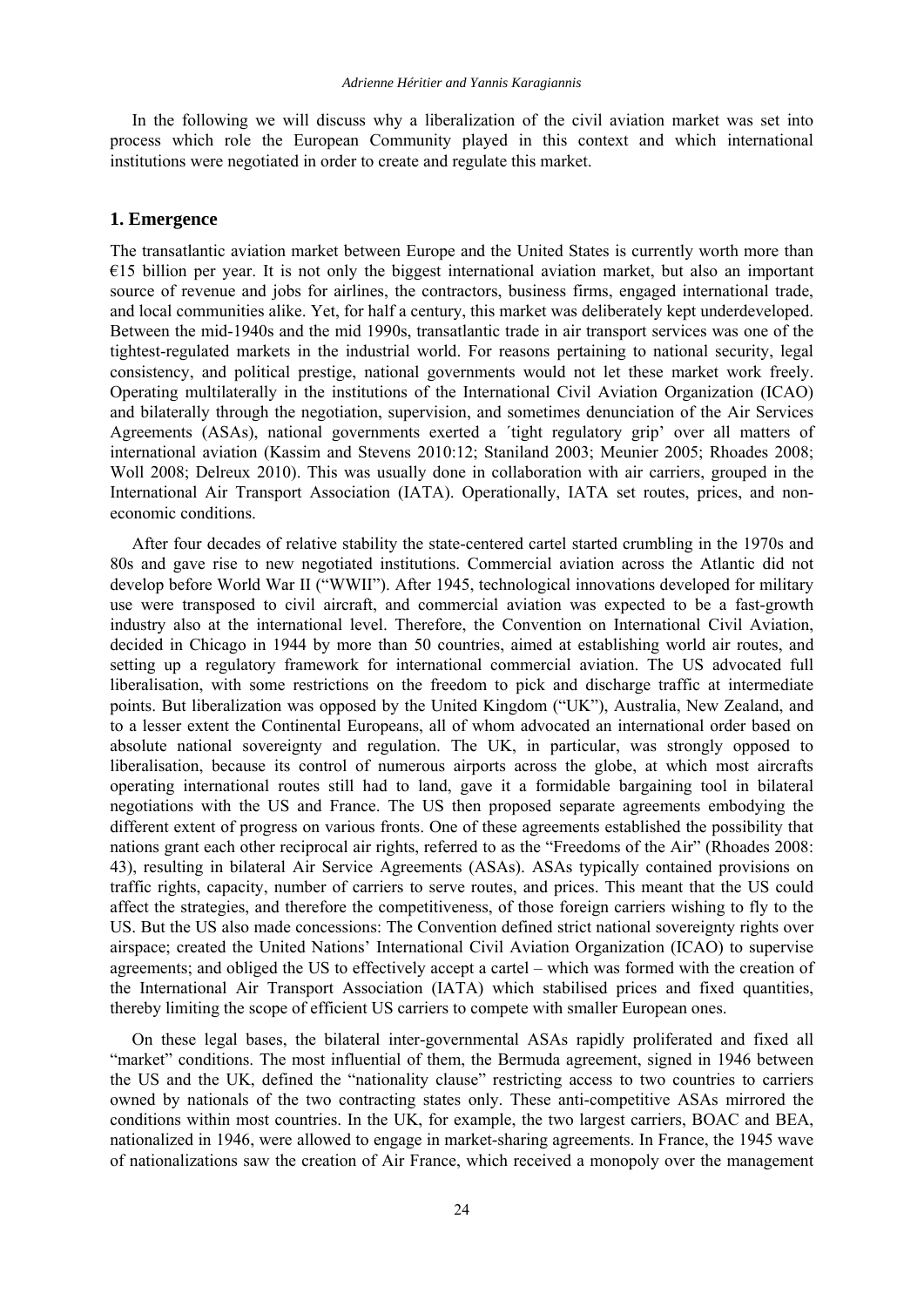of the entire French air transport network, and benefited from monopolistic regulation (especially from 1963 to 1986). In Germany, Lufthansa was under state ownership, and air transport was exempt from the normal application of antitrust rules. In the US, where carriers were private, the Civil Aeronautics Board ("CAB") regulated both entry and prices. Crucially, it was also responsible for the antitrust scrutiny of international agreements and mergers. Hence, restrictive as the ASAs may have been, they were not more so than national rules and regulations.

Over the 1950s and 1960s the equilibrium reached in Chicago seemed stable, as no country had an incentive to unilaterally defect from it. A number of factors eventually led to its destabilisation. First, in 1950 Pan Am, one of two US carriers engaged in international operations, invented the "economy class" and signalled its intention to cut prices. Second, in 1955, Delta Air Lines invented a new airline business model, the hub-and-spoke model ("HSM"). HSM is a system of connections arranged like a chariot wheel, in which all traffic moves along spokes connected to a central hub, increasing traffic between the spoke airports and the hub, increasing in turn the load factor (passenger/seat ratio) of aircrafts. This makes the use of comparatively cheaper large aircraft profitable, and thus spreads flightspecific fixed costs. Given the cost structure of carriers<sup>2</sup>, HSM contributes to economies of scope. In international aviation, the average cost of a multi-product carrier decreases with 'horizontal growth', i.e. with the number of origin-destination pairs it serves, precisely the function of the HSM. Thus, the fast spread of the HSM – together with the introduction of the electronic reservation systems - affected the cost structure of carriers, their incentives to consolidate, and hence the preferences of big US carriers in favour of trade liberalization.

Several developments in Europe also created frictions in the cartel. The German carrier Lufthansa was re-created in 1955, thus putting pressure on the existing Dutch carrier KLM (which could not rely on its small domestic market, and had therefore heavily invested in Germany). KLM successfully pressed for improved conditions in the Dutch-American ASA. This made US carriers more conscious of international politics, and Europeans more aware of (a) American politics, and (b) the competition in which they were put by the system of bilateral ASAs. When, in 1958, France asked for the recognition of the principle of reciprocity, as well as the right to fly to the West Coast and then on to the Pacific, the US refused. France accused the US of protectionist policies favouring Pan Am and TWA and led to a temporary French denunciation of the 1946 ASA.

Moreover, the international cartel was subject to two important exogenous shocks. First, the introduction of wide-body jets around 1970 led to big increases in efficiency – but only for those carriers which could invest in the new technology. This not being the case for BOAC, the UK favoured the continuation of the regulated cartel. Combined with the effect of the oil crisis and the enduring crisis regarding rights to fly over the Pacific, this put insurmountable pressure on the original 1946 Bermuda ASA between the US and the UK. The UK asked for (1) tighter controls on capacity; (2) the end of double designation (i.e. the authorization of services by more than one airline per country on a particular route), (3) the curb on Fifth Freedom rights<sup>3</sup> exercised by Pan Am and TWA through Heathrow, and (4) rights to fly to more US cities for British carriers. The new ("Bermuda II") agreement of 1977 was favourable to these British demands. Coupled with the extraordinary importance of Heathrow in the transatlantic aviation market, it enabled the UK to resist subsequent calls for liberalisation by the US.

Second, from 1978 onwards the US domestic market was fully liberalized. The CAB and its anticompetitive regulatory policies were phased out and the organisation was absorbed by the Department of Transportation in 1985. The end of entry and price regulation initiated a competitive era of industry

1

<sup>2</sup> The bulk of costs of carriers fall under three categories: (a) fixed overhead costs (e.g. general and administrative expenses, advertising); (b) flight-sensitive costs, a function of the number of flights (e.g. fuel); and (c) traffic-sensitive costs, a function of the number of passengers (e.g. food).

<sup>3</sup> The right of a carrier of country X to land in an airport of country Y to fly on to country Z.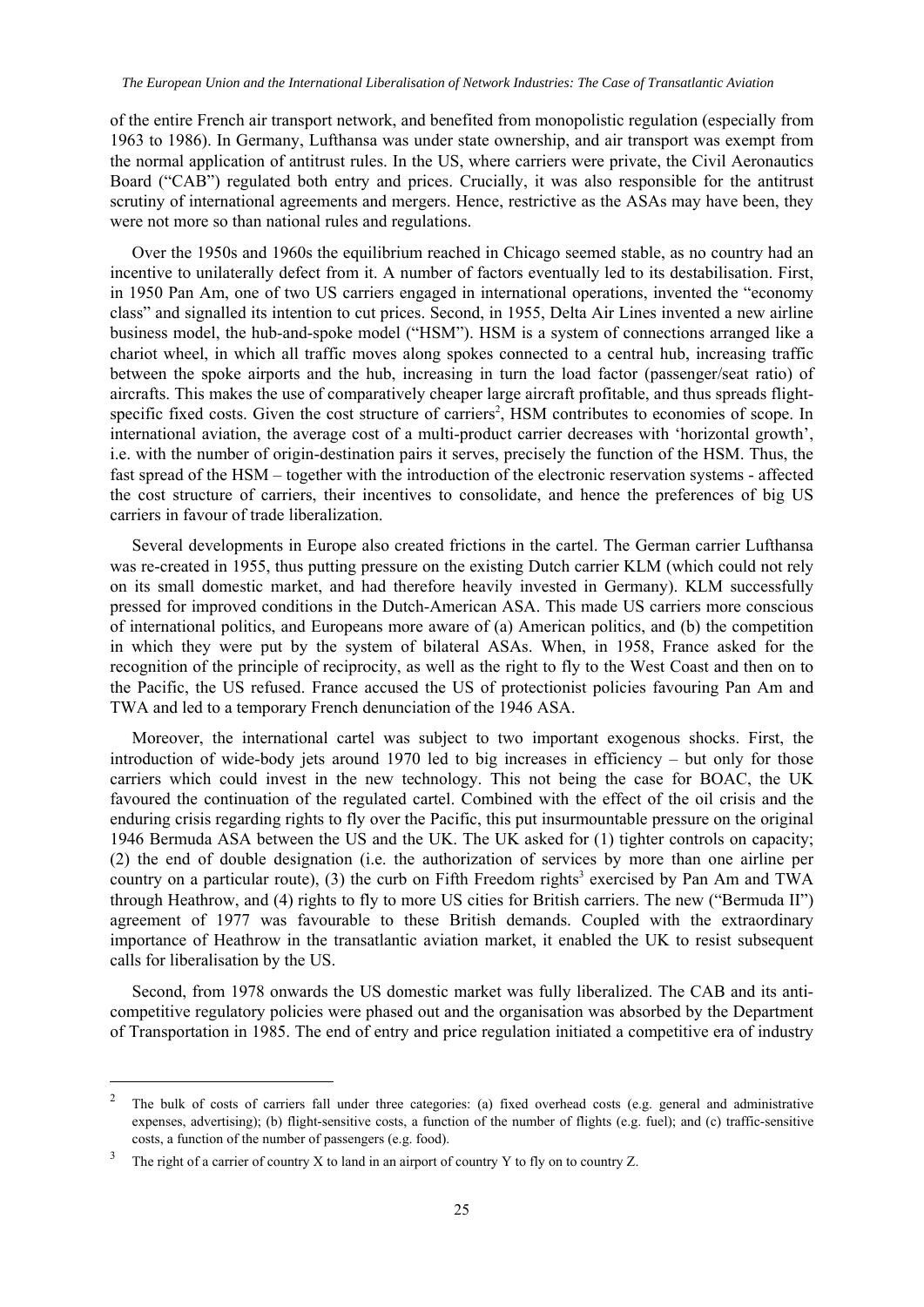growth, coupled with frequent price wars and numerous reorganisation bankruptcy filings. It also meant that the US had to re-negotiate their ASAs to allow for more US firms on each route. But, it was unlikely that the UK or France would allow three our four US carriers to operate commercial flights in exchange of the same rights for the same single state-owned airline.

#### **2. Institutional forms**

Which institutional forms did the beginning liberalization of the transatlantic aviation take? As the US proceeded to the full-scale domestic liberalisation, the Commission took important liberalising initiatives in Europe. A tacit alliance between the Commission and the European Court of Justice (ECJ) allowed the former to force the hand of national governments into accepting three legislative packages. Taken together, these packages formed the basis of a pro-competitive European aviation policy. Coupled with a series of important liberalising rulings by the ECJ, the commercialisation of public carriers, and the development of an important low-cost industry, they helped create a competitive European market. In transatlantic aviation, however, the role of the EU was very limited. In a 1994 ruling the ECJ held that international agreements on air transportation did not fall under the Community's trade policy competence because they were covered by separate articles in the EU Treaty.

The combination of an increasingly unified market within Europe and the absence of a negotiating mandate for the Commission meant that the US could still attempt to divide and rule the Europeans by proposing individual agreements. Since the British would not negotiate more rights to Heathrow for US carriers, the new US "Open Skies" initiative of the 1990s started from the Netherlands. The US strategy was to gain foot in Amsterdam's Schiphol, from where it threatened to divert international traffic outbound from the UK, France, and of course Germany. Thus, unless these countries signed their own OSA with the US, their carriers would lose business to KLM and to US carriers. Further, in order to lure the Dutch into the plan, the US reminded them that their alliance with Northwest Airlines benefited from an antitrust immunity which was not set in stone.

The American plan worked. A "domino effect" (Meunier 2005) swept across the EU, reaching first small countries. The US signed bilateral OSAs with the Netherlands (1992), and then Belgium, Luxembourg, Denmark, Finland, and Austria (1995). The Commission protested loudly, arguing that a series of small bilateral OSAs would endanger the unity of the European market and prevent the possibility of Europe-internal mergers. It also pointed out that the US were only seeking access to other European towns (mainly through Amsterdam and Brussels), but in return did not offer the right to cabotage between American towns. Nevertheless, in the Transport Council a large majority rejected Commissioner Kinnock's proposal of negotiating a Community OSA with the US, and insisted on maintaining national authority in this field.

Despite its initial failure, the Commission maintained its endeavours and restated its claim to exclusive competency to negotiate OSAs. The DGs unanimously adopted a draft negotiation agreement for the June Council 1995 as a "*positive response to the US effort – which they frankly admit – to divide Europe*" (Agence Europe 26/04/1995). The draft called for a complete mutual opening of both air markets. Kinnock, also threatened that if the Transport Council would reject Community negotiations and the six Member States in question would sign bilateral OSAs, the Commission would initiate legal proceedings against them. Nonetheless, Belgium, Luxembourg, Austria, and Finland signed OSAs in 1995, and Sweden and Denmark initiated negotiations. Austria, Luxembourg and Finland, Belgium, Denmark and Sweden were already the subject of infringement proceedings. The UK, too, signed an agreement with the US to allow for new routes in their respective skies, and, in consequence, received a letter of warning.

Eventually a Community approach gained more ground with some Member States (e.g. Germany, the Netherlands, Italy). The Italian Council Presidency in March 1996 came out in favour of an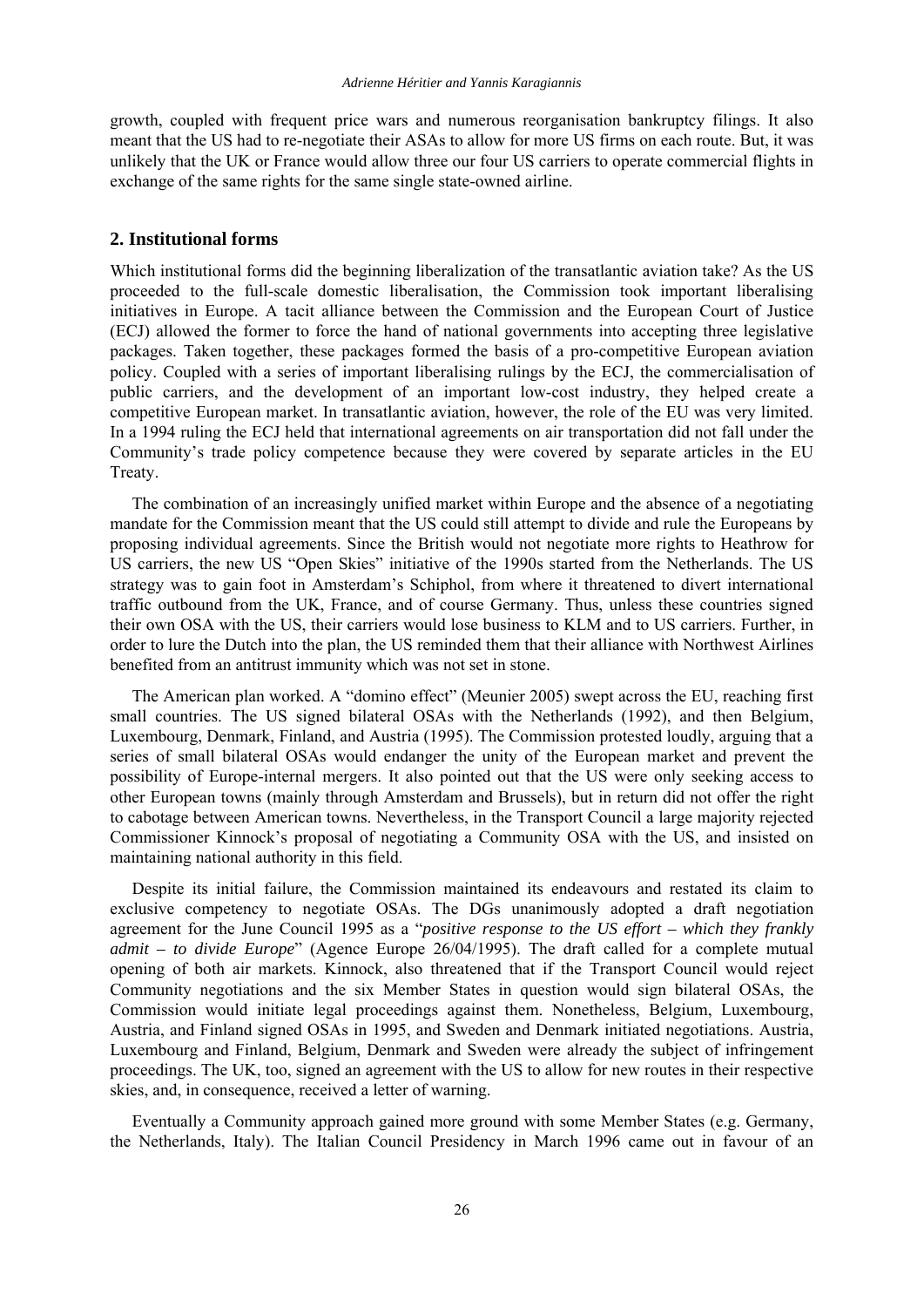"Overall Community Approach" extending to competition rules, state aid, air safety, air traffic management and environmental protection, and suggested a "common EU/US aviation area" going far beyond the goals of the bilateral OSAs. While most Member States requested more clarity on the objectives, the UK vehemently rejected the principle of joint negotiations. At the same time it announced an alliance between British Airways and American Airlines for code-sharing, and a wider cooperation on prices and flight coordination. Since US anti-trust authorities generally made the authorizing of an alliance conditional on the prior agreement of an OSA, the Commission was alarmed. It immediately stated that it had a duty to examine this alliance "*as any other alliance contracted with European airline companies so as to ensure that their provisions are compatible with the rules of competition of the Treaty*." (Agence Europe 13/06/1996)

In the meantime, the Commission had followed through its threat of initiating infringement proceedings and sent out letters of formal notice to eight Member States (Austria, Belgium, Denmark, Finland, Germany, Luxembourg, Sweden and the UK). With the dangling sword of an ECJ ruling above their heads, the Transport Council in July 1996 yielded and gave the Commission a limited mandate to negotiate a transatlantic agreement in technical issues (but not on traffic rights). In return, the Commission suspended the eight infringement proceedings.

When the Commission in 1997 sought to extend the mandate to the negotiation of traffic rights, transport ministers rejected the Commission proposal. France, Italy, Spain and Portugal were opposed, the Netherlands and the Scandinavian countries in favour, and Germany and the UK not clear. Compounding the situation, four Member States (UK, France, Italy and Spain) simultaneously negotiated bilateral agreements with the US. Given the Council's renewed refusal to extend the negotiating brief, the Commission resumed the infringement proceedings against the eight Member States that had concluded OSAs. In 1998 in spite of Kinnocks announcement that in the case of a widened brief the infringement proceedings would be suspended - the Transport Council rejected the Commission's request one more time. While the Scandinavian countries, the Netherlands, Greece, Germany, and Austria sided with the Commission, Ireland led the opposition of the other Member States. Faced with the Council's renewed rebuff, the Commission moved into the third phase of the infringement proceedings against the 8 countries, Italy was added to the list, the Netherlands and France received letters of warning in 1999.

This line of action was assiduously upheld by the Kinnock´s successor, Loyola de Palacio. Backed by the Association of European Airlines (AEA), she called for a common air traffic space between the EC and the US, and invited Member States to overcome "*disunity, fragmentation and lack of vision*" (Agence Europe 09/12/1999). To no avail, though, for when in 2000 the Transport Council expressed satisfaction over the progress of negotiating technical matters, it also sustained its opposition to the extended mandate.

In the meantime, the legal proceedings ran their course. In spring 2001 the ECJ heard the 8 parties Commission to exclusive competence to conclude an OSA could not be founded on its alleged necessity. But added that Member States could not conclude international agreements in matters covered by common rules, i.e. that airfares and reservations of US air carriers fall within Community *exclusive* competences. He also judged the nationality clause as contrary to rules of the right of establishment, since Member States with OSAs could not grant carriers of other Member States a right of establishment. In 2002 the ECJ followed Tizzano and condemned the 8 countries for violating the Commission's external competence over air fares on intra-Community routes and computerised reservations systems by concluding OSAs with the US. The Court also ruled that clauses relating to the ownership and control of airlines constitute an infringement of the principle of establishment.

The US government very quickly drew the consequences and called for an amendment of the bilateral OSAs, but stopped short of negotiations with EU15. In view of the Court's ruling, however, the Transport Council in June 2003 finally yielded to the Commission's demands and granted it the mandate of extended negotiations.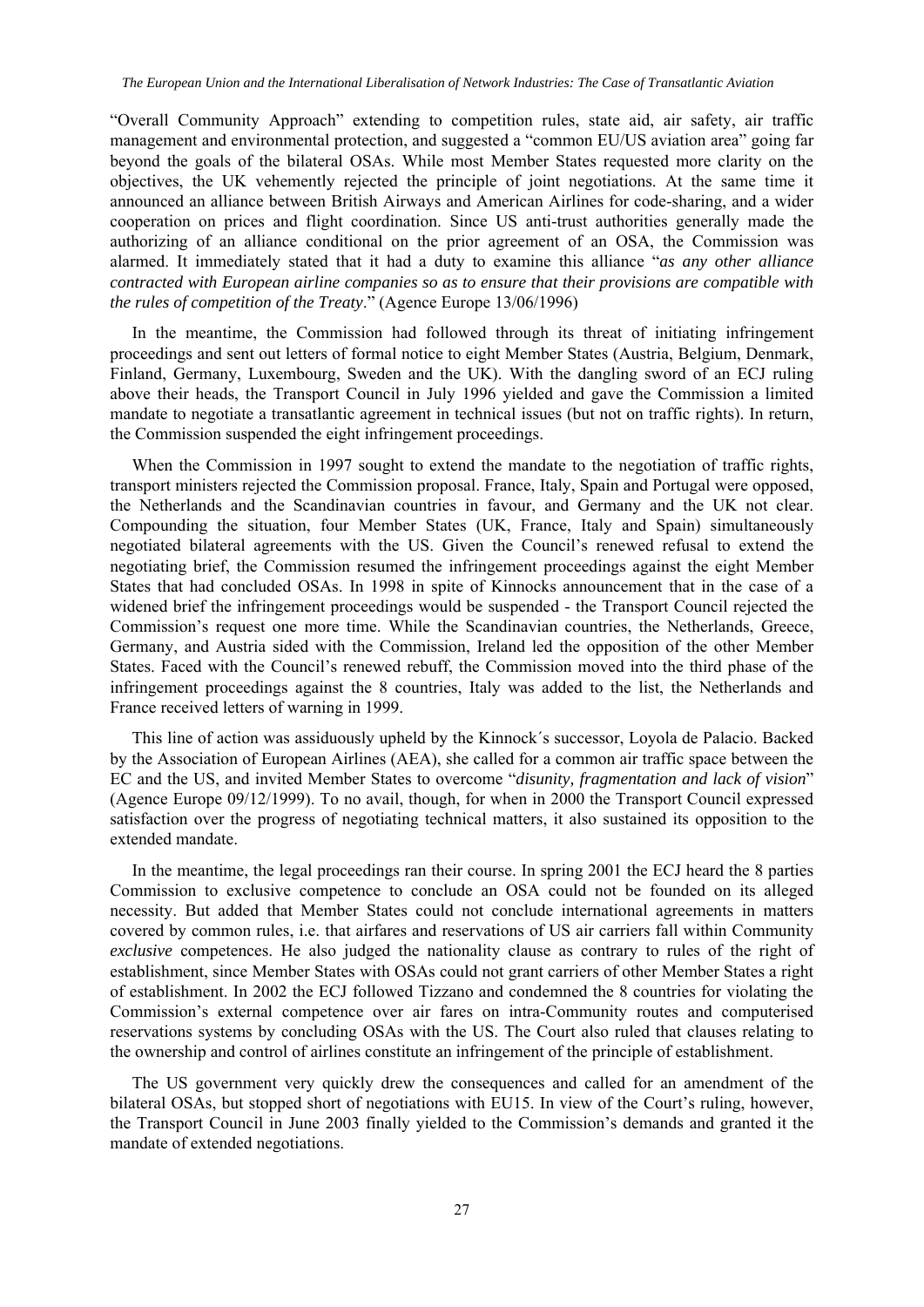In the negotiations led for the first time by the Commission, the latter had to face challenging conditions: an ambitious mandate by Member States, i.e. to negotiate for an open aviation area (OAA), at the same time lingering resentment because of the stick of the infringement proceedings so frequently used by the Commission. By involving Member States more closely, but also by rethreatening Member States to follow through with the infringement procedures and seeking the support of Member States in favour of an agreement and the presidency of the Council (Delreux 2010) and, moreover, to introduce the prospect of a continuation of the negotiations in stage two in order to correct the outcome more favourable to the US than the EU (Woll 2010) the Commission was able to gain the support of Member States and come to an agreement with the US.

The outcome of the negotiation of the OSA 2007 first stage was clearly biased in favour of the US: while American carriers enjoy the right of cabotage within Europe, European carriers do not have the same right in the US. Moreover, the Americans were not willing to loosen their ownership and control restrictions for European airlines. These biases in the outcome of the OSA 2007 negotiated by the Commission gave rise to an almost immediate planning of a renegotiation of OSA (stage two) which ended in July 2010 and the outcome of which now needs to obtain the approval of the European Parliament. It includes a complex mutual "trigger mechanism" which – without setting a specific deadline - provides that upon fulfilling certain conditions an extension of rights will be granted. More specifically if the legislation of each party permits majority ownership and control, airlines of the US shall have the right to provide passenger services between points in the EU and five countries without serving a point in the US  $(7<sup>th</sup> freedom)$ . Or if EU legislation on noise based operating restriction at airports provides that the Commission has the authority to review the process prior to the imposition of such measures and – if not satisfied – can take legal action, airlines of the EU obtain  $7<sup>th</sup>$  freedom rights vis-à-vis the US. Since the US Congress is very unlikely to ever accept the first precondition - mutual reciprocity in access to ownership and control - it is unlikely that American carriers will obtain  $7<sup>th</sup>$ freedom rights anytime soon. It will moreover remain to be seen whether Member States and the European Parliament will accept that the Commission will be given the authority to review night flight prohibitions prior to implementation, the precondition triggering European carriers  $7<sup>th</sup>$  freedom rights vis-à-vis the US.

#### **3. Conclusion**

This chapter described the creation of the international cartel institutions of transatlantic aviation in the 1940s, their operation throughout the 1950s and 60s, their increasing vulnerability in the 1970s, and then the progressive liberalization of the whole system, spurred by both US domestic liberalization and the active role of the European Commission in Europe. The story seems to have a natural end, marked by the signing of an Open Skies Agreement between the US and the EU in 2007/2010 providing for a certain expansion of traffic rights and coordination of regulatory measures.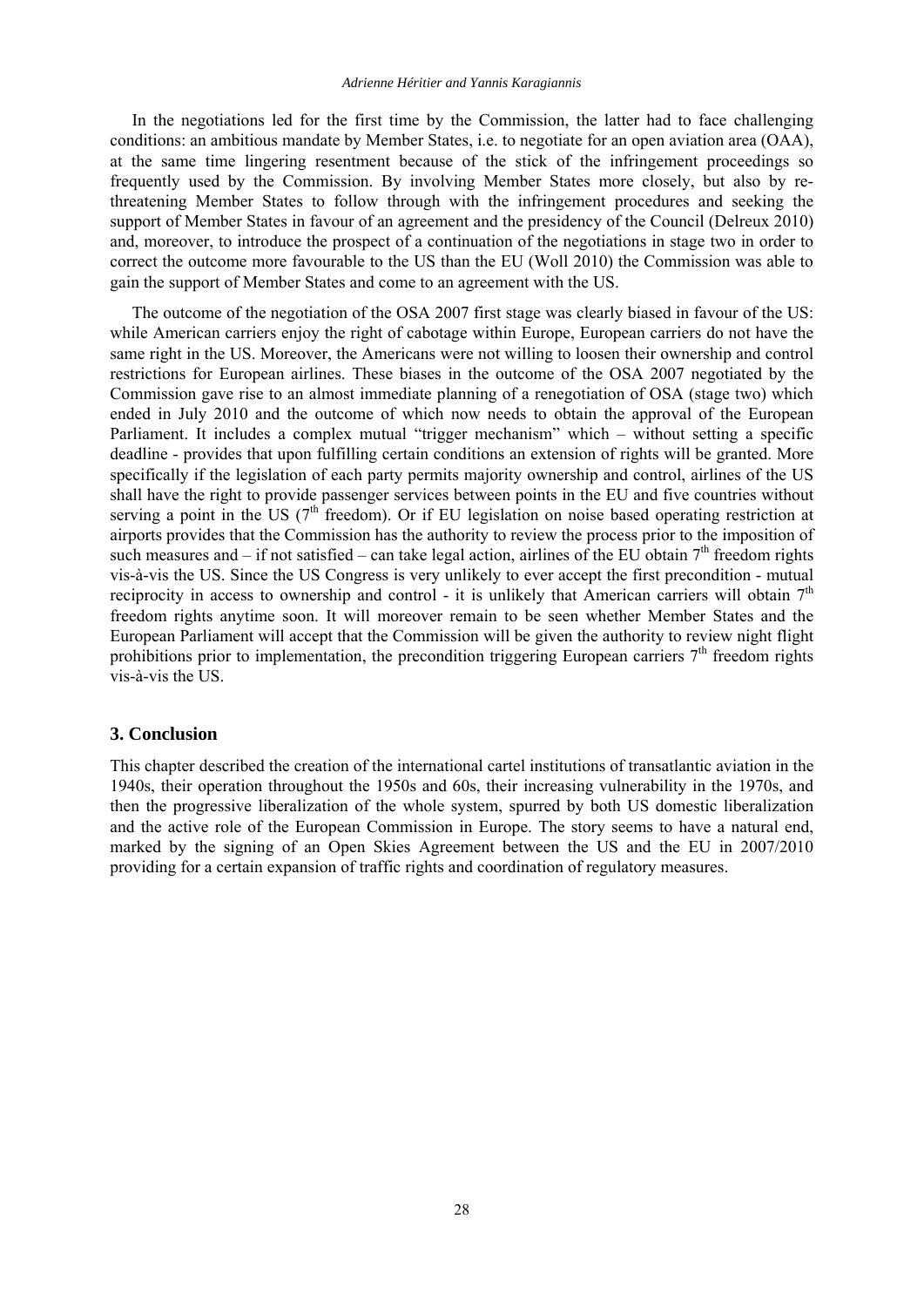#### **References**

- Delreux, T. and Kerremans, B. (2010) 'How Agents Weaken Their Principals' Incentives To Control: the case of EU negotiators and EU member states in multilateral negotiations', *Journal of European Integration* 32 (4):247-264
- Karagiannis, Y. and A. Héritier (2011), 'Who is Afraid of Whom in Transatlantic Aviation Markets?
- in E.Brousseau and J.M.Glachant, eds., *The Creation of Markets*, Cambridge University Press, forthcoming
- Karagiannis, Y. and A. Héritier (2011), 'The New Institutions in Transatlantic Aviation', *Global Policy Journal*, 1, forthcoming
- Kassim, H., and H. Stevens (2010), Air Transport and the European Union: Europeanisation and its Limits. London: Palgrave-Macmillan.
- Levi, M. (2004), 'An Analytic Narrative Approach to Puzzles and Problems.' In I. Shapiro, R. Smith, and T. Masoud (Eds.), Problems and Methods in the Study of Politics. 201-26. Ney York: Cambirdge University Press.
- Meunier, S. (2005), Trading Voices: The European Union in International Commercial Negoatiation. Princeton (NJ)): Princeton University Press.
- Milgrom, P. and J.Roberts (1982), 'Limit Pricing and Entry Under Incomplete Information.' Econometrica 50(2), 443-59.
- Osborne, M. (2004), An Introduction to Game Theory. New York: Oxford University Press.
- Pollack, M. (2003), The Engines of European Integration. Oxford: Oxford University Press.
- Rhoades, D. (2008), Evolution of International Aviation: Phoenix Rising. Aldershot: Ashgate.
- Riker, W. (1957), 'Events and Situations.' Journal of Philosophy 54(1), 57-70.
- Schmidt, S. (2000), 'Only an Agenda-Setter? The European Commission's Power over the Council of Ministers'. European Union Politics 1(1), 37-61.
- Staniland, M. (2003), Government Birds: Air Transport and the State in Western Europe. Lanham (MD): Rowman & Littlefield.
- Tsebelis, G. (1990), Nested Games: Rational Choice in Comparative Politics. Berkeley: University of California Press.
- Woll, C. (2008), Firm Interests: How Governments Shape Business Lobbying in Global Trade. Ithaca (NY): Cornell University Press.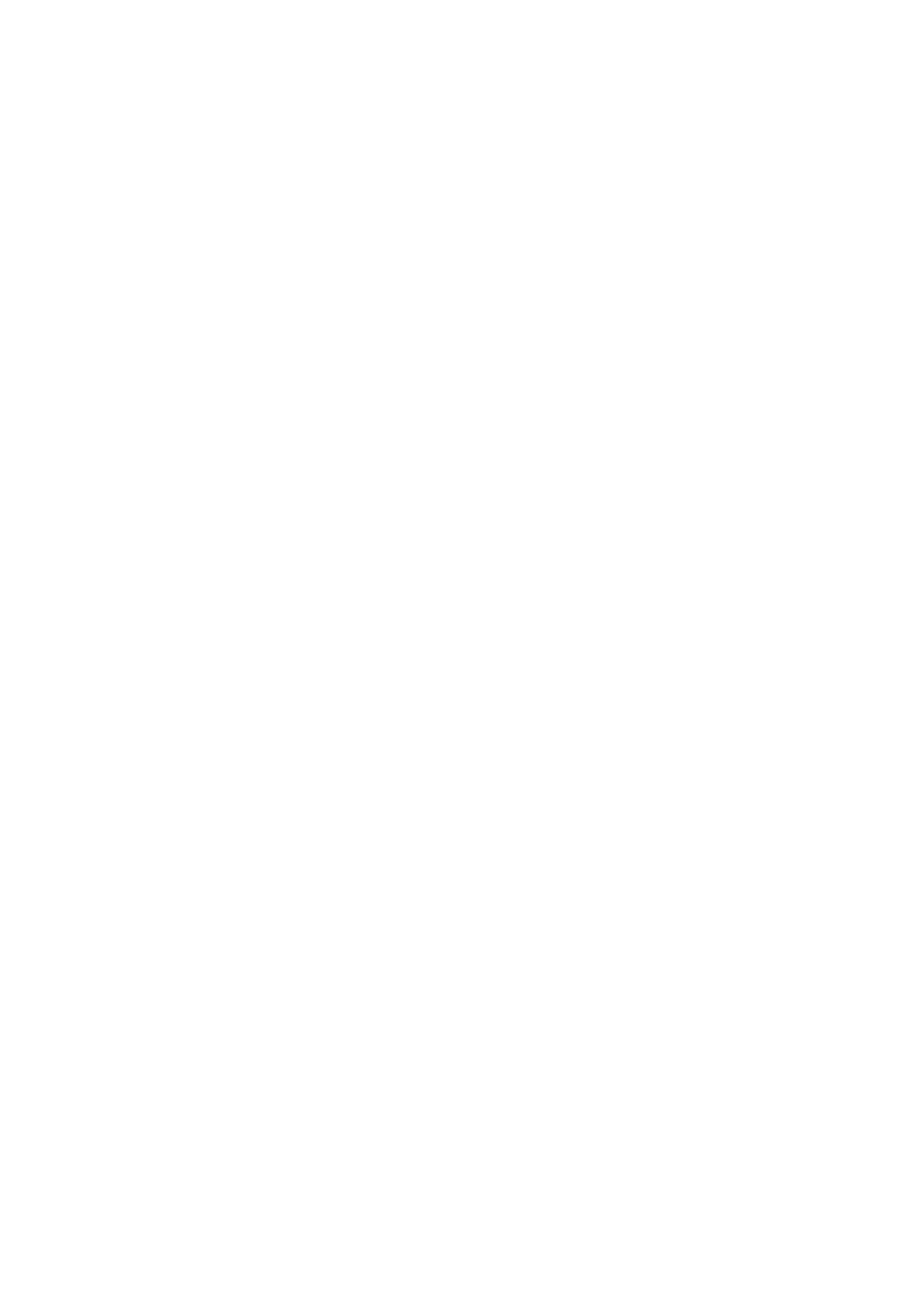## **EU Multilateralism: Rhetoric and Reality in the Context of Global Governance**

Christopher Hill<sup>1</sup>, Nadia Klein<sup>2</sup>, Wolfgang Wessels<sup>3</sup>

# **Joint MERCURY contribution to the booklet following the High Level Policy Seminar 'What Should the EU Agenda for Global Governance Be?' 18 and 19 June 2010, EUI, Florence\***

## **Introduction: The notion of "multilateralism"**

In addressing the challenges of global governance one of the major issues for analysis, assessment and advice is the politically highly promoted notion of EU (effective) multilateralism. But what can be understood by the notion of 'EU multilateralism'? Is there a particular doctrine of EU multilateralism? And how can EU multilateralism be measured? This joint paper explores these basic questions by drawing on recent work carried out in the framework of the international research project "MERCURY: Multilateralism and the EU in the Contemporary Global Order".4 The main argument is that the EU's general commitment to "stronger multilateral cooperation and good global governance" (Art. 21(h) TEU) needs to be qualified. In particular, as will be shown below, the concept of multilateralism as defined by the EU is highly ambiguous. Moreover, its proclaimed commitment is not absolute but varies considerably across policy fields and vis-à-vis selected partners. Last but not least, we argue that the current political and academic debate on the EU's multilateral approach suffers from a lack of empirical data, which has to be addressed by innovative methods.

Analysing the EU as an international actor, it is helpful to start by defining the international environment, which provides both incentives and constraints for EU external action. Two different perspectives can be taken as a point of departure for an in-depth analysis: in the first scenario, coherence in the EU's external action is not such a critical factor, while in the second scenario, based on a concentration of global power, more coherence on the side of the EU would be needed to make its voice heard at all. Thus, on one hand, one might argue that there are different structures of global governance, or varieties of multilateralisms, depending on the respective policy field. This first perspective or scenario would imply that the range of dominant actors and procedures changes according to the political question to be discussed. For example, while Russia plays a central role in the context of non-proliferation negotiations and other security issues, arguably it is much less important for global policy-making when it comes to international trade policy. In this case, we need clearly separated studies on several areas of global governance and the respective activities of the EU. A list of major issues and frameworks would include: global climate regimes, the Group of 20 (G 20), migration movements and trade arrangements. The transfer of lessons from one area to another would be limited or it would need an adapted research design. The political strategies of the EU would be 'functional' according to the dynamics of each policy field and the respective instruments available for

-

<sup>1</sup> Sir Patrick Sheehy Professor of International Relations, University of Cambridge.

 $\overline{\phantom{a}}$ Research associate at the Jean-Monnet-Chair for Political Science, University of Cologne.

<sup>3</sup> Jean-Monnet-Chair for Political Science, University of Cologne.

<sup>\*</sup> All three authors are members of the FP7 research project "MERCURY: Multilateralism and the EU in the Contemporary Global Order" (project website: [http://www.mercury-fp7.net/\).](http://www.mercury-fp7.net/) 

<sup>4</sup> For details on "MERCURY" see the project website: [http://www.mercury-fp7.net.](http://www.mercury-fp7.net)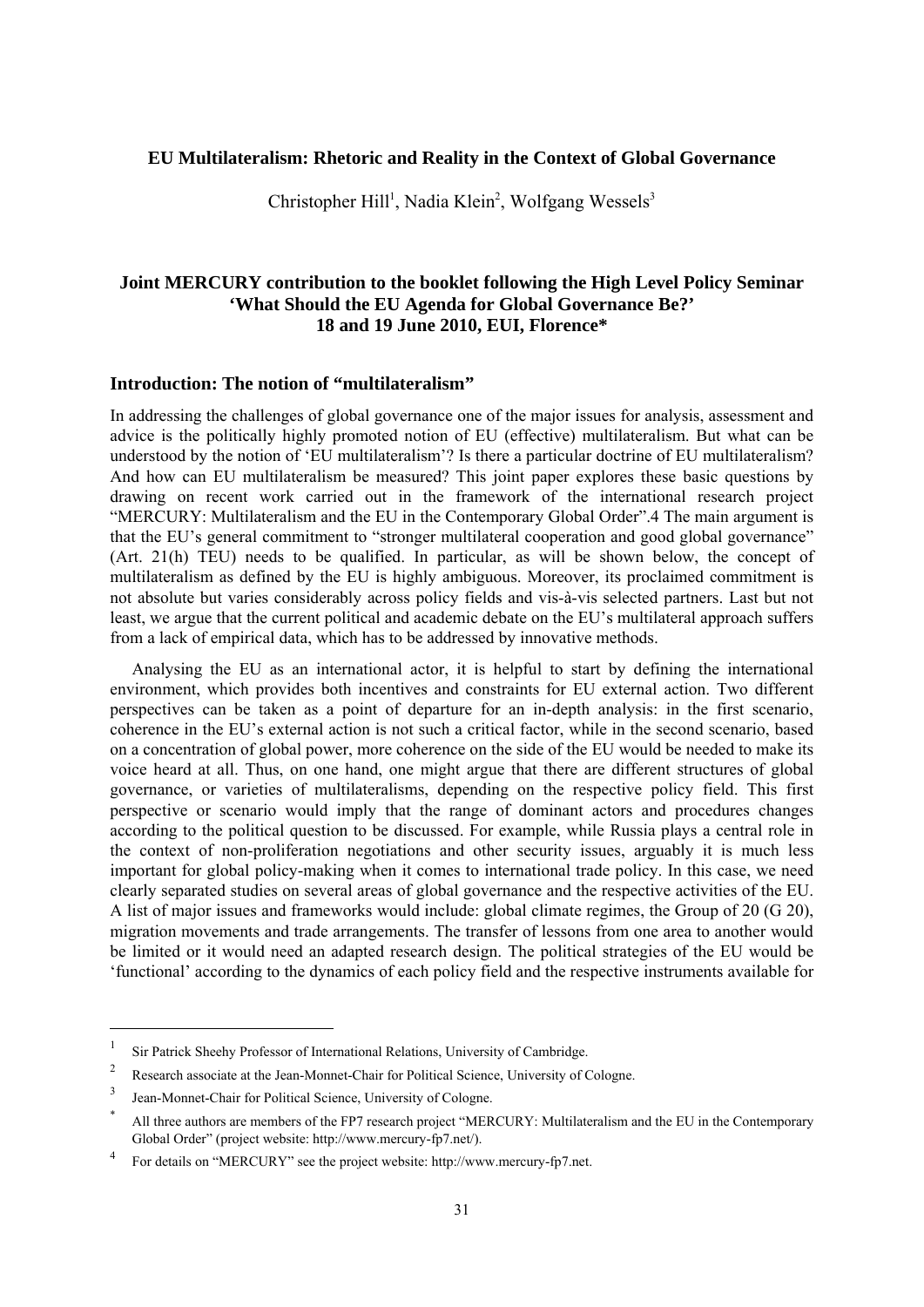the EU actors. The representation of the EU could be more 'pluralistic' – which some would call 'fragmented', but in this case, this fragmentation would not have such a negative connotation.

On the other hand, we might need to look for dominant patterns of power with limited variations between the respective policy fields. In this second scenario, for example, the United States and China, the so-called "G 2", might emerge as central veto players in the international system. Or, the Group of 20 might significantly expand its focus, which originally concentrated on the issues of financial stability and economic growth. In terms of power constellations, new coalitions within the G 20 might emerge, namely US-China versus Europe-Russia. As a consequence of such a scenario the EU needs to develop a more forceful political strategy to be in the 'core group' or global directorate. More solidarity in its external behaviour would be needed in order to influence the policy-making at the global level.

### **The EU's 'doctrine' of multilateralism**

-

The idea of multilateralism has become so central to the EU's external relations in recent years, and so much part of its self-conscious reflection on its place in world politics, that it is not implausible to say that it has become a form of 'doctrine', by which is meant a statement of very broad principles which shapes and justifies policy at the strategic level. Historically, American foreign policy doctrines, such as the Monroe Doctrine or the Truman Doctrine, have played an important part in guiding US decision-makers, while also warning outsiders of the vital interests which the country intends to defend at any cost. Since the EU has followed the US example in imitating its National Security Strategy, it may now be on the verge of doing so in the related area of foreign policy doctrines. Yet in the first 25 years of its external behaviour, up to the emergence of the European Security and Defence Policy, the EC/EU relied on the generalized self-image of 'civilian power' to provide guidance on the grandes lignes of its approach to foreign policy. Unfortunately this was more a convenient rationalization of the status quo than a useful guide to policy.

Researchers in the MERCURY programme, which includes partners from China and South Africa as well as the EU, have been focusing on the problem of European multilateralism as both a phenomenon and a guide to action. Our paper on the issue of multilateralism as a doctrine has produced the following findings.<sup>5</sup>

Multilateralism is a concept which has been given increasing attention by democracies since the end of the Cold War, even if its practice dates back at least to 1815. If it is has now become a 'doctrine', or a coherent guide to policy practice, then the European Union is the leader in conceptualising and articulating such a doctrine. Indeed, multilateralism comes closer than any other single concept to expressing what the EU stands for in world politics. The idea is used often to legitimise EU actions, albeit qualified after 9.11 by the term 'effective', thus hinting at the European wish to avoid mere idealism, and a new willingness to make the hard choices it has often been criticised for evading. A further sharp difficulty arise over multilateralism as *end* versus multilateralism as *means*: in practice the EU looks on the concept from both perspectives, and codifies it in the form of declarations, recommendations and speeches which, however, usually serve to make it even more difficult to identify a coherent 'doctrine'. The European Security Strategy (ESS) of 2003, 'updated' in 2008, which adopted the idea of 'effective multilateralism', did not amount to a parsimonious solution to this problem.

At one level the commitment to multilateralism can be seen as a gesture towards the desirability of international cooperation – who could be against it? – and as a recognition of the banal truth that most things require negotiation, with a wide range of different *interlocuteurs*. But beyond this it is clear that

<sup>5</sup> A full version of Elena Lazarou *et al*, The Evolving 'Doctrine' of Multilateralism in the 21st Century, MERCURY Epaper No. 3, February 2010, can be found on-line at [www.mercury-fp7.net.](http://www.mercury-fp7.net)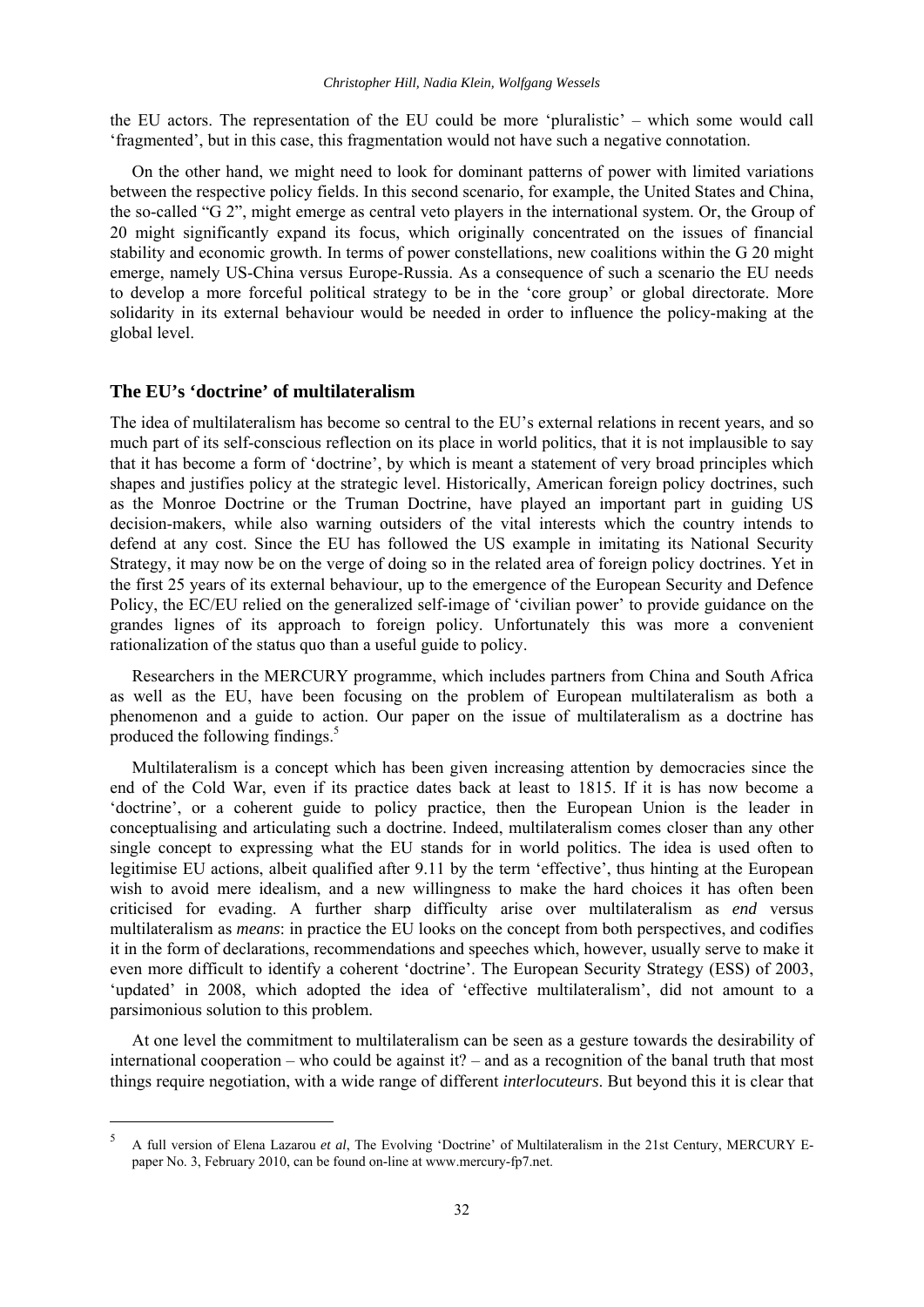we need to differentiate between (1) the internal multilateralism of the European Union; (2) that of the wider European region (ie including the 'neighbourhood'); (3) and that at the universal, global, level. Even this last level is not as straightforward as it might appear through a UN lens, given that most issues are best addressed through a particular combination of interested states – as over nuclear proliferation. The commitment to the *principle* of multilateralism therefore needs to be made, alongside a recognition that in practice much flexibility is required in mobilizing the relevant group of interested, and effective parties. There are relatively few issues like climate change, which demand the involvement of the whole international community. Inclusiveness is not necessarily a virtue; even if hopes remain that multilateralism has some potentially democracy-inducing effects, these remain hopes and should not act as a bar to dealings with countries who do not live up to European standards. Multilateralism is, after all, *par excellence* a way of coping with diversity.

Both in trade and security the EU's approach to multilateralism is based on the idea of durability, stability and protracted peace. Arbitration, peaceful dispute resolution and cooperation are central because conflict in all its manifestation is viewed as the root of instability and threats to global society. The promotion of multilateralism is seen as the way not to avoid conflict, but to forestall and manage it so that things never run out of control, as they did so often in recent memory – in 1914, 1929, 1939, 1973, 2001 and 2007. The vision of the world that the EU aims to promote has the realization of durable peace as the ultimate goal, and that in turn requires the management of *difference*.

While trade and collective security constitute relatively long-standing "multilateralised" policies, cooperation in other areas, such as climate change and illegal migration, has yet to be institutionalised or even collectively agreed upon. In this challenging process, a common point of reference, an overarching doctrine of multilateralism, would significantly improve the EU's capacity to advocate its positions on the type of multilateralism that is most suitable and effective in the confrontation of these threats. For the EU is an ideal mechanism of advocacy by its very nature, as an actor with the ability to export the principles guiding its action. Having attained the highest and most complex level of multilateralism among its members, the EU leads by example.

### **Implementing EU multilateralism: The EU's selective approach**

1

Turning to the implementation level, it is interesting to note that the EU's self-conception of a multilateral actor par excellence contrasts with its selective use of uni-, bi- and multilateral strategies. As outlined above, the EU explicitly seeks to promote multilateral approaches as illustrated by both the EU Treaty and the European Security Strategy of 2003. The strengthening of international institutions is pursued as a goal in itself, based on the assumption that the solution of political problems at the international level will be facilitated by the existence of institutionalised cooperation and "rules that apply (more or less) equally to all"6. Thus, multilateral cooperation in its various forms is on the EU agenda for global governance. Yet, at the conceptual level, the same European Security Strategy illustrates the tension between efforts to strengthen "effective multilateralism" on the one hand, and efforts to establish privileged bilateral partnerships with a variety of major powers on the other hand. Thus, the document mentions the United States and Russia, but also Japan, China, Canada and India as actual or potential "strategic partners" of the Union. These days, a revised European Security Strategy would probably also mention Brazil – the last country missing to make the list of rising BRIC (Brazil, Russia, India, China) countries complete.

<sup>6</sup> See the MERCURY working definition of "multilateralism" in Bouchard, Caroline/ Peterson, John, Conceptualising [Multilateralism. Can We All Just Get Along?, MERCURY E-paper No. 1, February 2010, available from www.mercury](http://www.mercury-fp7.33)fp7.net.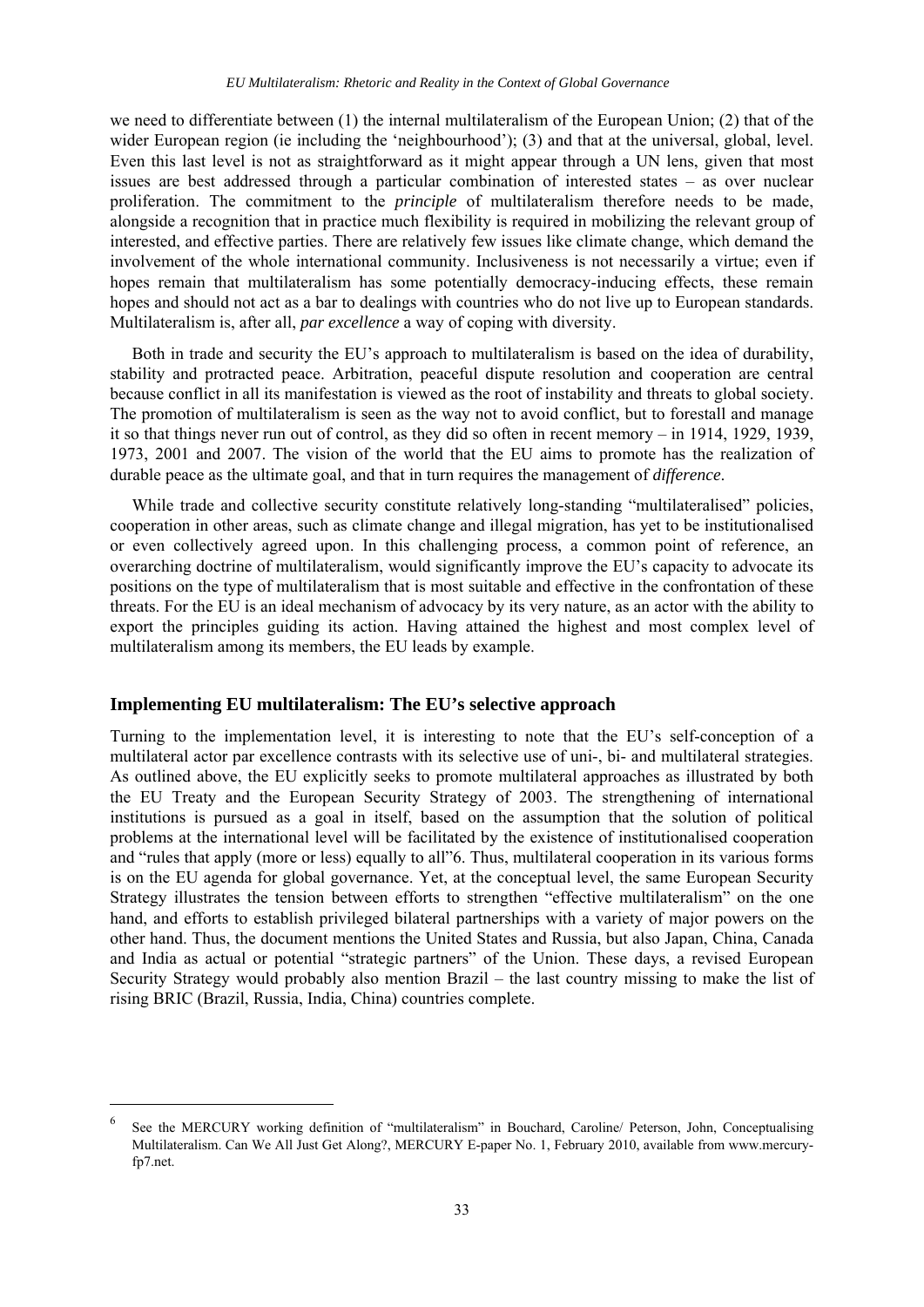Overall, a recent MERCURY investigation into how great powers view multilateralism finds much more continuity than change over time in the diplomatic strategies of the US, China and the EU.<sup>7</sup> Thus, notwithstanding the ambiguity of the term "multilateralism", the basic finding of this joint research paper is that all three actors seek multilateralism selectively when it suits their interests, depending on the geographic and issue area. Interestingly, in the case of China, the authors identify an emerging "strategic multilateralism" which aims at reforming existing international institutions or supporting and even initiating new multilateral forums such as the Group of 20 meetings or the Shanghai Cooperation Organisation. In sum, despite differences in the interests, capabilities, and political systems of the great powers (if we want to characterise the EU as a 'great power'), the actual diplomatic strategies of the US, China and the EU tend to converge considerably more than they diverge. Yet, the EU clearly stands out against other international actor in terms of it rhetorical commitment to multilateral policy-making.

These findings raise two questions:

1

- 1. How serious is the danger that the EU will undermine its credibility and impact in the context of multilateral negotiations when it resorts at the same time to non-multilateral arrangements, namely a broad range of special relationships with major powers and geographic regions?
- 2. Given the (perceived) failure of the UN Climate Change summit in Copenhagen in December 2009 and the EU's low profile role during the negotiations, is the EU actually capable of taking a leading role in multilateral forums – assuming that it is willing to do so in certain policy fields? Which factors – institutional, political, power-related – determine the degree of effectiveness of EU multilateralism?

Arguably, the Union's leeway to pursue its own agenda for global governance in the future very much depends on its efforts (a) to narrow the current gap between its rhetoric and its actual strategic approach, and (b) to identify and concentrate its strengths to push forward certain topics at the global level. Otherwise, the EU might hardly be perceived as a global actor at all.

### **The unknown factor: Generating data on EU multilateralism**

It has been argued that one can observe a mixture not only of different diplomatic strategies pursued by the EU, but also different degrees of multilateralism, varying across EU policy fields. The remainder of this section will therefore deal with the understudied question of the different levels of multilateralism within EU policy fields. Thus, in order to assess what the EU agenda for global governance might be in the future, it would be helpful to know more in detail about the EU's actual use of and influence on multilateral rules in the past.

In the context of MERCURY, we found that there is very little empirical data on these issues  $$ beyond compilations of the EU's – or rather the EU member states' – ratification of international treaties and conventions. Therefore, we are currently analysing the legal output of the EU in the field of external relations in view of multilateral elements.<sup>8</sup> The idea is to develop and to apply qualitative indicators which allow an assessment of the level of multilateralisation. For example, we check if a given legal act refers to a multilateral legal basis (Indicator I) such as a specific UN resolution. Another indicator scrutinises forms of multilateral implementation (Indicator II) which are foreseen in the legal act itself. An example of the latter would be joint actions or, after the Lisbon Treaty, decisions in the framework of the Common Foreign and Security Policy referring to the so-called 'Berlin Plus' agreement between the North-Atlantic Treaty Organisation (NATO) and the EU. This

<sup>7</sup> See Klein *et al*, Diplomatic Strategies of Major Powers: Competing Patterns of International Relations?, MERCURY Epaper No. 2, February 2010, available from [www.mercury-fp7.net.](http://www.mercury-fp7.net) 

<sup>8</sup> For a more detailed outline and first results see the DATEX database on MERCURY's project website [\(http://www.mercury-fp7.ne](http://www.mercury-fp7.net)t).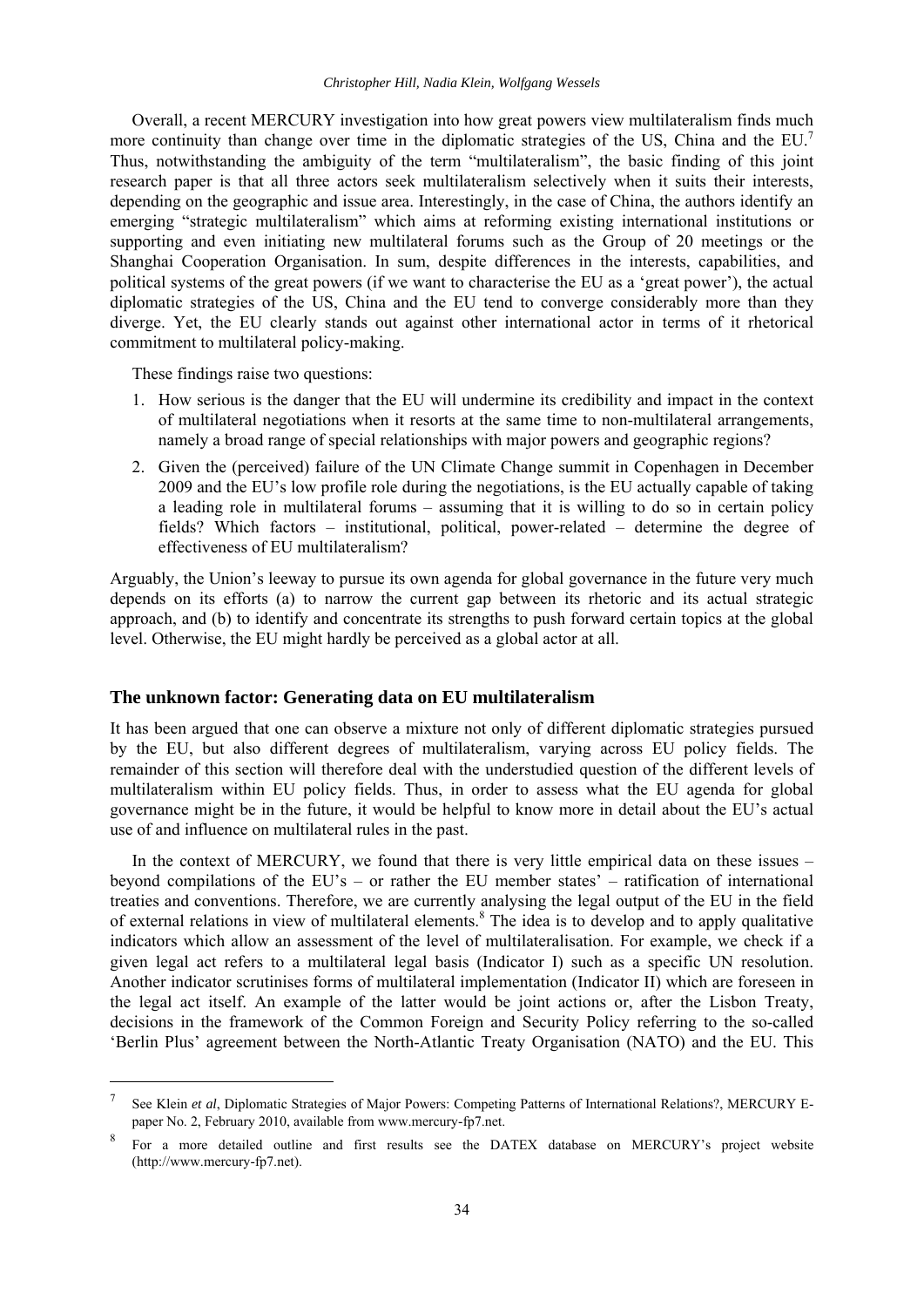agreement guarantees the EU direct access to NATO assets such as planning capabilities when carrying out a military EU operation. Another example of an EU legal act characterised by multilateral implementation would be a legal act containing a pre-defined division of labour between the EU and other international actors such as the United Nations or third states.

Our first findings for the Common Foreign and Security Policy indicate that there is an overall high level of multilateralism especially in terms of a multilateral legal basis. Thus, for the period from 2003 to 2009, more than half of all joint actions for a given year (only exception: 2005) contained references to a multilateral legal basis (Indicator I). Since 2006, as much as two thirds of all basic joint actions contained such references. For roughly half of the basic joint actions, a multilateral implementation (Indicator II) was foreseen. From these findings, the working thesis can be deduced that the EU is relatively stronger in taking into account and thereby strengthening international law than in pooling resources with other international actors. Further analyses for other external policy fields will help to answer the question as to how far the EU as such is more or less inclined to resort to multilateralism across different policy fields.

### **Conclusion and Outlook**

We have argued that multilateralism is central both to the EU's international practices and to its idea of itself. Indeed, other players in world politics recognise this characteristic and often look to the EU to organise multilateralism in other fora, notably the United Nations General Assembly and specialised agencies. At the same time, while the value of multilateralism has been deeply internalised by EU decision-makers, it is not always reflected in its practices. These are inconsistent and selective, if not actually hypocritical. This is for four reasons: Firstly, the EU has not fully worked out its own philosophy of multilateralism, and to the extent that it subscribes to a 'doctrine' this has not yet been translated into a clear set of guides for action – and perhaps it never could be. Secondly, insofar as the EU is itself a coherent actor in international relations it is guided, like all others, by a mix of selfinterest and wider concerns, of short and long-term thinking. It is thus never going to subscribe consistently to 'milieu' values and instruments at the expense of a more parochial set of concerns. Thirdly, the EU cannot control the activities of its own member states, so that even if a consistent support for a multilateralist approach were to be achieved by the Brussels institutions, national foreign policies might well defect or subvert the common line. Finally, the Europeans' commitment to, and interpretation of, multilateralism varies a good deal across issue-areas. The most obvious differences are between forms of conduct in the areas of trade and defence, but there is much unpredictability elsewhere, in part due to the fact that even where there is a strong aspiration to achieve a widespread agreement – as over climate change – the ability to implement it is often lacking, partly through internal handicaps and partly through the EU's inability to carry other major powers along with it.

There is clearly much useful research to be carried out in the many varied issue-areas in which the EU is active internationally. MERCURY will be active in attempting to push the research agenda forward during the second half of its programme in 2011-12.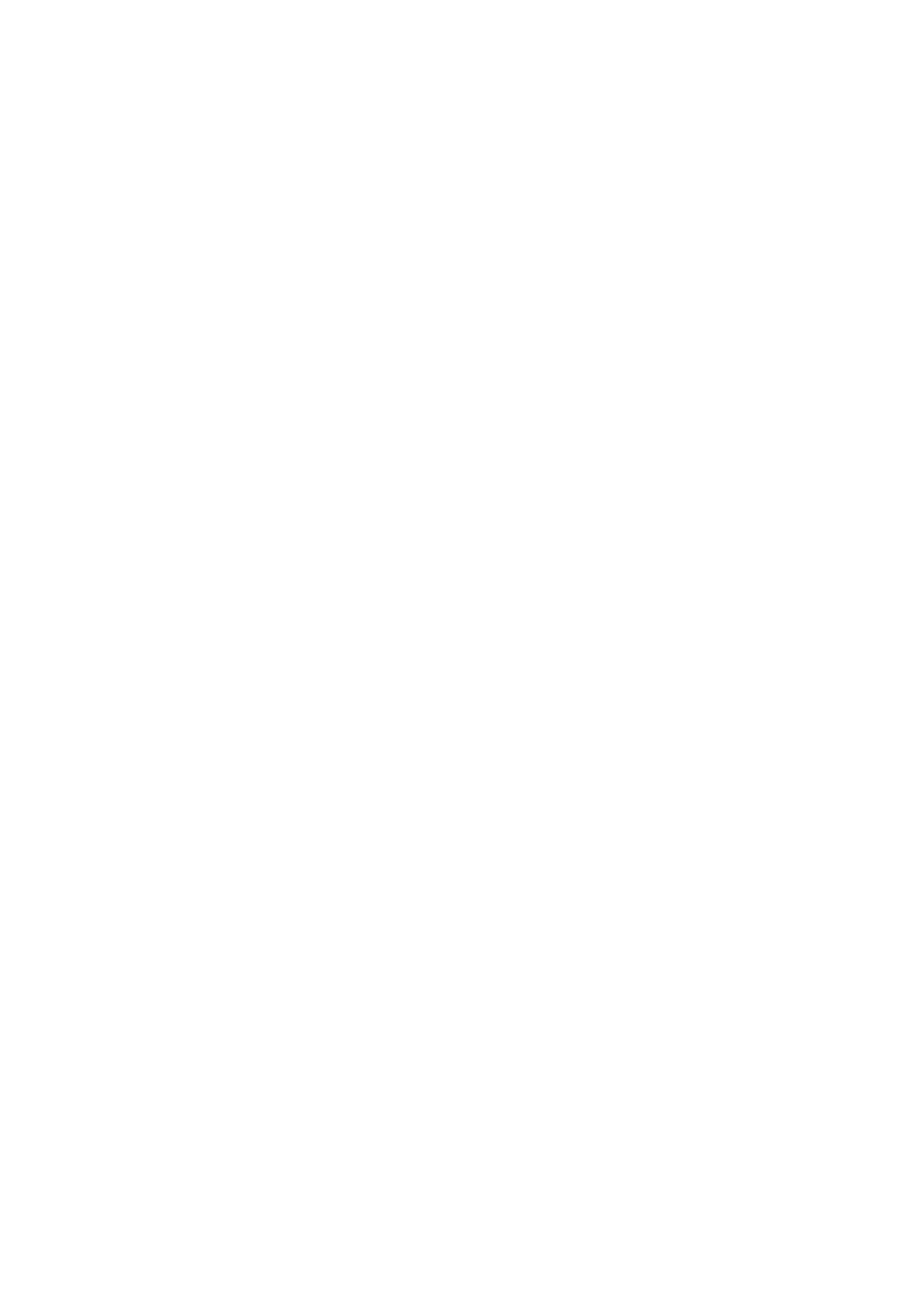## **The EU and Global Governance**

# Harold James\*

The process of European integration has in itself been an inspiration to other parts of the world to engage in deeper forms of political and economic cooperation: European processes are regarded as a model that might be a basis for closer regional cooperation, notably in Latin America, in the Gulf, and in Asia. This has especially true in the area of monetary cooperation. The most important contribution the EU can play in enhanced global governance is to ensure that its credibility is not dented, and that the European model remains attractive.

Currently, in the aftermath of the worst financial crisis since the Great Depression, the world is suffering from currency chaos and the threat of currency wars. Europe since the 1960s has produced an answer to such conflicts – first in the form of the 1979 European Monetary System, and a synthetic unit of account ( $ECU = European$  Currency Unit) that might serve as a model for newly popular ideas of introducing a world unit of account in some reformed version of the IMF's Special Drawing Rights (SDR); and later in the form of a currency union that some idealists might wish to hold out as a model for a single world money. But, as actually implemented, both versions of the European currency dream have been quite problematic; and in order to serve as a convincing model for global currency governance not only rigorous rethinking but also urgent reform is required.

Crises are a chance to learn. For the past two hundred years, with the exception of the Great Depression, major financial crises originated in poor and unstable countries, which then needed major policy adjustments. Today's crisis has started in rich industrial countries: with U.S. subprime mortgages, but also with European mismanagement of banks and also of public debt. What are the Europeans going to learn, and do they have anything to teach the world?

The financial crisis, which has shown up flaws that are particular to the European construction, as well as generally shared fiscal weaknesses in the major industrial countries: Japan and the United States are as vulnerable as Europe, but the source of their vulnerability is different and needs to be tackled in a different way. The source of the European problems is clearly connected with inadequate governance. In particular some issues, though they were intensely discussed in the late 1980s and early 1990s in the lead-up to the Maastricht Treaty, were never adequately resolved:

1. The debt and deficit criteria were not backed up by effective enforcement mechanisms. In debates of the late 1980s and early 1990s in and about the work of the Delors Committee, about how government finances should be controlled, one side emphasized that the market would exercise a control. In the event, markets have allowed excessive levels of cheaply financed debt to build up, with a sudden and unpredictable move to revulsion, after which debt financing becomes very expensive or completely impossible. This cycle from cheap finance to crisis has happened recurrently in the circumstances of emerging market economies, but it also occurred in the lead-up to the EMS crises of 1992-1993.

An alternative mechanism to the market for controlling the consequences of fiscal diversity lies in external controls: that was indeed the sense of the original Stability Pact (and later the Stability and

1

<sup>\*</sup> Harold James is Professor of History and International Affairs at Princeton University, and Director of the Program in Contemporary European Politics and Society. He was until August 2010 also Marie Curie Professor at the EUI, and a regular contributor to Project Syndicate. His most recent book is The Creation and Destruction of Value (Harvard University Press, 2009); other books include Europe Reborn (2001) and International Monetary Cooperation Since Bretton Woods (1996). He is currently working on a history of European monetary integration commissioned by the BIS and the ECB.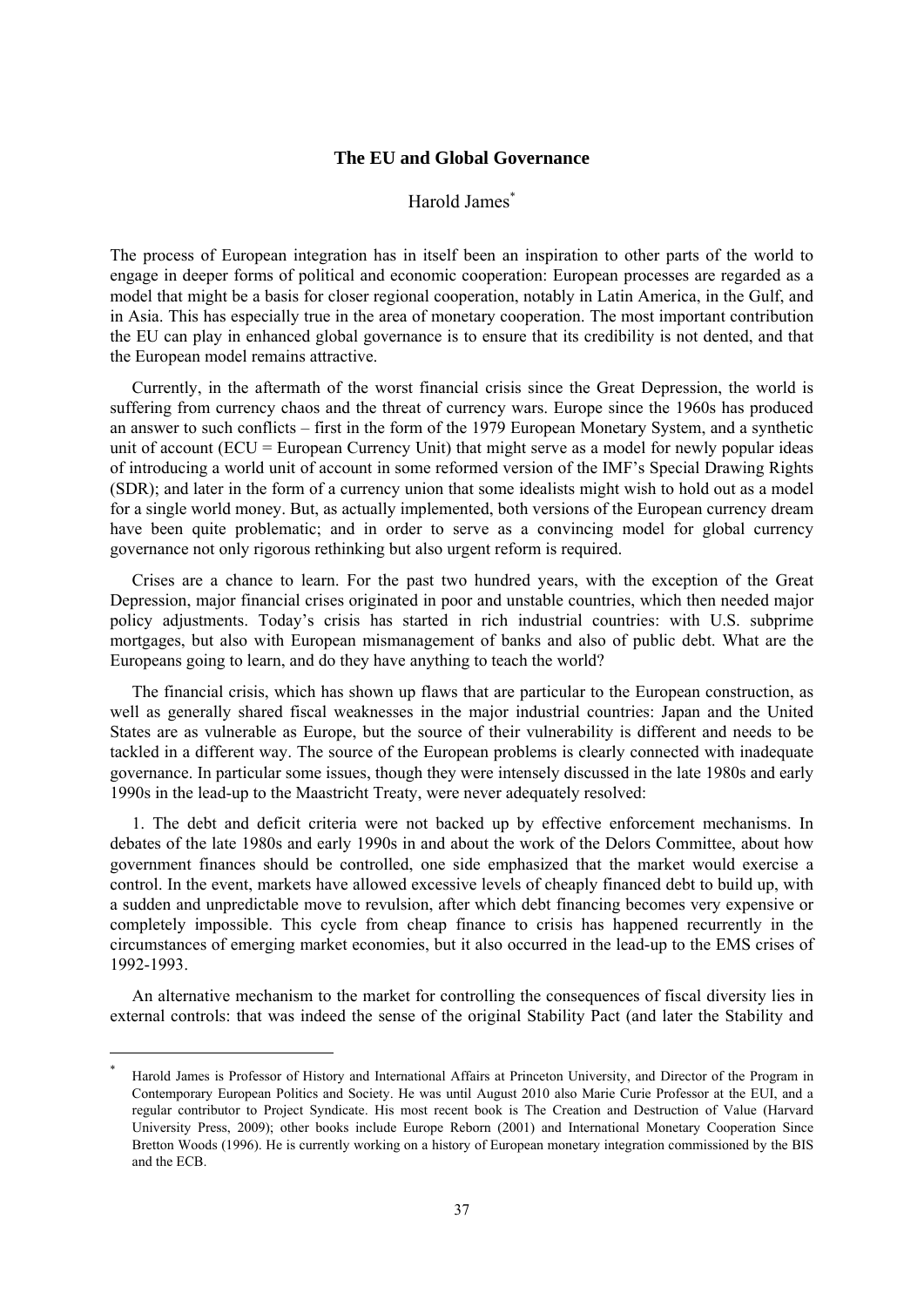#### *Harold James*

Growth Pact). But such controls were from the beginning subject to criticism that they did not really adequately reflect the dynamics of debt sustainability, which vary from case to case. Poor countries are highly debt intolerant and are prone to frequent reversals; while large and prosperous countries are usually able to persuade markets to absord large quantities of government debt As a consequence, especially for big countries with well-developed capital markets, the generalized limit of deficits to 3 percent of GDP or debt to 60 percent looked unnecessarily restrictive. The most powerful countries in the EU, France and Germany, thought they could be ignored with impunity. And the then President of the European Commission, Roman Prodi, deemed the rules absurd. By the early 2000s, and with the encouragement of the Commission, countries habitually misrepresented their position in the economic cycle in order to justify continued high levels of deficit financing. The result was a proliferation of deficits in the boom phase of the business cycle, which seemed to raise no alarm bells as markets were quite eager to finance any European government borrowing.

2. There was no mechanism in the European governance structure for dealing with sudden or unexpected economic shocks. This was a desideratum that should have emerged at the latest from the 1997 Asia crisis, as countries such as Thailand or Korea did not appear to have major fiscal or debt problems before being hit by speculative attacks, but had suddenly very large debt burdens as a consequence of having to absorb the cost of the rescue of banks and corporations. But Europeans clearly did not feel that Asia had any relevant lessons for them. At least now, after a devastating European crisis, they should know better and should think about what mechanisms, European and global, can be used in dealing with the aftermath of shocks.

Some of the problems of individual European economies today are the result of long-term deteriorations of the fiscal position, but in two countries that are central in the unfolding European fiscal and monetary crisis, Ireland and Spain, the pre-crisis debt levels were low and the budgetary position clearly sustainable. The shock that hit these countries meant that the government had to take on the responsibility for dealing with widespread private sector failure. But these governments were crippled by the consequences of such a responsibility, and a mechanism for allocating and distributing the costs more widely is now required.

3. Although the Single European Act had led to the creation of a large and integrated financial and capital market, and although the ECB Statute provided for a potential role of the ECB in banking supervision and regulation, in the event there was no such Europe-wide mechanism. In the 1989 Delors report, paragraph 32 stated that the "system would participate in the co-ordination of banking supervision policies of the supervisory authorities." The word "national" that had qualified "supervisory authorities" in earlier drafts was deleted, leaving the implication that the supervisory authorities would be European. The ECB Statute (Article 25) states that: "The ECB may offer advice to and be consulted by the Council, the Commission and the competent authorities of the Member States on the scope and implementation of Community legislation relating to the prudential supervision of credit institutions and to the stability of the financial system." But this is not a satisfactory basis for systematic bank supervision and regulation.

In the meantime, since the conclusion of the Maastricht Treaty and the legal framework for European monetary regulation, the world financial system has changed. Megabanks raise many broad and interrelated issues in the management of the global economy. They entail management problems over a huge geographic area and among very disparate, complicated businesses. They have not only been beset by pure fraud, they also seem at times to have lost control of even legal transactions, many of whose valuations can no longer rely on easily acquired market quotations. Conflicts of interest can easily arise between dealmakers and management, with no ready mechanism for adjudication. Hundreds of separate (and in some cases incompatible) software systems are required to manage these diverse activities, with the result that it is impossible for senior management to track the precise extent of risk exposure. Working across many national borders with integrated affiliates has intensified potential cultural conflicts. As financial institutions lose much of their own national character, regulators have had a difficult time defining the span of their authority**.** Not only is much of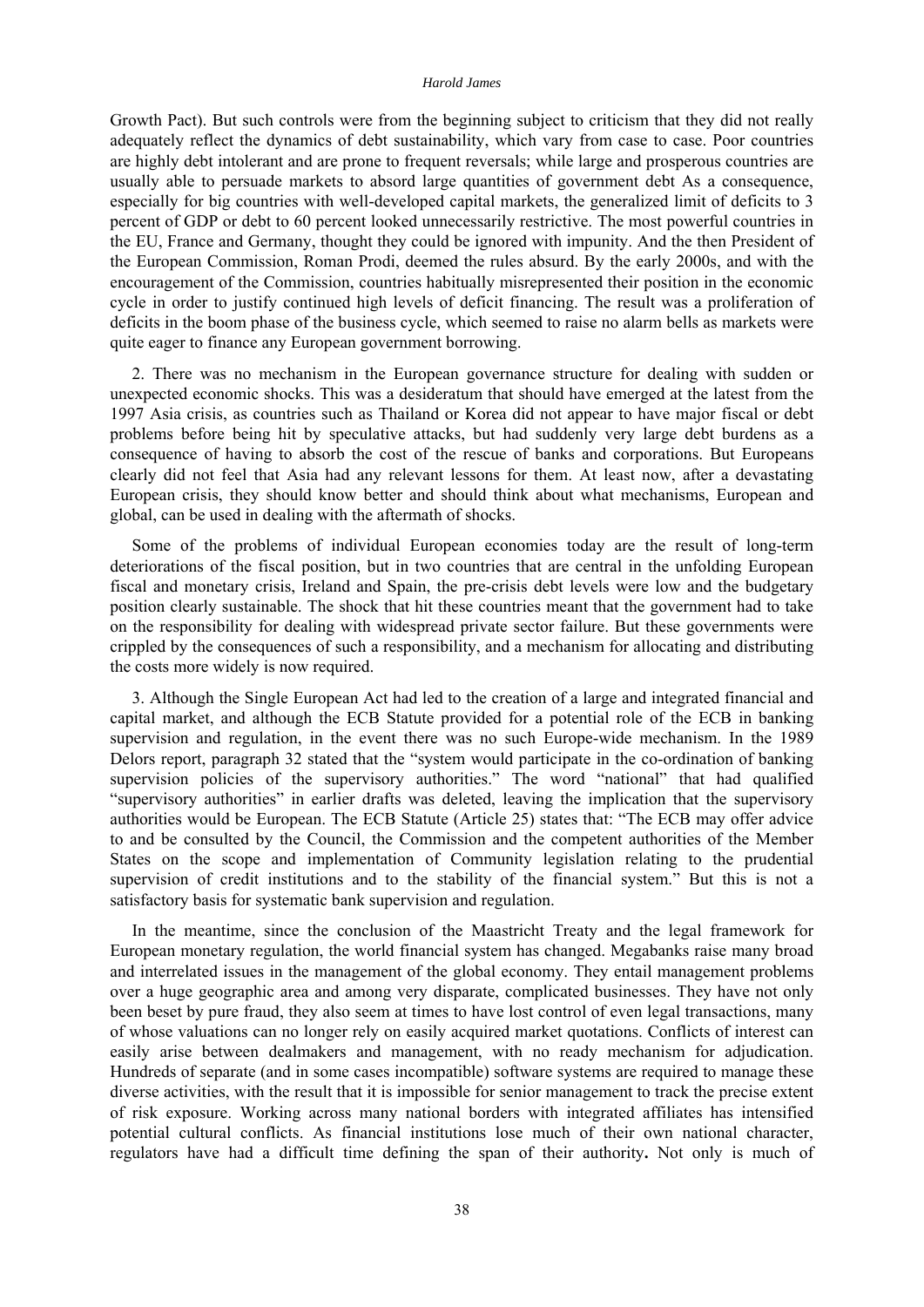international business conducted in self-regulated offshore (Euro) markets**,** many institutions conduct all or most of their activities outside the jurisdictions in which they are incorporated. Along these lines, the very size of these institutions raises questions about how effective a counterweight regulators can be**.** Many institutions control complex assets and transactions that dwarf the size of the national economies in which they are ostensibly based, posing system risk. They are, therefore, deemed by many too big to fail, adding additional moral hazard to a system already fraught with hazards.

The most obvious initial lesson of the current financial crisis is that banks need a strong government to bear the potential costs of a rescue. Where very large banks exist in small territories with small-scale governments, the banks are vulnerable. Appropriate control is, however, both an economic and political issue. Big countries have the economic clout, but this does not necessarily give them the political will to act. The United States is big enough to handle behemoths such as Bank of America or Citigroup. China can handle its large banks, even if they have very large portfolios of poor credits. European banks are in a more precarious situation. Small countries that evolved into major financial centers are especially vulnerable. Ireland, as well as Iceland, have become notorious cases of a financial sector that metastasized so as to destroy the fiscal capacity of the host country. But even in the big and strong European countries, France and Germany, large banks and internationally active banks potentially exceed the government's capacity to mount a rescue. In addition, there is the complexity of disentangling which country is responsible for what part of a rescue, when for instance central European banks are controlled by an Austrian bank that is bought by a German bank that is then bought by an Italian bank. The national character of bailouts, because fiscal solutions are inevitably done by governments with the capacity to raise tax revenue, has become the Achilles heel of European integration, and of the European approach to governance.

The high fiscal costs of bank bailouts are obviously not a uniquely European risk. But they go beyond being simply a challenge to fiscal stability and sustainability, because they redirect the focus of political action. Politically, the easiest way out of an impossible situation often lies in blaming the foreign commitments of financial institutions. There is a strong danger that the crisis will bring a resurgence of financial nationalism in Europe, in which individual countries will try to reconstruct their own banking sectors in line with nationally designed rules.

But there are other dangers, notably that a reform of banking regulation and supervision will lead to deleterious effects for the rest of the economy. Politicians inevitably worry about big institutions, and about their potential instability. One obvious answer is to try to make them smaller, perhaps by legal limits, or more effectively and justly by the escalation of capital adequacy requirements. In the case of the banks that required state rescues, European competition rules are requiring divestment and downsizing. Institutions such as RBS, which for a time in 2009 headed the list of the world's largest international banks, are being pruned down by the interventions of the European Union's Directorate General for Competition. Even the stronger European banks are being pressed to improve their capital ratios. This means in most cases that they will continue to cut back on lending. Such measures worsen the impact of the financial crisis on the rest of the economy. By contrast, in the United States, the government pushed big banks into buying up smaller and vulnerable banks, and is now doing everything it can to push banks to lend more.

Even in the aftermath of the Lehmann crisis in 2008 and a global financial and trading crisis, Europe did little to remedy these defects. It is only the 2010 fiscal crisis that has led to a widespread discussion of these issues. The crisis creates the need for urgent action. The resolution of these problems is a European necessity; but there is also the possibility that an innovative solution might act as an example for the rest of the world in how to approach the complex issue of cross-border financial activity and the risk that it poses to the world economy and to world order.

The design of interventions to cope with the aftermath of financial crises is especially difficult. Indeed the international community has been debating precisely this issue for at least the past thirty years without producing an adequate outcome. The particular problem has been that up to now rescue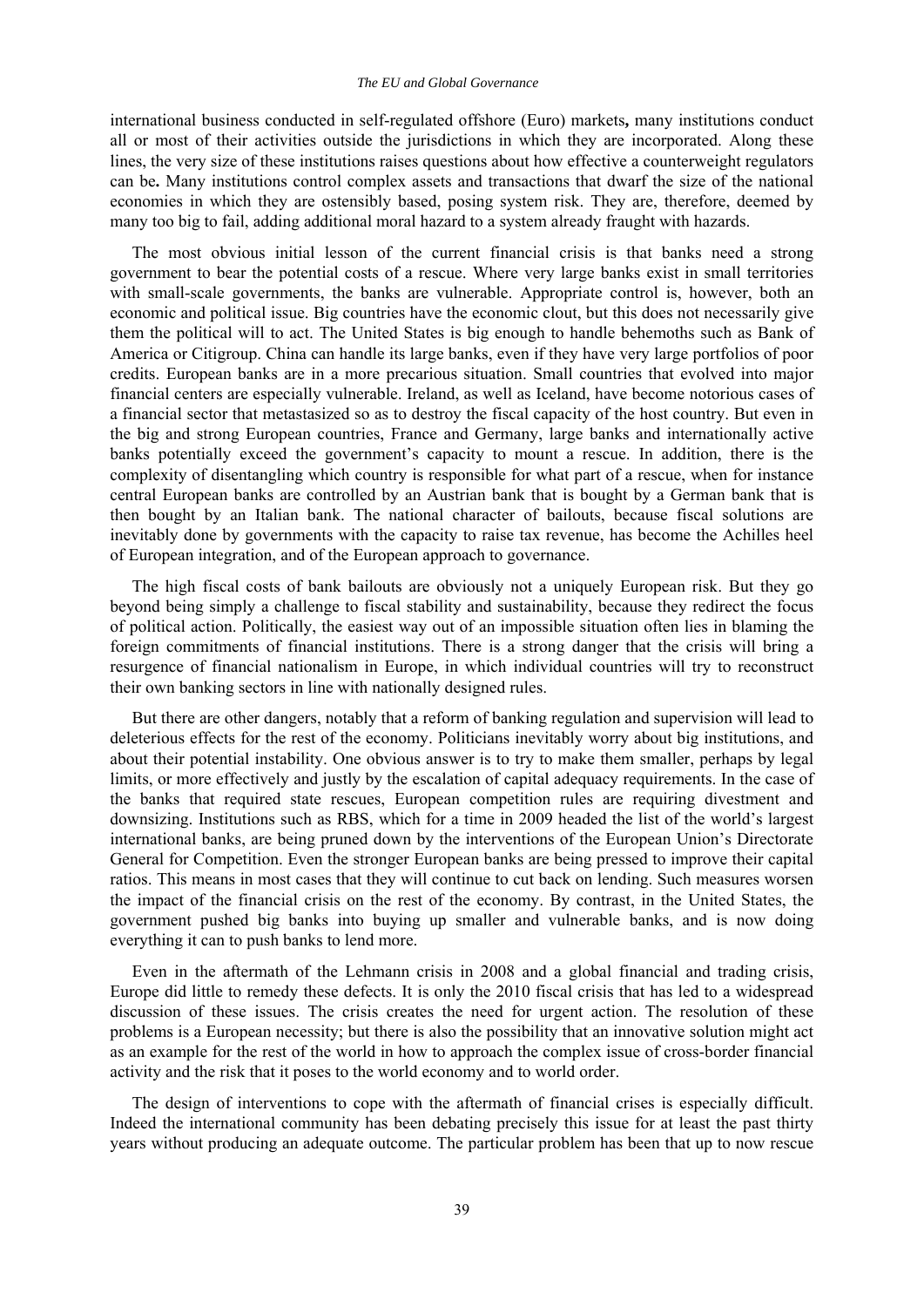#### *Harold James*

packages look ad hoc, flimsy and vulnerable. They are open to criticism that they do not cover all eventualities. Such weaknesses are apparent in many of the European plans produced as a response to the problems of 2010. The possibility of worse scenarios that are not covered by the rescue plan acts as an invitation to powerful speculators to take on the official community. In consequence, a more comprehensive series of measures would be needed to ward off the threat of markets attack. Such measures would include:

1. More effective supervision or surveillance of national policy making and of national budgets. A more prominent and more independent role for Eurostat is a hopeful beginning. But there needs to be a stronger element of political control to surveillance, and it is unclear as to whether a fundamentally multilateral or interstate organization such as the European Council can really apply discipline that is perceived as fair and not distorted by the priorities of the most powerful member countries.

2. A fair system requires a strong basis in rules. The more fiscal discipline that is left to discretion, the more partial and political the system as a whole will appear, and consequently the more vulnerable to political attack. The European crisis has already led to highly nationalized and nationalistic interpretations of its origins and its remedies, with creditors blaming the insufficient discipline of debtors, and debtors lambasting the self-centered moralism of the creditors. A properly elaborated series of fiscal rules that do not leave the disciplining process simply to the market (which until 2010 failed to exercise any discipline).

3. A mechanism is required for dealing in an orderly way with sovereign bankruptcy, and for including bond-holders and creditors in post-crisis burden-sharing. Debt overhangs represent a crippling burden on the capacity of economies to recover in the aftermath of severe financial crisis. A solution to this issue that does not repeatedly threaten new waves of financial instability would be a major EU contribution to a long-standing global governance debate that well predates the current crisis. Such proposals were widely discussed in the 1990s and early 2000s, and IMF Deputy Managing Director Anne Krueger pushed a Sovereign Debt Restructuring Mechanism that would have offered a legal path to imposing general haircuts on creditors and to ending the collective action problems that had impeded the efficient solution of sovereign bankruptcy in the past. If Europe could show how such a bankruptcy and dent restructuring process might operate – in the worst possible scenario – markets would be reassured, as uncertainty would be reduced. There would also be a viable international model of how to tackle severe sovereign debt problems.

The problems of excessive sovereign borrowing followed by a sudden revulsion are quite familiar from the past thirty years' history of the international financial system. In Latin America in 1982, large borrowers threatened a default that would have brought down most major banks in the industrial countries. In the run up to the current crisis, major European banks – especially in the UK, Germany and France – have built up a gigantic exposure to what they erroneously thought of as safe government debt. Europe looks as if it is now suffering from a pathology that was previously regarded as the domain of developing country debt, A substantial immediate haircut on the sovereign debt of the vulnerable Eurozone countries would be so destructive that it would set off a new round of bank panics, and thus for practical reasons looks impossible. But servicing debt at high interest rates looks like a domestic political impossibility. The realization of this problem means that banks can hold their host governments to ransom. That is why the crisis has become a challenge for the UK, Germany and France.

The Franc-German initiative at Deauville requiring some possible measure of debt reduction on debt issued after 2013 tried to avoid the immediate shock of a haircut, and it represents a step in the right direction. But the preannouncement of possible write-downs led to a major wave of uncertainty about banks, and consequently does not solve the confidence problem. A long-term alternative requires some capacity to write down debt where it has reached excessive levels. But also at the same time it is necessary to establish a central guarantee of some part of the outstanding debt to remove the worry about a complete write-down.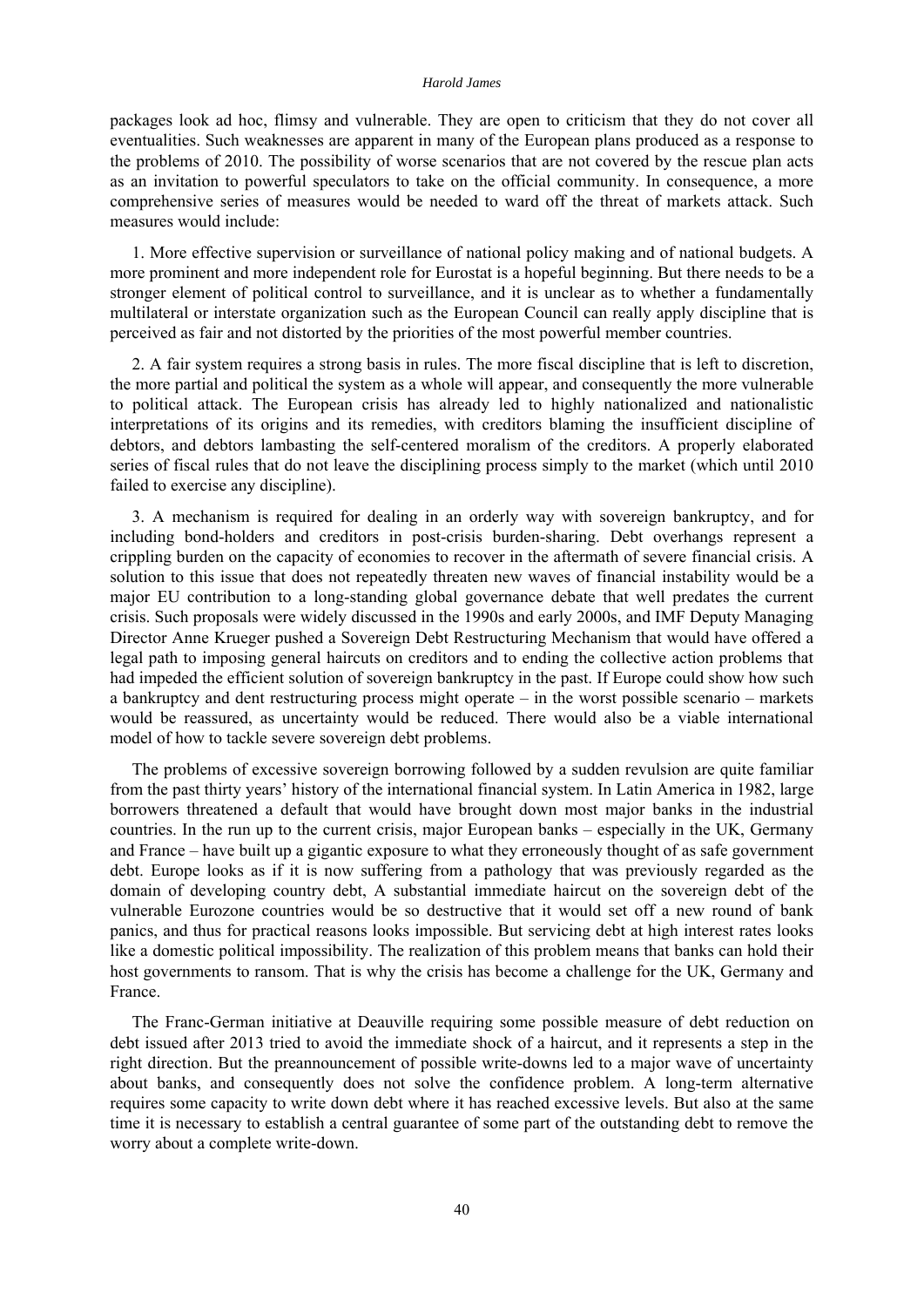4. A collective European debt instrument is required to cover some part (but not all) of the existing debt of member governments. This would be a way of distributing risk more widely, so that the big banks cannot apply the sort of blackmail outlined above.

5. A genuinely European approach to banking supervision and regulation, which would imply some added fiscal capacity to resolve severe problems. There is an analogy with the European past: in the 1950s and 1960s, the most politically problematic sector was agriculture, and the EEC devised a mechanism for agricultural support. In the late 1970s and 1980s, the major problem was managing the decline of heavy industrial sectors such as steel, and again transfer payments were needed. In the current situation, the problem is stabilizing and making good the ravages that have affected the financial sector, and again, this is not a task that can easily be accomplished in a national setting.

At a moment when many global collaborative exercises are spluttering, when first the G-7 and then the G-20 have been discredited, an effective European resolution of these outstanding issues would generate a new confidence that Europe does offer a superior model for global governance that may be emulated in order to build stability in rapidly growing parts of the world.

Reform discussions also raise profound questions about political legitimacy. The way that Europe tackles this issue will be critical for the improvement of its own governance, and for Europe's ability to offer a global model. Europeans have too long relied on top down solutions that assume that a neatly designed fix can overcome all obstacles: but such fixes are neither financially big enough to deal with the possibility of extreme events, or politically embracing enough to ward off the possibility of challenges and backlashes. The idea that there is some currency design that can work as a deus ex machina is ultimately an illusion. Pursuing it will risk both market retaliation and populist backlashes. Any institutional fix is ultimately too flimsy to deal with the consequences of bad or divergent national policies. In order to achieve a greater degree of real convergence, some deep debate and consensus formation with a real democratic legitimacy is required.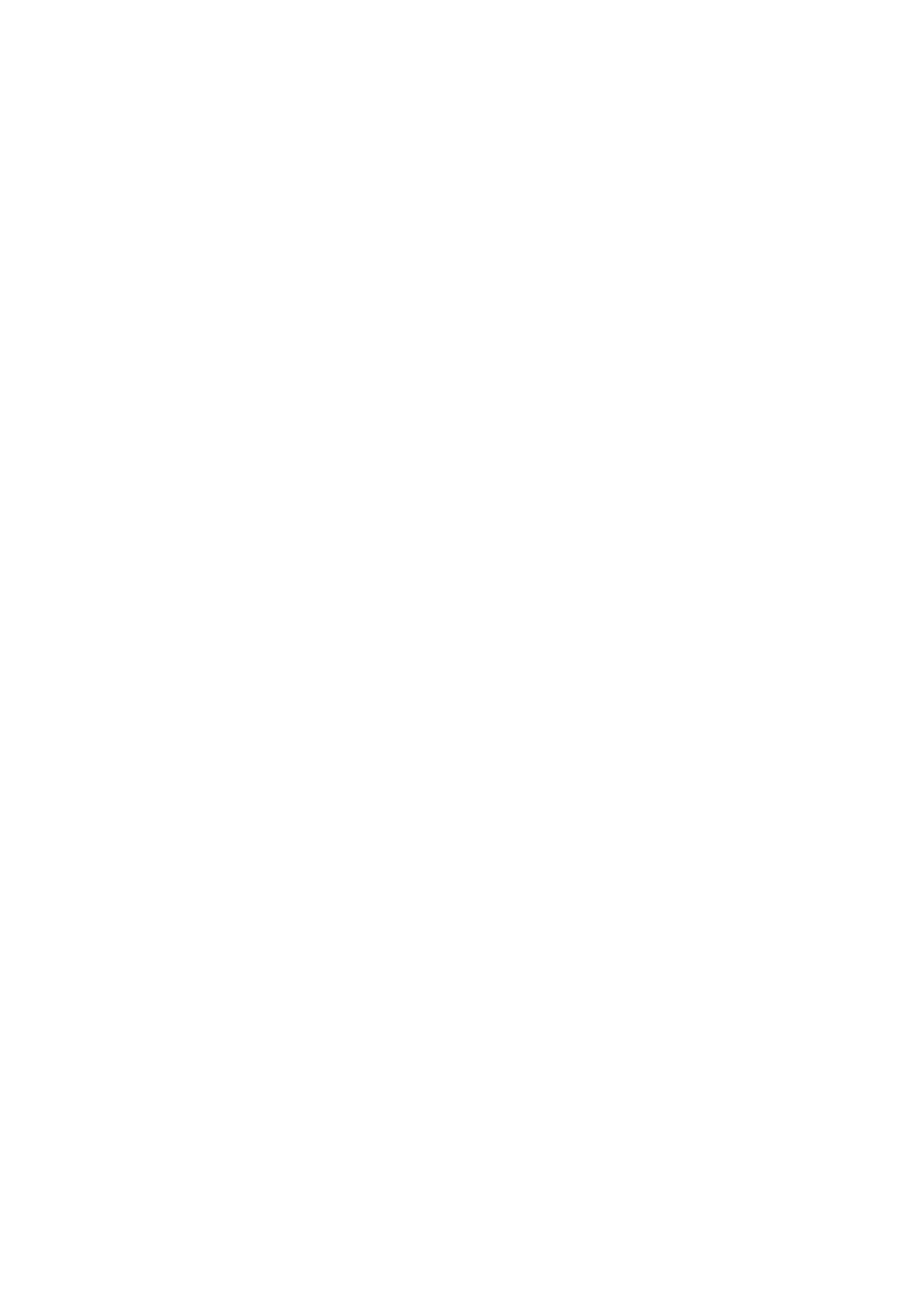## **Why the "Second Superpower" Needs a New Discourse**

# Andrew Moravcsik\*

The decisive constraint on Europe's agenda for "global governance" is not that Europeans lack wealth and power, nor that they are inactive in the world, nor that they lack attractive policies to propose. The decisive constraint is that no one takes Europe seriously. Americans, Asians, and even Europeans themselves greatly underestimate Europe's current global power and activity. It is the Old Continent. Headlines have already handed the 21<sup>st</sup> century to the US, China, and India.

This has no basis in reality. Whether judged by its power or by its actions, Europe is the world's "second superpower." It will retain this status for a generation or more, whether or not Brussels centralizes foreign policy. Yet Europe's leaders are complicit in the undervaluation of European power. They wax Europessimistic, denigrate Europe's global achievements, and see more centralized authority as a precondition for real global power. Perceptions shape reality. Europeans neither get full credit for, nor reap full advantage from, what they already do.

Nothing could most cost-effectively improve Europe's global standing now than to change the way Europe presents itself to the world. To get the most out of its power resources, and to optimize its global governance strategy, Europe desperately needs a new discourse.

The essence of a new discourse might be this: Europe is the world's "second superpower." It is likely to remain so for a generation or two. Europe is preeminently a civilian power. Civilian power is the most important power resource of the 21<sup>st</sup> century. High *per capita* is the key to global power, civilian and military. Europe can be powerful even when it is decentralized. Europe is dedicated to healthy diversity among its members. Europe is primarily interested in bargaining hard for its own gain, rather than preaching to others. European values are those of economic equality. If leaders in Washington, Beijing and, yes, Brussels were convinced of the points above, imagine how much more positively it would be viewed, at home and abroad. Nothing could improve Europe's standing in the world more rapidly than to align European discourse with its real achievements in this way.

## **1. Present Europe as the "Second Superpower."**

-

Europe is more globally influential than China, India or Russia in almost all respects, and as or more influential than the US in many—and it will remain so for one or more generations.

*Military:* If troops are needed and the US is unavailable, Europe is the world's major provider. 21% of the world's military spending is European—less than America's 43%, but considerably more than China's 5%, Russia's 3%, or India's 2%. Europeans do not just equip forces; they use them: 50,000 to 100,000 troops in combat abroad for most of the past decade. 21 of 24 allies in Afghanistan, and until recently 1/3 of casualties there, are European. Military interventions and peacekeeping operations, if not US-led, tend to European-led, as in Sierra Leone or Lebanon.

*Trade and Regulation:* Europe is the world's #1 trading bloc: the largest trading partner of every Middle East country, most in Africa, many in Latin America, trading more with China than the US. Its external accounts, despite the Euro's strength, are closer to balance than the US. Its regulations have global reach: Just ask Microsoft. A majority of global R&D, FDI, and intra-firm trade remains

<sup>\*</sup> Professor of Politics and International Affairs, and Director of the European Union Program at Princeton University's Woodrow Wilson School.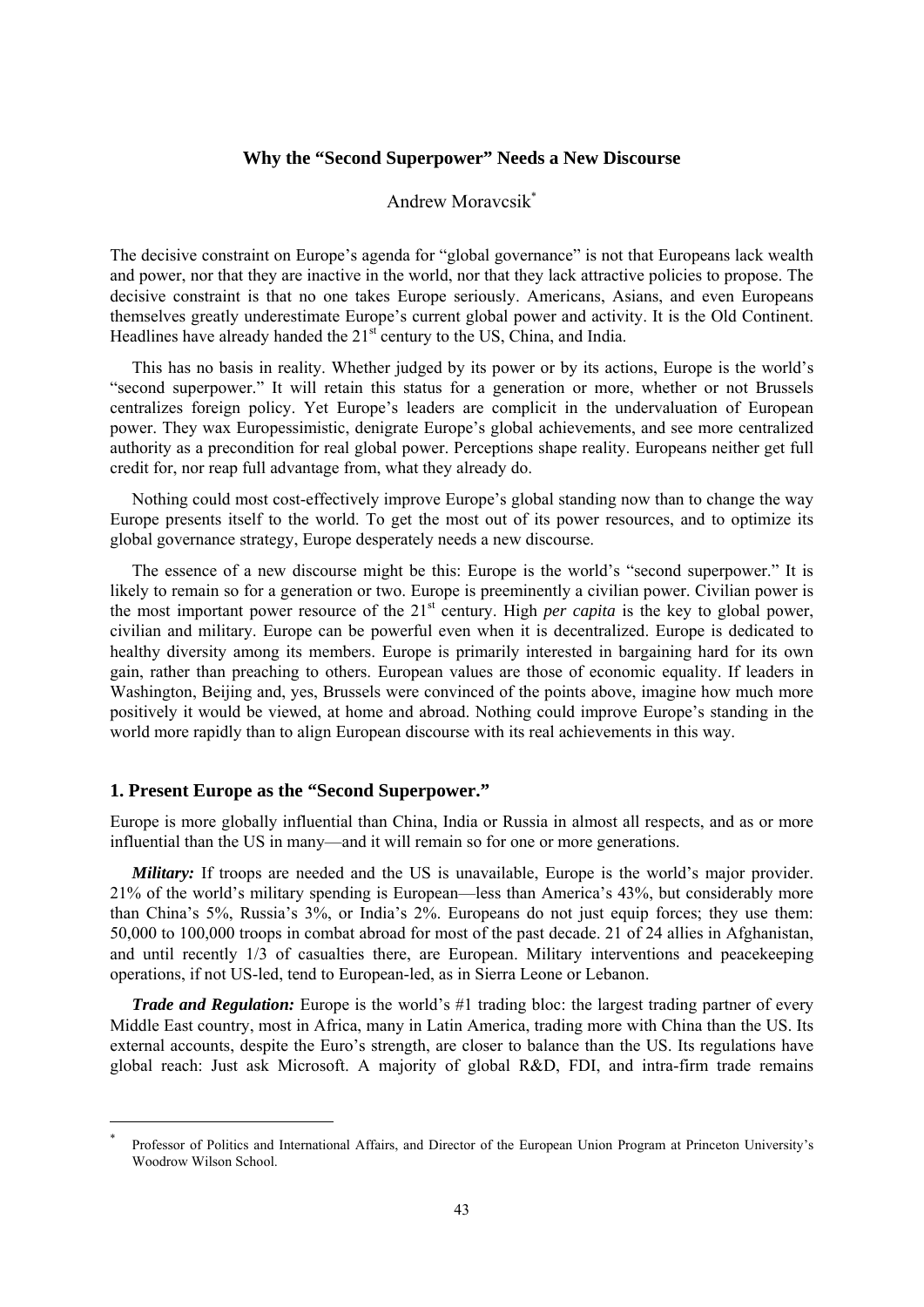#### *Andrew Moravcsik*

transatlantic. It is a leader in the green technologies of the future. Only EU internal regulation—not external foreign policy action—can balance Russian energy threats.

*Accession:* EU membership, the power of attraction, remains the single most cost-effective instrument to promote peace and prosperity any country has wielded since the Cold War's end, helping to stabilize 10-15 countries.

*Diplomacy:* Europe-led diplomacy and neighborhood policies in places as varied as Ukraine, Morocco, Georgia, Libya, and China can show concrete results greater than those achieved by any other country or bloc.

*Multilateralism and International Law:* Almost every major international legal initiative and international organization over the past generation has been backed primarily by Europe. Europeans were criticized for the failure of Copenhagen, but it is due to them that global warming, like other human security issues, is on the global agenda.

*Social, Educational and Individual Exchange:* Europe is among the most globally networked regions. For example, it takes *4 times* more university students from third countries (outside EU-27) than does the US.

*Foreign Aid:* Europe provides 60-70% of the world's foreign aid. European development assistance and nation-building efforts are considered to be more effective and extensive than those of the US.

*Values/"Normative"/"Soft" Power:* Polls shows that across the globe, distinctively European democratic political values—parliamentary government, social democracy, international human rights norms, limits on money in government, civilian power—are more popular than distinctively American alternatives.

These are extraordinary and enduring assets for influencing global politics, equal to those of the US (at least), and far superior to the hand dealt China or India for a generation or more. Europe should not be ashamed to say so.

# **2. Stress civilian power as the most important asset of 21st century diplomacy.**

Europe is a powerful military power. Yet the European security strategy of 2003 was correct to point out two things. First, Europe's most cost-effective instruments, its comparative advantage, lies in civilian power. Second, the most important problems of the  $21<sup>st</sup>$  century—globalization, nationbuilding, environmental politics, social unrest, development—will be resolved primarily using civilian power, not military power. War is becoming vanishingly rare in the international system. Where it remains, usually in conjunction with civil war, civilian power remains an adjunct to any solution. The US government is struggling to develop "comprehensive power" that Europe already possesses.

Yet the discourse of Europe's leaders about global power is still dominated by two views, both of which undermine Europe's prestige abroad. One is that Europe is weak because it lacks sufficient military power. A surprising number of Europeans accept this 19<sup>th</sup> or mid-20<sup>th</sup> century *Realpolitik* view that global power still comes out of the barrel of the gun: Europe cannot be a world power until it has a large, unified army. This misleads Europeans into diverting resources, financial and political, to military purposes. Worse, it leads foreigners to underestimate both Europe's considerable military assets and its more important civilian power instruments. It is time to renounce this view in public. The second view is that Europe should go to the opposite extreme and promote only the "normative power" of Europe's multilateral example—the softest of soft power. This view is even more damaging to Europe's prestige. It portrays Europeans as utopian idealists, when in fact countries (including EU members) accept multilateral solutions for pragmatic domestic policy reasons, not out of idealism.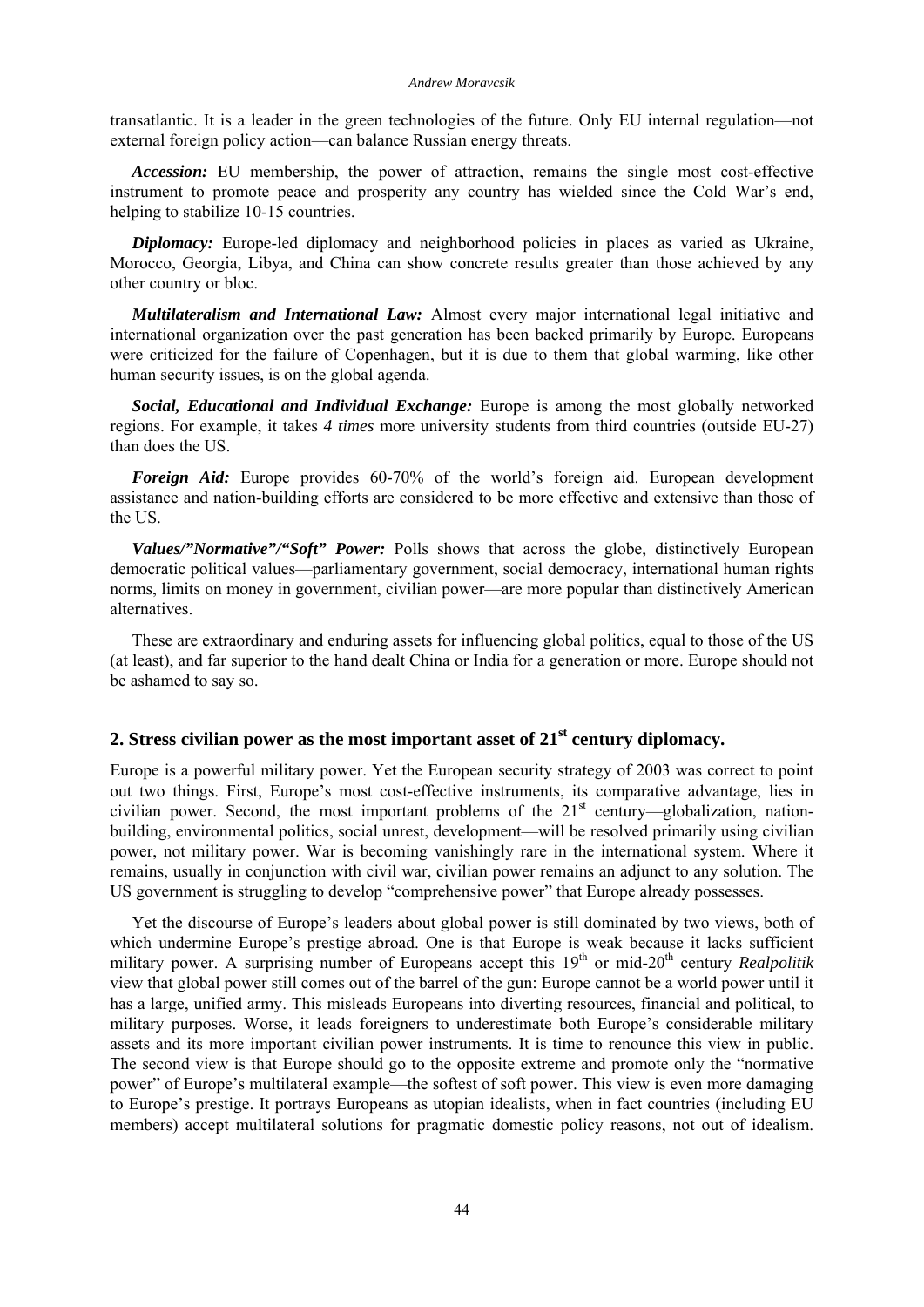Europe's most powerful civilian power resources are in the middle, resting on the economic and institutional power of trade, aid, and international agreements of which it is a member.

## **3. In speaking of economic power, emphasize** *per capita,* **not aggregate, measures.**

The view that Europe is declining economically vis-à-vis rising powers is exaggerated. (Even the direst prognoses project Europe's share of global GDP declining from 23 percent to 17 percent of the global total over the next generation—hardly catastrophic—even if the assumption of linear growth in the developing world is accurate.) The main reason why such calculations mislead is that aggregate GDP is an inappropriate measure of power. One often reads alarming statistics about the sheer size of the Chinese or Indian population or economy. But for poorer countries, a large population can be as much a burden as a benefit. Today the primary imperative for most governments—not least those in Beijing, New Delhi, Brasília, and other major emerging country capitals—is to maintain legitimacy by providing adequate economic growth, social mobility, and public services. Interstate war of any kind, let alone total war decided by the total commitment of population and thus aggregate GDP or demographics, has become exceedingly rare among great powers. High spending on foreign affairs is, for all governments except those of high per capita income countries, a luxury good. Thus the projection of influence abroad, particularly in complex and subtle civilian forms, is something high per capita income states do much more effectively. (Measuring national income for foreign policy purposes in nominal terms, not PPP terms, would be more accurate as well—since power projection is a capitalintensive export good.)

# **4. Stress that Europe can be powerful, whether or not it is centralized.**

EU external policy is often judged by whether policy is centralized and coordinated. In many areas enlargement, trade, competition, UN policy—European policy is centralized. But elsewhere Europe can be effective without being centralized. Does it matter, as long as a positive result is obtained? Does it matter whether Europe's 100,000 troops engaged abroad are on EU, NATO, UN or unilateral missions? Does it matter that five member states abstained from EU policy on Kosovo recognition, if the pragmatic compromise moved policy forward on the ground and got assistance flowing? Aren't the achievements of individual states in foreign affairs, individual Olympic medals, Europe educating 4x more university foreign students, are just as much triumphs for "Europe" as are formal EU policies? The EU should express indifference about how such goals is achieved. "Coalitions of the willing" are fine, if they work. Until foreigners understand that Europe can be strong even when it is decentralized—often because it is decentralized—Europe's prestige will be artificially low.

# **5. Promote an EU ideal of diversity.**

In support of decentralized policy, EU and national leaders should portray the EU as the defender of member state diversity. The EU provides for the security and identity of nation-states, helps protect them and advancing their interest vis-à-vis globalization, defends diverse European social welfare systems, and extends shared *and individual* European national values. Just as portraying recent institutional reforms as a "European constitution" backfired, so aspiring for a centralized EU foreign policy often makes the European project seem at once threatening and quixotic to its citizens. Just as it proved much more effective (and more accurate) to portray treaty reform as a system of cooperation among the diverse peoples of Europe, so the EU should adopt an anti-centralizing rhetoric. Europe's aim, in foreign policy, is to let the Danes be Danes, the Irish be Irish, and the French have as many kinds of cheese as they like—but to permit them to cooperate when they can and will. In practice this is what Europe does, after all. This would render the European model more legitimate at home, and far more attractive in Asia—where it is closer to the ASEAN mode of cooperation than most observers believe.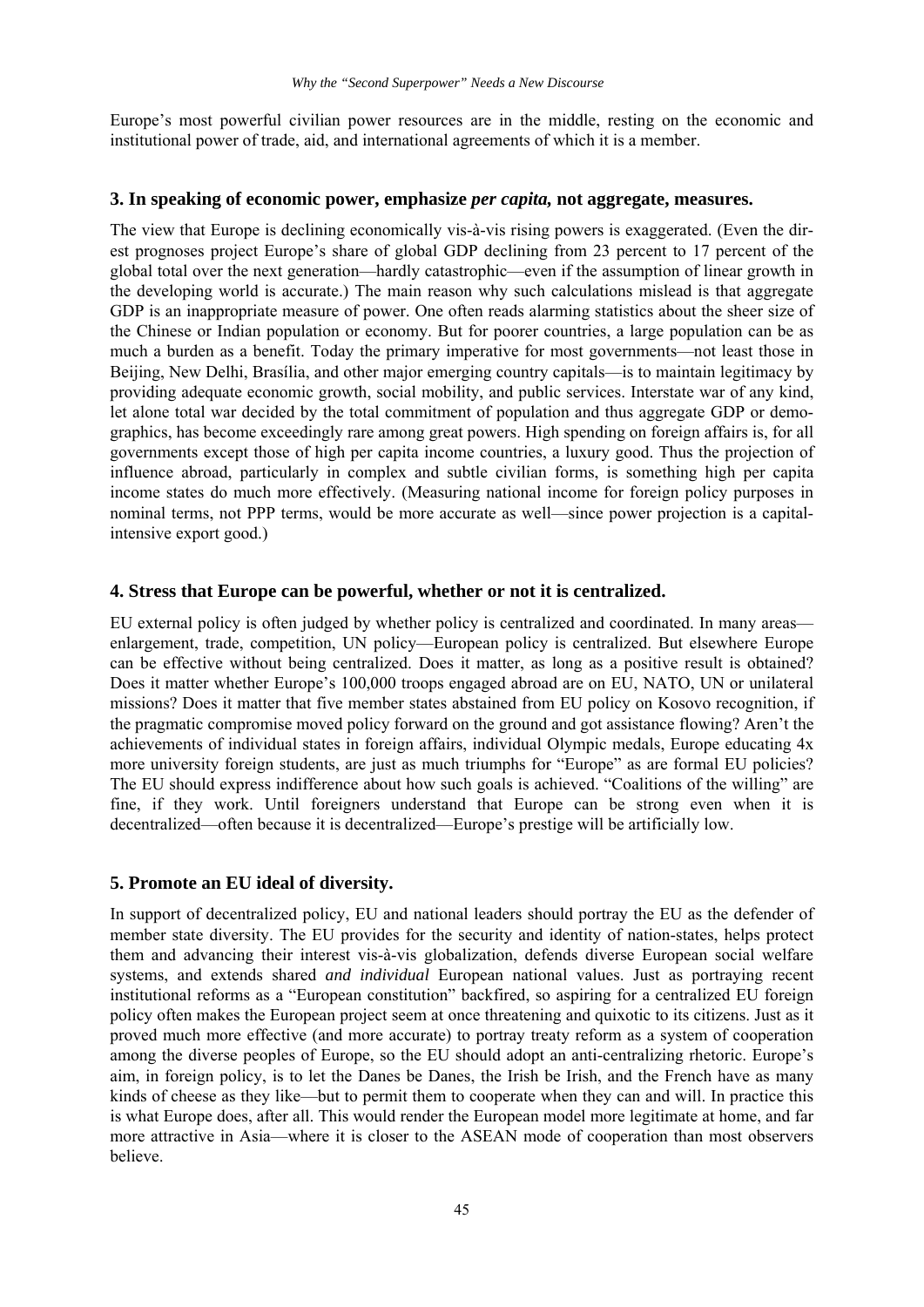# **6. Bargain hard to promote European interests, focusing on outcomes rather than process.**

Outcome trumps process. Ask Chinese diplomats or policy analysts about Europe and many respond: "Europeans talk too much." Europeans are perceived as preferring long discussions, often without knowing what they want. In Washington the same impression prevails. Perhaps Europeans believe their model and interests will prevail via its intrinsic "normative power." If so, this rests on a misreading of European integration, which was largely an interest-driven process, and it is certainly not a recipe for respect in Washington or Beijing.

Europe needs to deal with the world on the firm basis of its interests. One does not need to be North Korea to grasp the dismal truth of international politics that "squeaky wheels get the grease": attention is lavished on countries that bargain hard for specific concrete aims. This is how Europe behaves in trade policy, and it receives all the respect it is due. Effective EU human rights policies, those linked to enlargement and trade conditionality, function this way as well—as opposed to ineffective, purely rhetorical policies in the UN or with regard to Tibet. Yet Europeans often miss opportunities. The aftermath of the second Iraq War of 2003 was not an experience to be repeated, but it was a period in which Europe's power was respected, even overestimated. Jeremy Shapiro and Nick Witney recently criticized Europe and the EU for providing support in Afghanistan but not seeking to influence allied policy there, and called on Europeans to assert a distinctive European view in the world more forcefully. Europe should seek opportunities to advance distinctive European demands.

## **7. In promoting values, focus more on economic rights.**

Europe's distinctive heritage of the social welfare state, combined with its commitment to development assistance, might be an ideological asset. Rather than focusing entirely on human rights understood as political rights, Europe would do well to focus on economic well-being, understood as the realization of economic equality, economic security, labor rights and adequate leisure, as distinctively European values. If history or current events (strikes in China) are any guide, these will be the major issues of the next half century in much of the developing world. Europe would do well to get on the right side of history, while distinguishing itself from the US.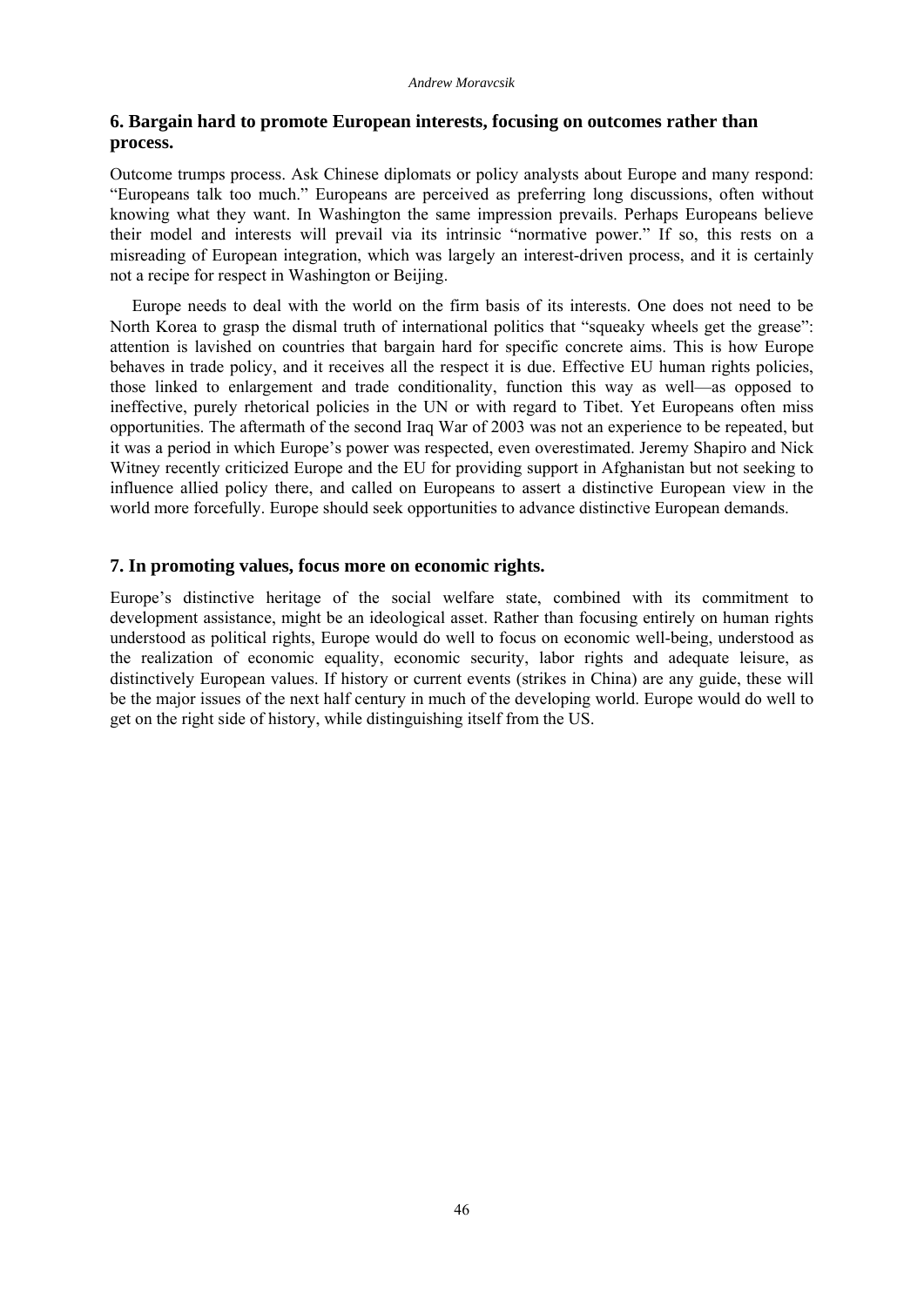## **Towards Responsible Interdependence**

Kalypso Nicolaïdis\*

*Summary: The EU needs to adopt a clear goal for XXIst century global governance: that of sustaining a world of responsible interdependence. How to get there? Through the nurturing of a global political ethics.* 

### *1. Strategic outlook: For countries and peoples around the world to sign up to an agenda of responsible interdependence, we need to redefine together the rules which determine "who adjusts."*

What we can say is this: On the horizon 2030, the world will not only have several centres but its centre of gravity will have shifted – to Asia and the global south, to new public and private actors, to transnational institutions.

But we cannot tell how this 2030 multipolar world will accommodate new patterns of globalisation, residual US military unipolarity, traditional balance of power dynamics, a range of ad-hoc bilateral alliances, regional groupings, power fragmentation, and competition over scarce resources, as well as probably broad areas of chaos. There are too many unknowns. In their scenario planning for 2025, the authors of a recent NIC-EUISS study provide an impressive list of factors that may make global fragmentation and conflict more likely (ISS, 2010). If global governance – the collective management of common problems at the international level- is at a critical juncture, many of the current trends do not point in a rosy direction.

Managing Europe's relative decline is thus about global resilience: given these massive uncertainties, what will it take for Europe to remain a relevant pole and help accommodate the revisionist urge of rising states to change the rules of the game devised under the previous balance of power? What will it take to define and negotiate the terms of a truly sustainable global governance pact for the more crowded world of the future?

Much has been said and written in the last few years including by the participants in this project. The EU's global policy–as both Brussels and that if its member states- seems to have lost its compass: the nurturing of interdependence, a state of affairs that has served us relatively well on our continent. Instead, as stressed by Richard Youngs in a recent alarm-raising book on European decline, European governments are engaging with renewed fervor in standard balancing behavior, and the false *Realpolitik* certainties of spheres of influence and alliance building - 'the EU has developed a storyline on 'rising powers' but not on the 'broader changes needed to multilateralism'.

Some advocate a new "global grand bargain" involving the engineering of "nothing less than a new international system" (Hutchings & Kempe, 2008; Jolyon Howorth, 2010). It is clear why revisionist powers on the rise would want this. They too demand for more effective global governance in the face of increasingly complex and interconnected risks (EUISS, 2010). The EU should want it too, less the bargain is eventually shaped while leaving it standing in the corridor. But what of the content of such a new grand bargain?

Here let me only suggest some building blocks:

-

<sup>\*</sup> Kalypso Nicolaïdis is University Lecturer in International Relations at Oxford University, and a Fellow at St Antony's College.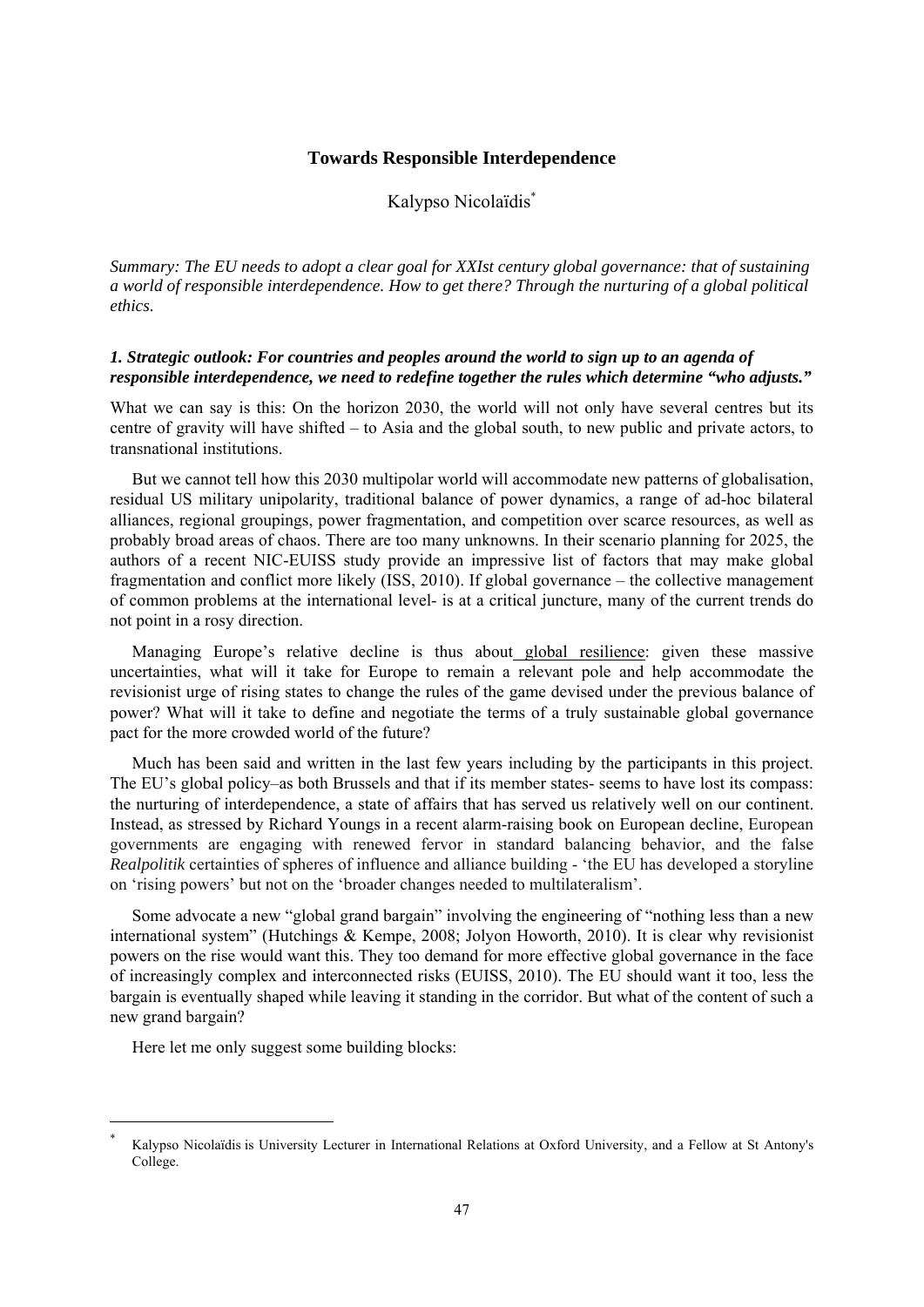#### *Kalypso Nicolaïdis*

- 1. A new grand bargain is indeed in-the-making: more representation, status and resource transfer for the South (of course in a differentiated way) in exchange for a greater share of responsibility in dealing with global problems – the new G20 is the incipient reflection of this bargain in terms of governance but will falter on implementation challenges.
- 2. Europeans must use their declining power to shape this bargain in their interest.
- 3. They should strive for a world in which *interdependence* is nurtured rather than a world of growing zones of chaos or new hierarchies, isolated poles, jealously guarded sovereignty, unilateral action galore and rival states or regions. In short, they need to help sustain the "inter" in an interpolar world (Grevi, 2009).
- 4. They should strive not only to be responsible powers themselves (or the EU *per se*) but also recognise and support others' attempt to define what "responsible" means for themselves.
- 5. The above boils down to a simple goal: to help make the idea of *responsible interdependence* as widely shared as possible among nations.

*Responsibility*. This agenda starts therefore with the need to re-examine what we mean by responsibility. The idea that status (or "respect") in the international system must be earned and that the price in turn is "responsibility" is not new and goes back to Thucydides. Responsibility is both a trans-temporal concept (responsibility for future generations, the future of the planet) and spatial (responsibility for the weakest, poorest). In either cases, it is about the provision of some sort of public good by an actor or a group of actors, grounded on a conception of the identity of that actor and of its relationship with others. Responsibility applies to the two sides of the coin - "responsible sovereignty" in terms of unilateral action at home and abroad, and "shared responsibility for the global commons" in terms of collective or possibly multilateral action.

"Responsibility" is a widely shared injunction these days. At the heart of our understanding of postwar US hegemony is that it combines power resources, purpose and responsibility. Obama's inauguration speech was peppered with the claim of the US as a responsible power. Canada feels especially proprietary having long defined its role in the world in terms of global citizenship. China has developed the idea of being a responsible power in the last decade, oscillating between the phrases of "responsible power" and "responsible development". Its core motivation is to appear non threatening, and reassure the international community so as to be able to pursue its export-led growth unhindered as well as avoid perceived US encirclement. More recently, Americans have called on China to become a "responsible stakeholder" in the context of global climate change. As with India and Brazil however, anchoring their own sovereignty is seen as a prerequisite to taking on global responsibilities that might threaten it.

And of course, R2P, adopted 5 years ago by the UN, repackages the right of intervention with the idea of responsibility, is predicated on the understanding of sovereignty-as-responsibility, as opposed to strict territorial sovereignty: international responsibility as first and foremost that of helping individual states fulfil their own internal responsibility to their population. Only after having tried this first 'enabler' route do states have the responsibility to protect *directly.*

This widespread use of the term should not hide the difficult questions associated with "responsible interdependence:

- $\triangleright$  Who intervenes: to what extent does "responsibility" constitute a license to act without permission from "non responsible" actors? to what extent does the label itself reflect a given hierarchy in the international system, and is such hierarchy always compatible with other principles proclaimed (equality between states, multilateralism, sovereignty)? Or, can different degrees of responsibility justify new patterns of hegemony?
- $\triangleright$  Who shapes the rules: who defines what "responsibility" means and the mechanisms by which the protection of some by some does not end up hurting others more? If enabling local actors is a pre-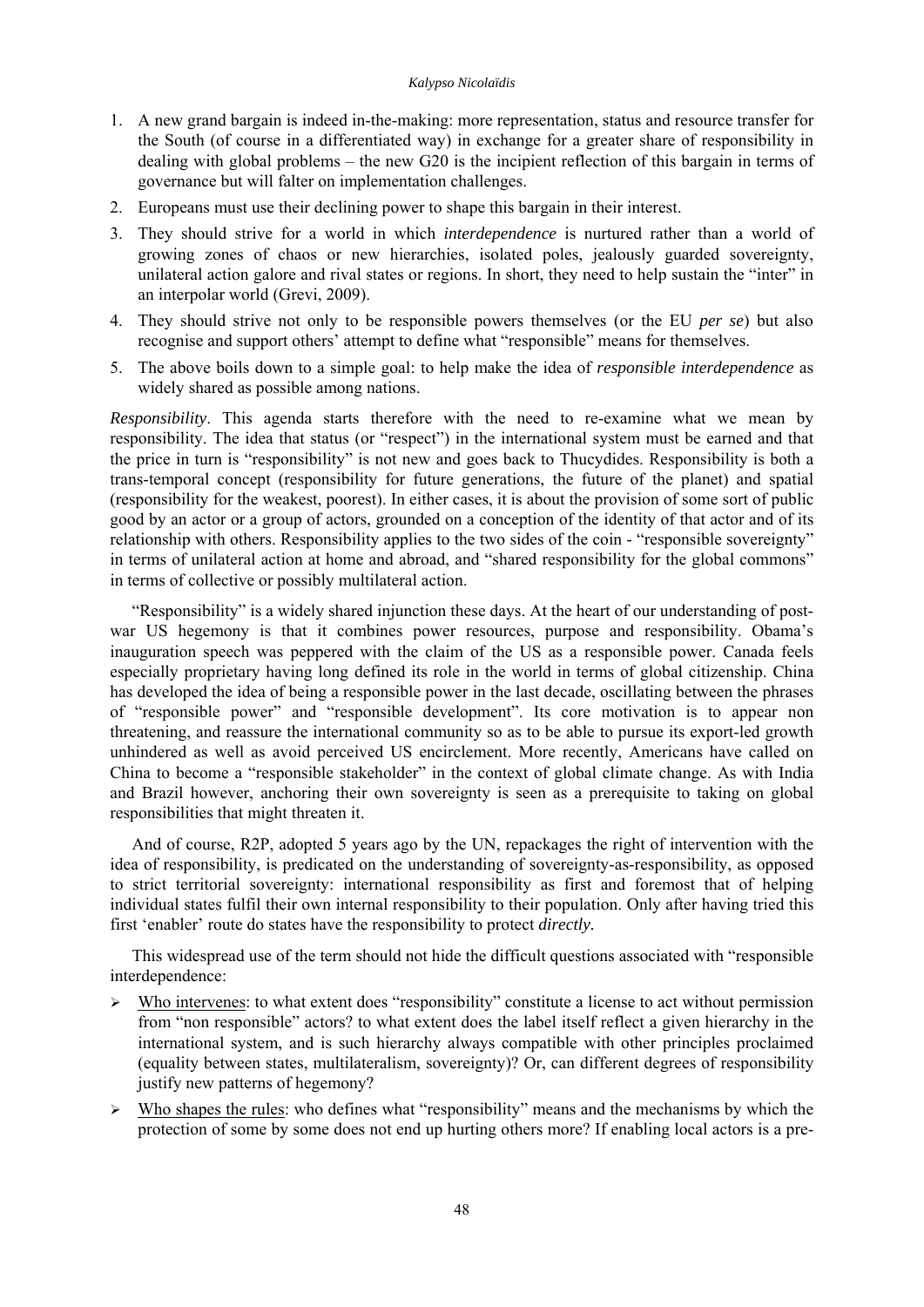condition, who decides how and when? Who defines what "fairness" means and the mechanisms by which the protection of some does not end up hurting others more?

# *Who adjusts?*

Or: "who should be made to adjust." This question was the core object of debate between Keynes and White at Bretton Woods and sixty five years later between China and the US at Copenhagen. In the end, most actors assess big principles on consequentialist grounds. Non-western powers will certainly not want new rules to cater to western pathologies alone. This is their message in the G20 attempt to reform the international financial system. To be legitimate, a new grand global bargain must rest on renegotiating the contours of global justice as understood by different actors around the world, including the implications of solidarity beyond borders and the responsibilities it carries. Given the fact that many of the emerging power will remain relatively poor countries in the next couple of decades (per capita), their assessment of the implications of responsibility will certainly continue to be grounded on global distributive grounds. How these translate into domestic distributive grounds may or may not be part of the equation. Global rules affect the distribution of adaptation costs to the various changes that we face by setting expectations as to which categories of actors ought to bear the cost of adjustment. Examples of "who adjusts" confrontations include:

- $\ge$  creditors vs debtors: Current events already show that we need to revisit the Bretton Woods contract which has been forcing the burden of adjustment on deficit countries for the last 60 years and transfer some of this burden of adjustment to surplus countries.
- $\triangleright$  Producer vs consumers of carbon emissions: part of what is at stake in revisitng the global global climate deal is the unfairness of only accounting for our responsibility for carbon emission as producers – where we do well by exporting production, as opposed to consumers – where our record of adjustment has been dismall.
- ¾ External vs domestic actors: Whether in economic or security field, we will need to constrain more systematically allowance for pushing the costs of adjustment on outsiders.
- $\triangleright$  Nuclear vs non-nuclear states: the NPT was supposed to be a balanced bargain between the 5 nuclear states and the rest. But up to now, most of the focus and the responsibility therefore for the stability of the system has been on the non-nuclear (actual or nominal). Nuclear states will need to radically act on their responsibility towards both the provision of regional security and denuclearization.
- $\triangleright$  Immigration vs emigration countries: the global regime for the movement of people will certainly be revisited in the next decade. Emigration countries will continue to be asked to shoulder more of the burden to keep people from leaving while immigration countries will be asked to shoulder more of the burden associated with brain drain. Underlying this question we may ask whether individuals or collectivities will come to share the cost of plugging the skills holes of countries of destination.

A new global grand bargain towards responsible interdependence will not be struck in one blow. It will need not only to reflect power shifts but also mitigate power at the same time through institutions. Western hegemony will not give up control easily. And even for some of the more enlightened leaders, the question arises as to whether the west which still controls the international system should progressively accommodate or anticipate power transitions - should the new grand bargain to be shaped incrementally or as a package? Should reformers anticipate and sequence reforms or conduct them in parallel and balance concessions between them (the old WTO question)? How will these various "who adjusts" question be addressed and linked?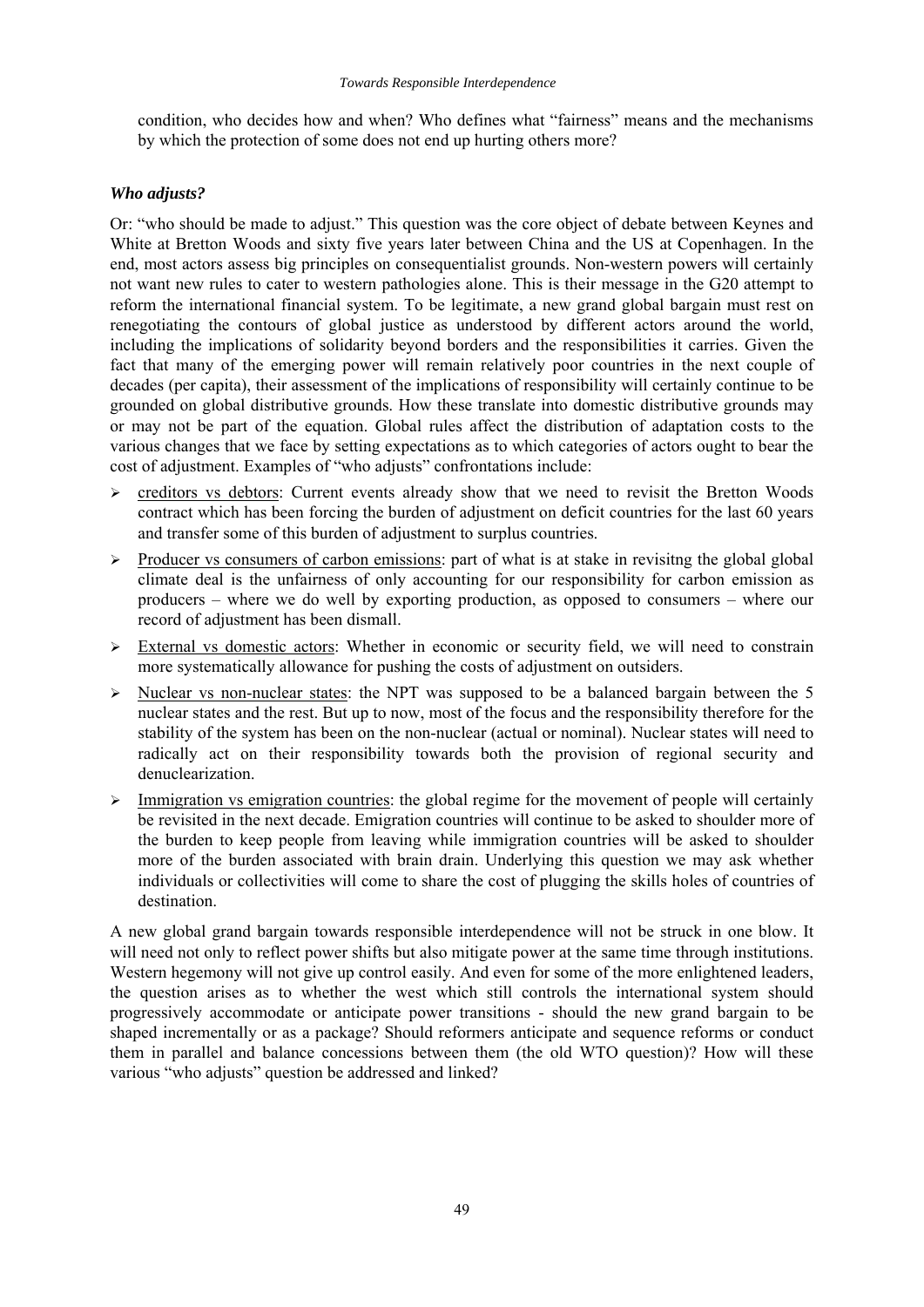#### *Kalypso Nicolaïdis*

## *2. Strategic choices: We must recognize the limits of indirect legitimacy, promoting the EU as a model or relying on networks of experts*

The argument above is made on substantive grounds. Ultimately, global rules will be seen as legitimate because of the results they deliver. Nevertheless, we still need to ask, how these rules are shaped and by who will affect who they empower and as a result, the legitimacy of global governance reform. What are the alternative sources for such legitimacy?

The most obvious one, which defines *indirect legitimacy,* is through domestic politics, accountability and publicity. Accordingly, the relationship goes both ways: global governance enhances national democracy and domestic politics enhances the legitimacy of global action (Keohane, Macedo and Moravcsik, 2009). Thanks to the soft constraint provided by global governance norm, domestic capture can be decreased if not eradicated, forcing national politicians to lean more towards the protection of median interests rather than particularistic ones; global governance also supports domestic watchdogs through the provision of information which in turn allows for more effective blame and shame strategies; and more generally global oversight can sometimes curb the tyranny of the majority and empower minorities whose interests have been overlooked. But there are of course limits to this reasoning. Indirect legitimacy is plagued by agency costs and information costs which greatly curtail these various mechanisms; it lends itself to the kind of blame shifting games that may decrease rather than enhance the accountability of politicians; and in the end, whatever the analysis that we, political scientists, may produce about its merits, it fails to capture the collective imagination of citizens and civil society actors who do not trust politicians to hold a monopoly over legitimate transnational deal-making. In whose name, they ask. And if it is in ours, we may have different things to say than when we elect national leaders in national contexts. Global governance needs to be reformed to supplement if not replace indirect legitimacy.

But while we cannot rely solely on indirect legitimacy from the domestic level, we must also eschew two illusions, the illusion from above (constitutionalism), inspired by the EU model, and the illusion from below (the world of expertise).

Europeans, are quick to suggest their own sherished alternative to indirect legitimacy only, that of *the-EU-as-a-model.* Indeed, why not consider the EU way of doing things as a model for global governance, in its way of adding elements of supranationalism to indirect legitimacy, both on the managerial front (empowering super-secretariats-turned-executives like the Commission) and reasons of conflict of law and legal coherence (as with the 50 year jurisprudence of the ECJ on direct effect and supremacy- see Maduro, ed, 2009).

I have argued elsewhere that suspicions of neo-colonialism and accusation of euro-centrism may be enough to dismiss the idea in its crudest form. But the EU can nevertheless serve as a toolbox for global governance (Nicolaidis and Howse, 2002) in the sense of tools that can be borrowed by others, adapted to their needs and discarded if need be. Better still, the tool-box should be a collective one and the EU may recognize that it may be able to borrow some tools from others too, including some developed globally (this is already happening with global standardization for instance). In fact, it is a rather idealised version of the EU which informs its projection more than its reality. The EU's version of supranationality needs to be shown for what it is: direct effect is context specific; the pooling of sovereignty does not have to involve significant loss of control; and most regulatory transfers are horizontal; power may be mitigated in the EU but is a mitigation of power bounded by the attachment to consensus and compromise; and informal rules of governance are pervasive when it comes to the way states vote, the role of supranational commission, or mechanisms for participation.

Some would even take the EU a notch further and actually try to constitutionalise some principles of global governance. But applying direct effect and supremacy not only constitutes a degree of supranationality that not only would be rightly rejected in most corner of the world whether democratic or not, but dangerously eschews the logic of politics, at all levels. In trade for instance, it would transform what is essentially a logic of diffuse reciprocity and bargaining between trading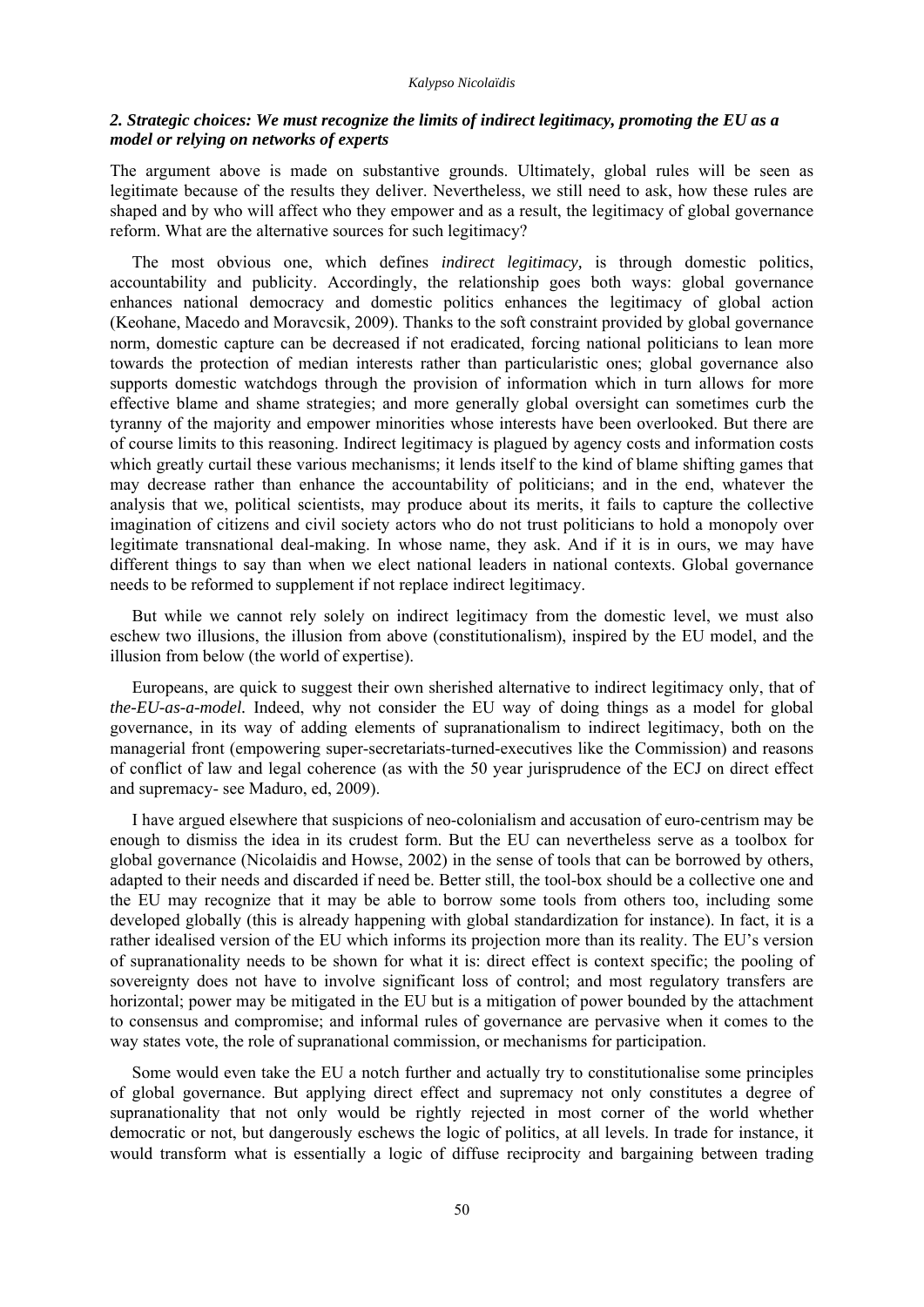partners (eg US-EU or North-South) into a set of principles governing trade (eg the Singapore agenda) devised by the EU and inevitably perceived as favouring its interests. In such a world, formal adjudication where legitimacy is based transnational rule of law, reigns supreme. This is what Robert Howse and I have called *the illusion from above* in global governance reform. On the other hand, it is not enough to simply replace such a logic with the idea that somehow, insider network 'governance' (eg bodies of experts) could replace political fora and make the necessary trade-offs between say free movement and the environment that may reflect first order conflict of values between polities. This is *the illusion from below.* 

This does not mean however that global governance cannot do with these various logics. In the world as it is and will continue to be, *three spheres of global governance* with their different logics and different sources of legitimacy, will continue to coexist:

- 1. democratized governance where legitimacy is based on "international politics", more or less backed up by the domestic politics of democracy;
- 2. legal governance, where legitimacy is based on "the rule of law"; and
- 3. insiders' networks, where legitimacy is based on technical expertise.

Not only will the balancing between these three sources evolve over time, but the legitimacy acquired on one ground will affect the others in complex and unpredictable ways. Nevertheless, I will close by arguing that the legitimacy of global governance and the goal stated at the outset would stand a better chance if throughout all three spheres of decision making (political fora, courts and expert bodies) those involved were to commit to a global political ethics fit for the XXIst century - a global ethics which the EU may inspire, test and promote but for which it cannot and must not claim to be a model.

### *3. Shaping a global political ethics*

The case for politics and a political ethics rests on three core tenets:

- 1. The need to mitigate asymmetries of power while reflecting power constraints requires all three spheres of governance (politics, law and expertise) to work in synergy.
- 2. The need for continuously engaging in political balancing exercise in the face of first order conflicts of values which require more than expertise or law, but cannot be left solely to the potential arbitrary nature of global politics. We must contend with the necessarily *contested* and *contestable* nature of the issues at stake and necessarily *controversial* and *unpredictable* nature of the solutions on offer.
- 3. The need for democratic politics appropriate to global governance, that is neither majoritarian nor solely representative, nor, even less, a deliberative free for all.

We need less emphasis on global institutional reform and greater attention paid to the ethos which guides the actions of all actors including through new forms of participatory democracy at the transnational level.

One way to think about such a political ethics is to hope for more *democrats* if not democracy beyond the state. Legitimacy is not grounded in people's beliefs in the abstract, nor on permanent referenda and 'global opinion poll' but in the degree to which a set of power relations can be *justified in terms of* people's beliefs, values and expectations. The heart of the matter is in the behaviour of the relevant actors and in the beliefs, values and expectations that inspire them—as well as ultimately, in the congruence with other levels of governance as well as individual citizens. As a result our focus must shift from the play's stage and set to the performances of the actors and their *ethos* or political culture. This involves a series of connected shifts of emphasis: from institutions to outcomes; from structure to behavior; from substantive to process constraints on states; from specific rules to general norms; and perhaps from architectural to biological metaphors.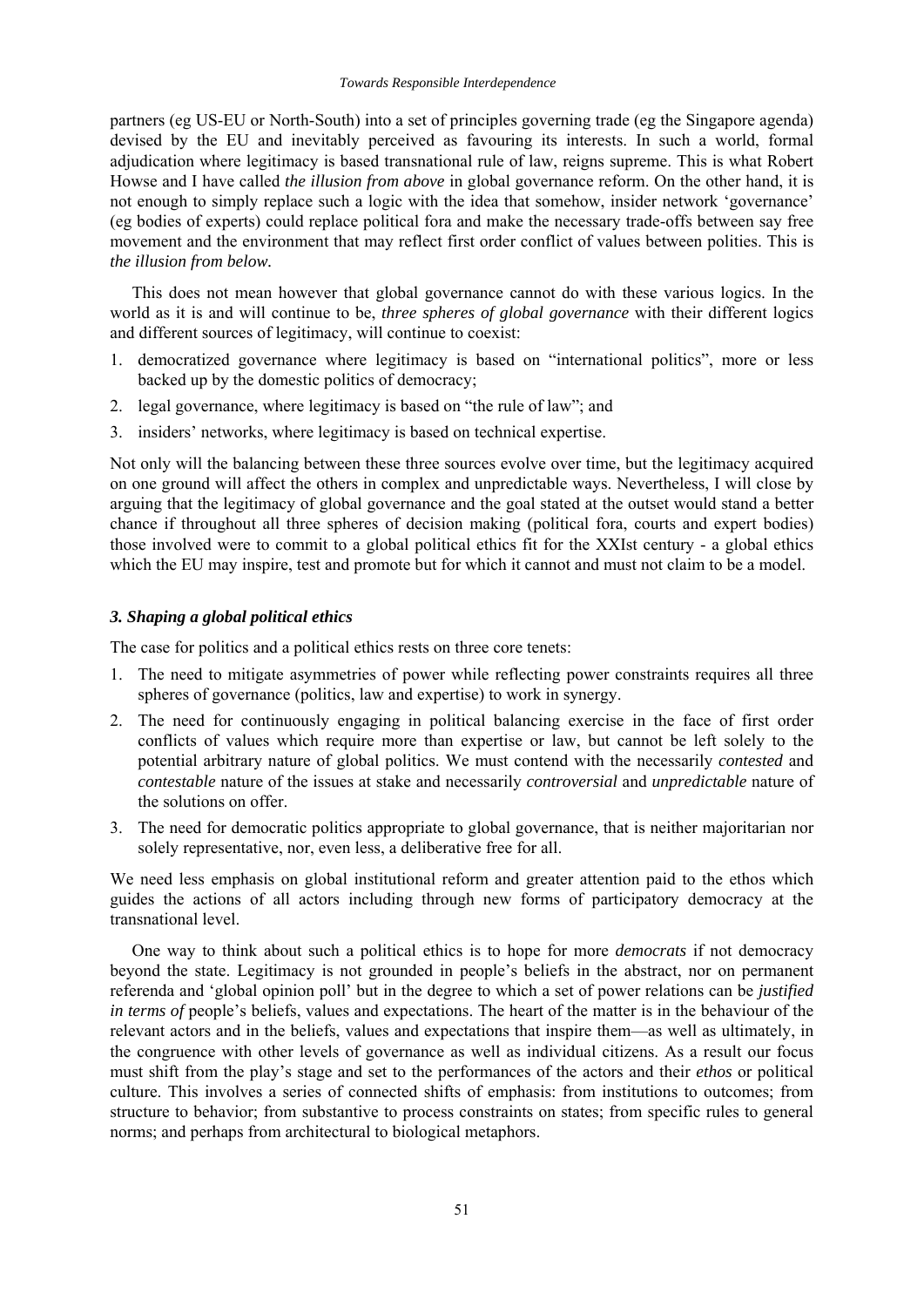#### *Kalypso Nicolaïdis*

Another entry point is to grapple with the unavoidable need to think beyond *majoritarianism* at the global level, while eschewing pure unanimity logics. What are the functional equivalent to such a middle grounds? What kinds of norms and practices encourage persons who disagree with or lose from particular outcomes nevertheless to view the outcomes in question as legitimate and consistent with the political ideal of self-legislation or non-subordination (the question of legitimate coercion)? And what kinds of norms and practices are most likely to sustain the commitment of those who decide to implementing them and enforcing them even while they may come to benefit others (non nationals) more (the question of sustainable governance)?

The answer, I suggest, is to develop a political ethics for the XXIs century. A global normative "code of conduct" can be developed iteratively and inclusively including through the numerous decisions "in its spirit" taken in the different for a discussed below. While the field must remain fluid and open, some building blocks can be suggested (see Howse and Nicolaidis, 2009):

- $\triangleright$  Inclusiveness, is the most straightforward and widely advocated remedy to the woes of global governance, whether we may be speaking of participation or representation. In fact, even absent classic inclusiveness, it may refer to a desirable propensity or obligation to at least partly internalise the interests of others in one's decision and positions. In doing so, the tradeoffs involved in various global decisions must be made more transparent and explicit including in considerations over who adjusts discussed above. Clearly, this criterion is not to be confused with a participatory free for all, the kind of frame conjured by EU reps to resist progress in this direction (see Richard Young, 2010).
- $\triangleright$  Compromise is said to be a very EU-norm. But it is unclear that the spirit of compromise is so prevalent in EU politics these days. Compromise has a high cost. It may mean that compensating the (temporary or permanent) internal losers and facilitating internal adjustment become the concern and responsibility of all, trumping traditional sovereignty concerns and "black box negotiations". More radically, compromise rhymes with a commitment to compromise-over-time and according to circumstances, that is a commitment to review, revise and if necessary reverse decisions which turn ought to affect parties very differently to what may have been envisaged initially.
- ¾ Control is the modern equivalent of the liberal concern with curbing arbitrary power, encompassing altogether, checks and balance; deference (to politics on the part of the judicial; to states & local actors; between international regimes horizontally); accountability (eg through impact assessments by parliaments-civil society); and the rights associated with contestation.
- ¾ Mutual recognition is a core norm for curtailing centralizing tendencies in an interdependent world. Heralded as a quintessential EU norm it is alas highly contested here too. It allows transcending a purely territorial logic by letting people or firms move to other jurisdiction while applying their own rule, under a set of conditions. In this sense it is an horizontal rather than vertical transfer of powers whereby global governance can be seen as politicized conflict of law. Under its aegis, states and polities must negotiate over where they need to converge, and where freedom to act is necessary for diversifying risk and enabling trial and error innovation.
- $\geq$  Empowerment has been invoked in vain incessantly in the last few years, especially in the development field; but a GPE cannot do without its proper implementation. It complements mutual recognition as a means to navigate the false alternative between global governance and sovereignty. Under this spirit power and competences allocation is not a zero sum game: power is exercised globally to enhance it locally. It generally implies that the global collective ought to design process rather than substantive constraints on the domestic arena which is no less interventionist. But who is to decide who is to be empowered?
- $\geq$  Universality ultimately refers to the degree of common (or universal) acceptance of the rules adopted and promoted, at least among actors that can be considered part of international society. Universality implies symmetry: that global decisions and laws, especially those that are meant to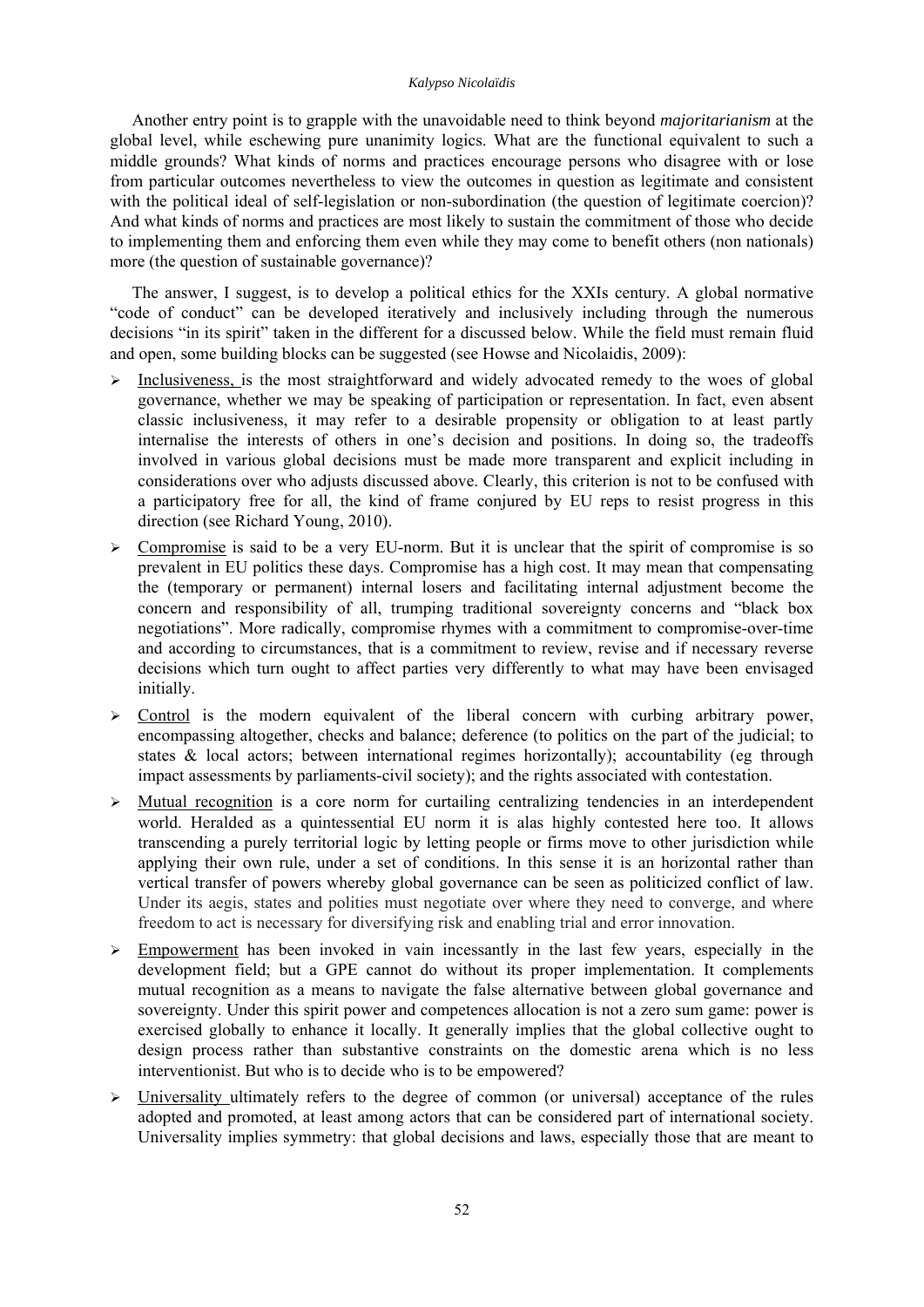apply directly within the local polity are shared and fine-tuned within a multilateral institution, or as a second best, that parties have some reciprocal influence on each other.

## **Conclusion**

A political ethics appropriate to the goal of responsible interdependence can guide the EU's contribution to adapting global governance to today's needs. Its ideal is the pursuit of broadly shared principles of justice in particular in the way we define and redefine who adjusts in the . Such an approach would ultimately be tested on its capacity to legitimize global governance constraints on domestic politics and socio-economic choices as well as on how each polity deals with 'the other ' within, and on its capacity to speak to the fears of both current and future generations.

Such an agenda would have concrete implications for the EU as a global actor. On the burning issue of *EU representation* for instance*,* inclusiveness and symmetry call for scaling back overrepresentation in multi-lateral bodies but does not vindicate the "one voice" mantra. Indeed, it ought to be possible to adopt differentiated responses for various fora, regarding who sits at (or behind) the table, who speaks, who votes and how. Invoking compromise and reversibility ought to make rotating representation more palatable. Moves on scaling down EU representation would then be more likely to be perceived as a part of a broader GPE agenda. More broadly, a GPE is also a guide to operationalizing decision-making in global governance settings, whether under the banner of bargaining power, negotiating skills or mediation credibility. Bargaining power is best used by recognizing tradeoffs, crafting compensations as well as mechanisms for reversibility. Moreover, these norms require a diverse body of diplomats and other actors serving EU interests at the global level who can bring different sensitivities to the task. And finally, the EU may become a more credible mediating power if it starts engaging with the difficult choices that need to be made on the global ethics over who adjusts as determined by the new and emerging global governance blueprint.

### **References:**

Giovanni Grevi, 'The interpolar world: a new scenario', EUISS *Occasional Paper* No 79 June 2009.

- Robert Howse and Kalypso Nicolaidis, 2009, "Towards a Global Trade Ethics" in Eagleton-Pierce, Jones, Nicolaidis (eds), *Building Blocks Towards a Global Trade Ethics,* Oxford GTE Programme, WP Series, July 2009 *At:* 
	- [http://cis.politics.ox.ac.uk/research/Projects/Global\\_Trade\\_Ethics\\_BB.pdf](http://cis.politics.ox.ac.uk/research/Projects/Global_Trade_Ethics_BB.pdf)
- Robert Howse and Kalypso Nicolaidis, 2008 'Democracy without Sovereignty: The Global Vocation of Political Ethics', in Tomer Broude and Yuval Shany (eds.) *The Shifting Allocation of Authority in International Law: Considering Sovereignty, Supremacy and Subsidiarity* (Oxford: Hart Publishing) At:<http://www.sant.ox.ac.uk/people/knicolaidis/chapter7.pdf>
- EUISS, *Global Governance 2025: At a Critical Juncture*, Paris: 2010
- Keohane, R., Macedo S., Moravcsik A., 2009, 'Democracy-Enhancing, Multilateralism', *International Organization*, vol. 63, no. 1, pp. 1-31
- Kalypso Nicolaidis and Robert Howse, 2002, "'This is my Utopia...': Narrative as Power," *Journal Of Common Market Studies*, Special Anniversary issue, Vol 40, Number 4, pp 767-92
- Kalypso Nicolaidis, "Sustainable Integation: Towards EU 2.0?" *The JCMS Annual Review Lecture, Journal of Common Market Studies,* 2010 Volume 48 Annual Review pp. 21–54
- Kalypso Nicolaidis, "EU 2.0: Towards Sustainable integration", 12 July 2010, *OpenDemocracy.*
- Richard Youngs, *Europe's Decline and Fall: The struggle against global irrelevance*, Profile Books, 2010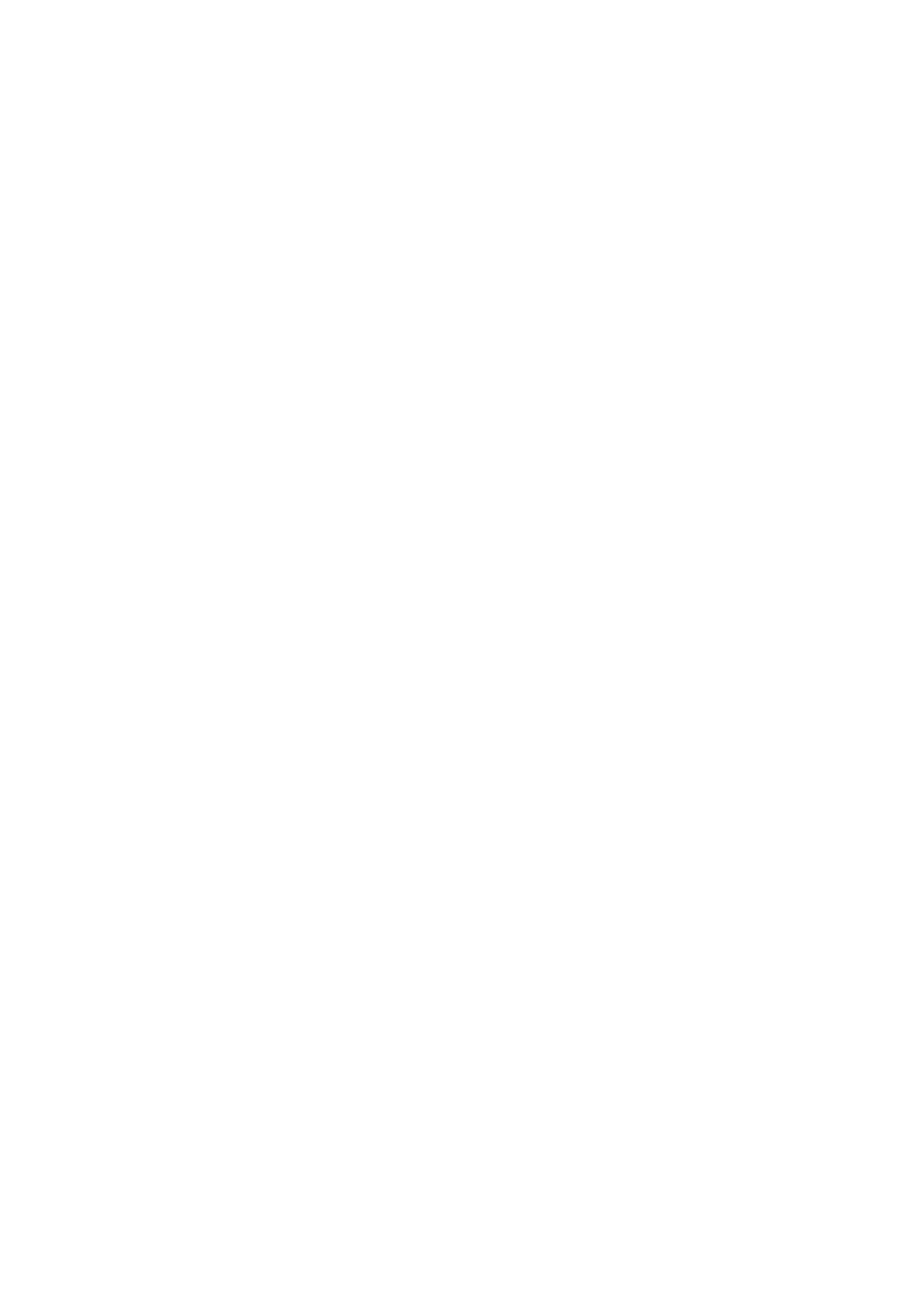# **The European Laboratory for Multilevel Governance of Interdependent Public Goods: EU Leadership for Global Public Goods?**

## Ernst-Ulrich Petersmann\*

### **Lessons from the 'European Laboratory' for Regulating 'Public Goods' (PG)?**

During the first year after the entry into force of the Lisbon Treaty in December 2009, the 27 EU member states agreed on a vast range of additional fiscal, monetary and financial disciplines, procedures (e.g. for supervision of national budgets) and new institutions (like the Financial Stability Facility, the European Systemic Risk Board and three separate EU agencies to monitor securities, banks and insurance companies) aimed at preventing a continuation of the international financial crisis. The fact that the EU succeeds more quickly and more comprehensively than any other regional or worldwide organization in using crises as opportunities for improving multilevel governance raises the broader question: Does the European laboratory for multilevel governance offer more general policy lessons for the biggest policy challenge of the 21st century, i.e. to protect international PG more effectively? Following the ever more comprehensive liberalization and regulation of the EU's internal market, will the increasing focus on multilevel governance of the EU's external relations likewise succeed in establishing new paradigms for international relations? Does Article 21 TEU – according to which the 'Union's action on the international scene shall be guided by the principles which have inspired its own creation, development and enlargement, and which it seeks to advance in the wider world' – require the EU to promote its 'multilevel constitutional approach' also in the collective supply of global PGs?

This contribution makes five propositions: First, the prevailing conceptions outside Europe of 'legal nationalism' and 'international law among sovereign states' fail to protect international PGs effectively; due to the overlapping nature of interdependent, national and international PGs (like rule of law, an efficient trade and financial system, protection of the environment), they also risk undermining the reasonable self-interests of citizens and states. Second, these governance failures are largely due to the inadequate regulation of the five major 'collective action problems' in the multilevel governance of global PGs. Third, the 'collective action problems' differ among policy areas and require sector-specific, multilevel regulation avoiding the utopia of unitary 'global governance'; for instance, citizen-driven markets and environmental pollution require multilevel regulation and judicial protection of rights and responsibilities not only of states, but also of citizens. Fourth, the prevailing conceptions of 'international law among sovereign states', 'global administrative law' (GAL), multilevel economic regulation, international private law ('conflicts law') and of national legal systems must be integrated into a more coherent, multilevel governance based on common constitutional 'principles of justice' (e.g. as defined by human rights and national constitutions), stronger international institutions (as 'guardians of PGs') and multilevel constitutional restraints of multilevel governance protecting legitimately diverse constitutional rights of citizens. Fifth, the inevitable 'legal fragmentation' and insecurity among national and functionally limited, transnational legal regimes must be mitigated by multilevel legal and judicial cooperation in protecting transnational rule of law and cosmopolitan rights of citizens, as required also by the human rights obligations of all 192 UN member states and the customary law requirement of interpreting international treaties, and settling international disputes, 'in conformity with principles of justice' and the human rights

1

<sup>\*</sup> Professor of international and European law and former head of the Law Department of the European University Institute at Florence. Former legal advisor in the German Ministry of Economic Affairs, GATT and the WTO and former German representative in numerous UN and European institutions.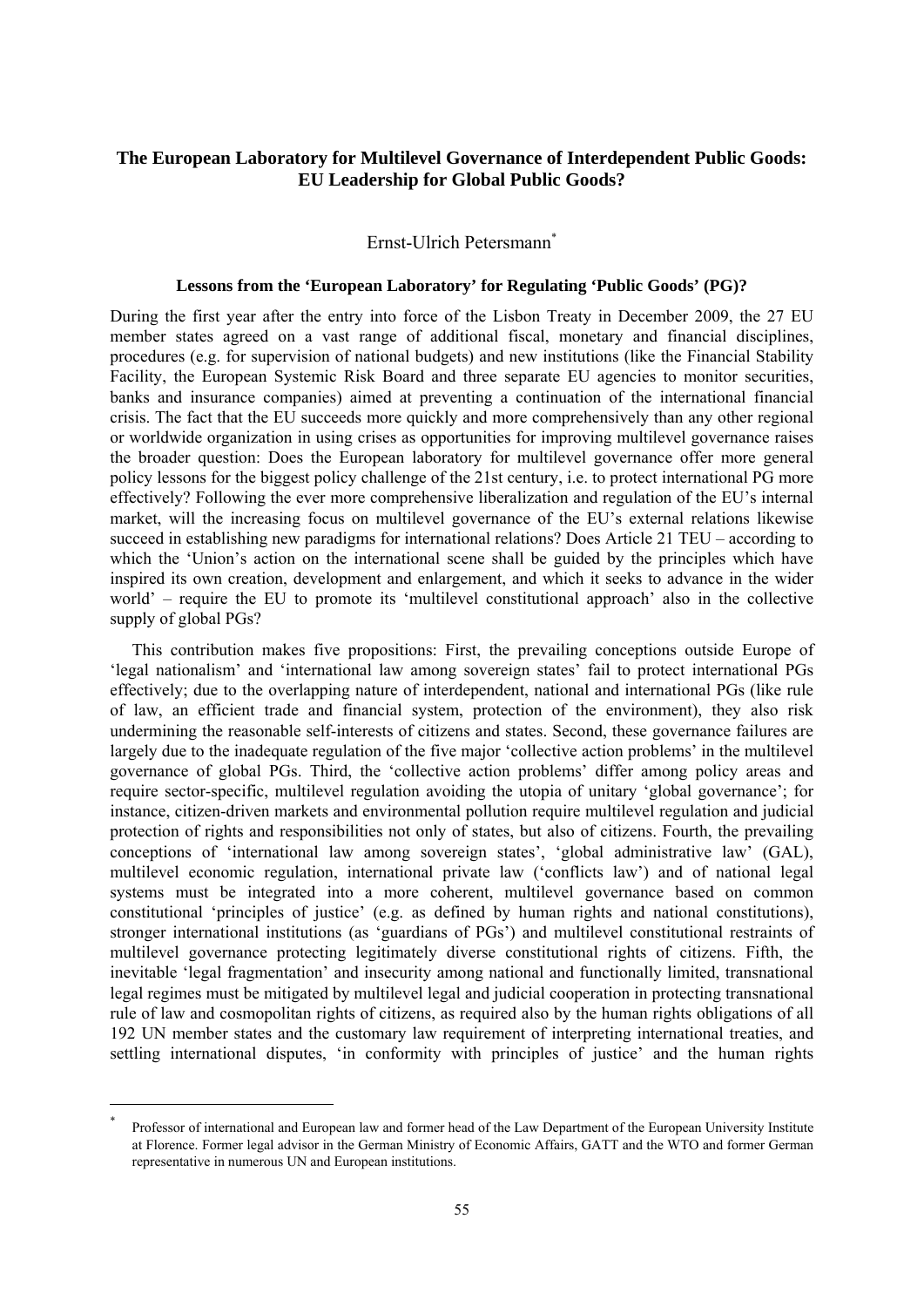obligations of governments. The diverse forms of European integration law offer diverse models for reforming international law also beyond Europe.

European multilevel governance approaches are usually not accepted as *models* by non-European states focusing on 'state sovereignty' and 'state interests' rather than on 'community interests'. Yet, the 'European lab' for multilevel protection of 'unity in diversity' offers a unique *toolbox* for improving multilevel governance in the supply of interdependent PGs. For instance, the ever closer cooperation among national and European courts continues to promote cosmopolitan and constitutional conceptions of international law not only among the 30 member states of the European Economic Area (EEA) and the 47 member states of the European Convention on Human Rights (ECHR) by interpreting the 'rules of recognition' of European law in conformity with the human rights of the European citizens; the European experiences also influence the increasing cooperation among domestic and international courts outside Europe. Just as all democracies have adopted national constitutions which legitimately differ depending on their diverse democratic preferences, historical experiences and respective resources, so do regional agreements outside Europe and worldwide agreements on collective protection of international PGs legitimately differ depending on the respective regulatory problems and 'public reason' in diverse jurisdictions. By demonstrating common self-interests in international PGs, identifying regulatory failures and proposing legal restraints of vested interests in obstructing and distorting multilevel regulation of PGs, independent 'guardians of PGs' - like the EU Commission and international courts - must exercise leadership for multilevel protection of interdependent PGs and justify international regulation in terms of individual and democratic self-interests and 'common, but differentiated responsibilities' for problem-solving.

## **The 'Overlapping Nature' of PG**

Economists define PGs (like legal security) by their non-excludable and non-rivalrous use benefiting all citizens. International PGs are not only composed of corresponding national PGs; they also often overlap among each other. For instance, the PG of an efficient world trading system overlaps with the regulation of other PGs like international food security, energy security, protection of the environment and transnational rule of law. Prevention of climate change, for example, requires international rules on border tax adjustments (e.g. for preventing 'carbon leakage'), for 'green subsidies', transnational rule of law (e.g. governing industry-driven systems for trading of 'carbon-reduction commitments') and peaceful settlement of disputes, which inevitably overlap with the legal and dispute settlement system of the World Trade Organization (WTO). Legal protection of international PGs can enable countries to protect national PGs more effectively, for instance by preventing harmful externalities (like international pollution) and enabling reciprocal liberalization of welfare-reducing border discrimination against foreign goods, services, capital and foreigners. As conflicts of interests (e.g. about distribution of costs) entail that comprehensive regimes (like the WTO) for multilevel governance of specific PGs will remain exceptions, less comprehensive alternative regimes (e.g. for climate change prevention) must build on, and promote synergies among, complementary and mutually coherent rules and institutions with diverse memberships.

## **Governance Failures in Protecting Interrelated PGs Undermine the Reasonable Self-Interests of Citizens and States**

Empirical evidence suggests that governments increasingly fail to protect international PG. Examples include the failure to prevent the financial crises since 2008 as well as climate change, and to protect transnational rule of law for the benefit of citizens as well as 'human security' of the 2 billion people without adequate access to potable water, food, essential medicines, rule of law and protection of human rights. These international governance failures undermine also national PGs, as illustrated by transboundary environmental pollution and other harmful 'externalities', including welfare-reducing trade discrimination and distortion of domestic competition by abuses of anti-dumping rules. The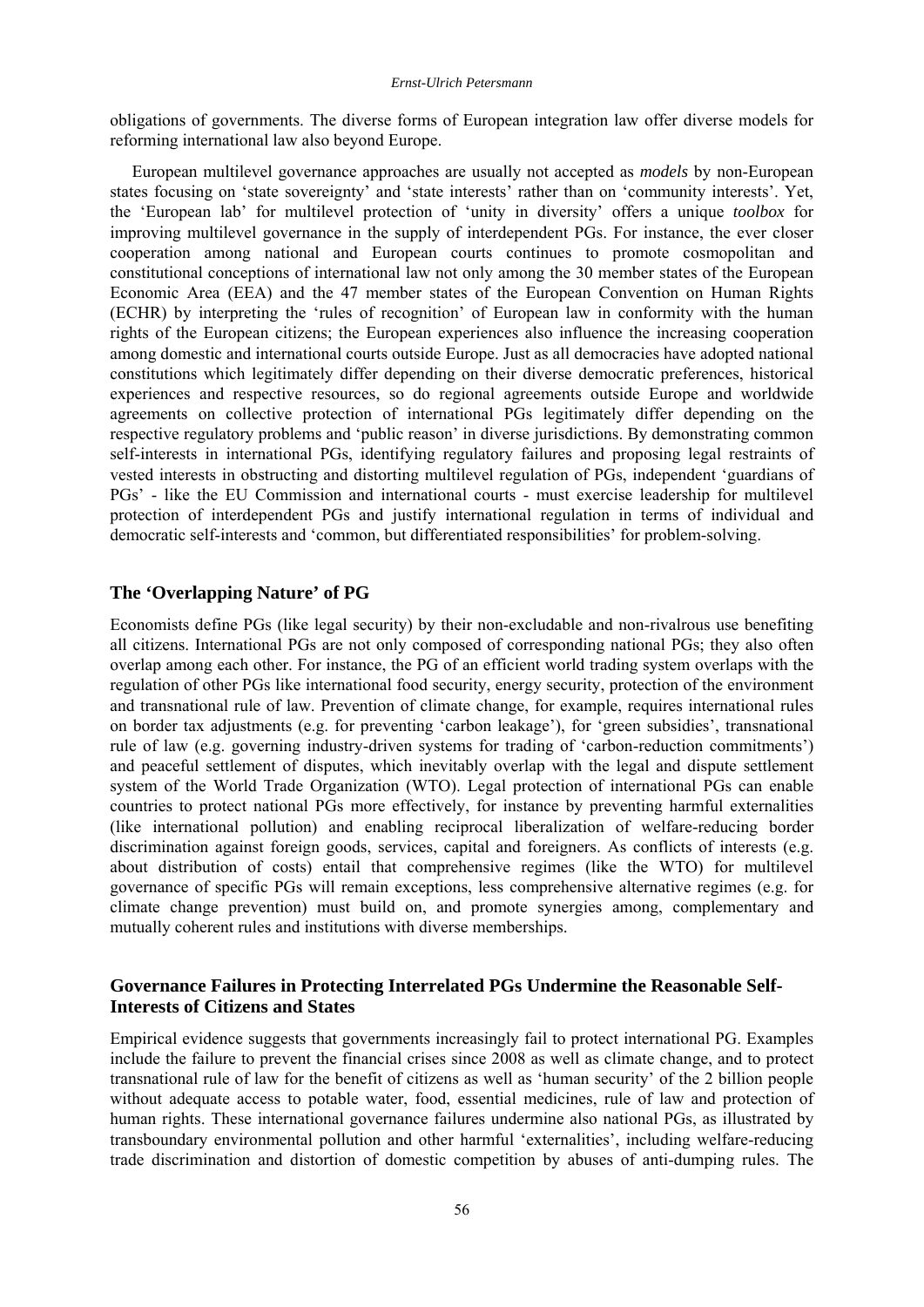prevailing 'Westphalian conceptions' of 'international law among states' fail to regulate the 'collective action problems' and impede the collective supply of PGs at national and international levels. Examples include the lack of US trade legislation enabling conclusion of the WTO Development Round negotiations, the lack of US environmental legislation enabling US leadership for preventing climate change, and the inadequate cooperation among international and domestic courts in protecting transnational rule of law for the benefit of citizens. Historical experience suggests that 'liberal constitutional pluralism' has proven to be the only effective strategy for protecting PGs at national and international levels in conformity with the human rights of citizens and other 'principles of justice'. This factual claim is supported not only by the fact that all democracies have evolved into 'constitutional democracies' in order to better protect their agreed 'principles of justice' through legislation, administration, adjudication and 'public reason' supported by citizens. The interpretation by the European Court of Justice (ECJ) of EU law as a multilevel constitutional system protecting the human rights of 500 million EU citizens, the EFTA Court's interpretation of EEA law as a multilevel legal system sui generis protecting constitutional rights in all 30 EEA member states, and the interpretation by the European Court of Human Right (ECtHR) of the ECHR as a much more deferential, multilevel constitutional system protecting human rights in 47 member states offer diverse 'European examples' for the political feasibility of multilevel constitutional protection of international PGs. Multilevel constitutionalism is no longer a utopia, but has transformed international relations across Europe by protecting a common market, multilevel judicial protection of rule of law and human rights, as well as a historically unique European period of 'democratic peace' and social welfare.

## **'Collective Action Problems' in Multilevel Governance of Overlapping PGs**

If the creation of a liberal trading, financial and development system in the 1940s was due to the postwar US leadership for elaborating the UN Charter, the 1944 Bretton Woods Agreements, GATT 1947 and the 1948 Universal Declaration of Human Rights: What does the failure of US leadership for further trade liberalization in the WTO's Doha Development Round negotiations and for prevention of climate change, like the failure of EU leadership for WTO competition and environmental rules, tell us about prospects for extending legal protection of national PGs to international relations? This paper argues that 'constructive internationalism' requires more adequate regulation of the 'collective action problems' in multilevel governance of interdependent PGs. The effective supply of international PGs in the framework of the diverse forms of European integration law empirically refutes claims that the anarchical structures of international relations make collective supply of international PGs legally and politically impossible. European integration rather confirms that collective supply of international PGs depends on rules, institutions and governance mechanisms going beyond those of the Westphalian system of 'international law among sovereign states' so as to limit the five main 'collective action problems' impeding multilevel governance of interdependent PGs:

- ¾ The *jurisdictional gap*, i.e. the incapacity of every state to provide global public goods without international cooperation, requires delegation of additional governance powers to international organizations as international 'guardians of PG'. The example of 'internet governance' illustrates that – even if multilevel governance of a global PG (like the internet) may be essentially based on national law (like US corporate and administrative law governing the ICANN) – no state can unilaterally protect global PGs without international cooperation and transnational rule of law (e.g. arbitration on internet domain names administered and enforced by the World Intellectual Property Organization).
- ¾ The *governance gap*, i.e. the inability of most intergovernmental organizations to protect, regulate and govern collective supply of international PGs effectively, requires new forms of multilevel rule-making, administration and judicial protection of rule of law and constitutional rights. The one-sided focus of the 'Westphalian conception' of 'international law among sovereign states' on national and international law as categorically diverse legal systems, as well as on foreign policy discretion and power politics of governments, risks undermining transnational rule of law and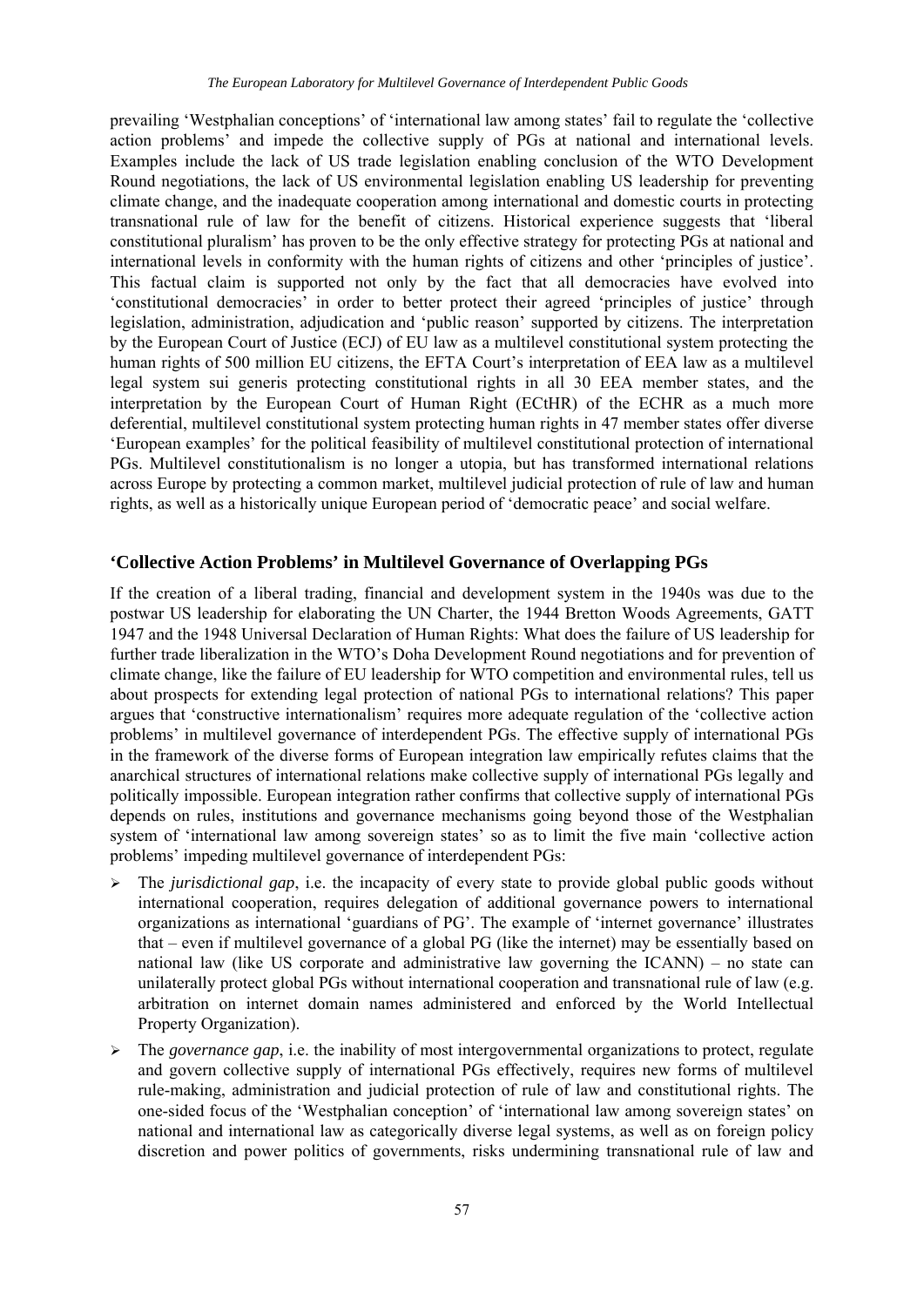#### *Ernst-Ulrich Petersmann*

cosmopolitan conceptions of International Economic Law (IEL) focusing on consumer welfare and human rights rather than 'state interests' (as defined by national rulers and powerful interest groups). Human rights and democratic governance require that rules must be justifiable – at all levels of multilevel governance – in terms of satisfying the reasonable interests of all affected citizens and governments.

- $\triangleright$  The *incentive gap*, i.e. the inherent temptation of free-riding in collective supply of international PGs, requires common, but differentiated responsibilities not only among states but also for civil society and business. Examples include financial incentives for poor countries that provide transnational environmental services by protecting tropical forests that are of global importance for bio-diversity and carbon-reduction. Consensus-based WTO negotiations lack adequate financial and other incentives for less-developed WTO members (e.g. in terms of capacitybuilding, trade facilitation) to participate in, and support, new WTO rules limiting market failures (e.g. by means of WTO competition and environmental rules) and protecting global PGs (e.g. in terms of promoting international food and energy security). Multilevel regulation of citizen-driven market competition should provide for stronger participation rights and legal remedies of private actors, for instance by empowering citizens to enforce international trade, competition and investment rules in domestic courts as decentralized incentives for 'internalizing harmful externalities'.
- $\triangleright$  The *participation gap*, i.e. the need for inclusive consensus-building and worldwide participation, requires leadership, incentives and financial assistance for 'capacity building' by 'coalitions of the willing' so that all relevant public and private actors cooperate in the collective supply of global public goods. Citizen-driven economic and environmental systems cannot function legitimately and effectively without rights of all affected citizens to participate in multilevel decision-making and have recourse to legal and judicial remedies against unjustified restrictions of individual rights and market distortions. If consensus practices impede worldwide regulatory reforms, 'competing liberalization and regulation' among 'coalitions of the willing' need to be promoted, as in the case of the WTO rules permitting free trade areas, customs unions and trade preferences among lessdeveloped countries.
- ¾ The *rule-of-law-gap* results from the inevitable *legal fragmentation* among hundreds of national, international and transnational legal regimes interacting in the supply of global public goods. Legal predictability, transnational rule of law and legal protection of legitimately diverse conceptions of justice, human rights and 'constitutional pluralism' are essential for the collective supply of global public goods. Transnational rule of law must be promoted by recognizing, 'balancing' and reconciling competing rights and constitutional claims on the basis of common constitutional principles, like the human rights obligations of all 192 UN member states; the legitimate diversity of national constitutional traditions and democratic preferences must be respected. As inter-state rules may lack democratic legitimacy and may unduly restrict individual rights, transnational 'rule of law' – as a constitutional, jurisdictional and judicial restraint protecting equal individual rights against abuses of 'rule by law' - may require and justify departures from 'rule of international law'.

# **Regulation of 'Collective Action Problems' Requires a 'Paradigm Change' in Multilevel Governance of Interdependent PGs**

Most governments emphasize the need for 'member-driven governance' in worldwide organizations pursuant to the 'Westphalian paradigm' of 'international law among sovereign states'. Also IEL continues to be analyzed (e.g. in most textbooks and in the jurisprudence of WTO dispute settlement bodies) as a part of public international law regulating the international economy. Even though this prevailing paradigm will continue to be important for promoting state interests, it risks undermining the protection of human rights and other interrelated PGs, especially if newly emerging powers (like China) continue emulating 'US exceptionalism' and power politics (e.g. by abusing anti-dumping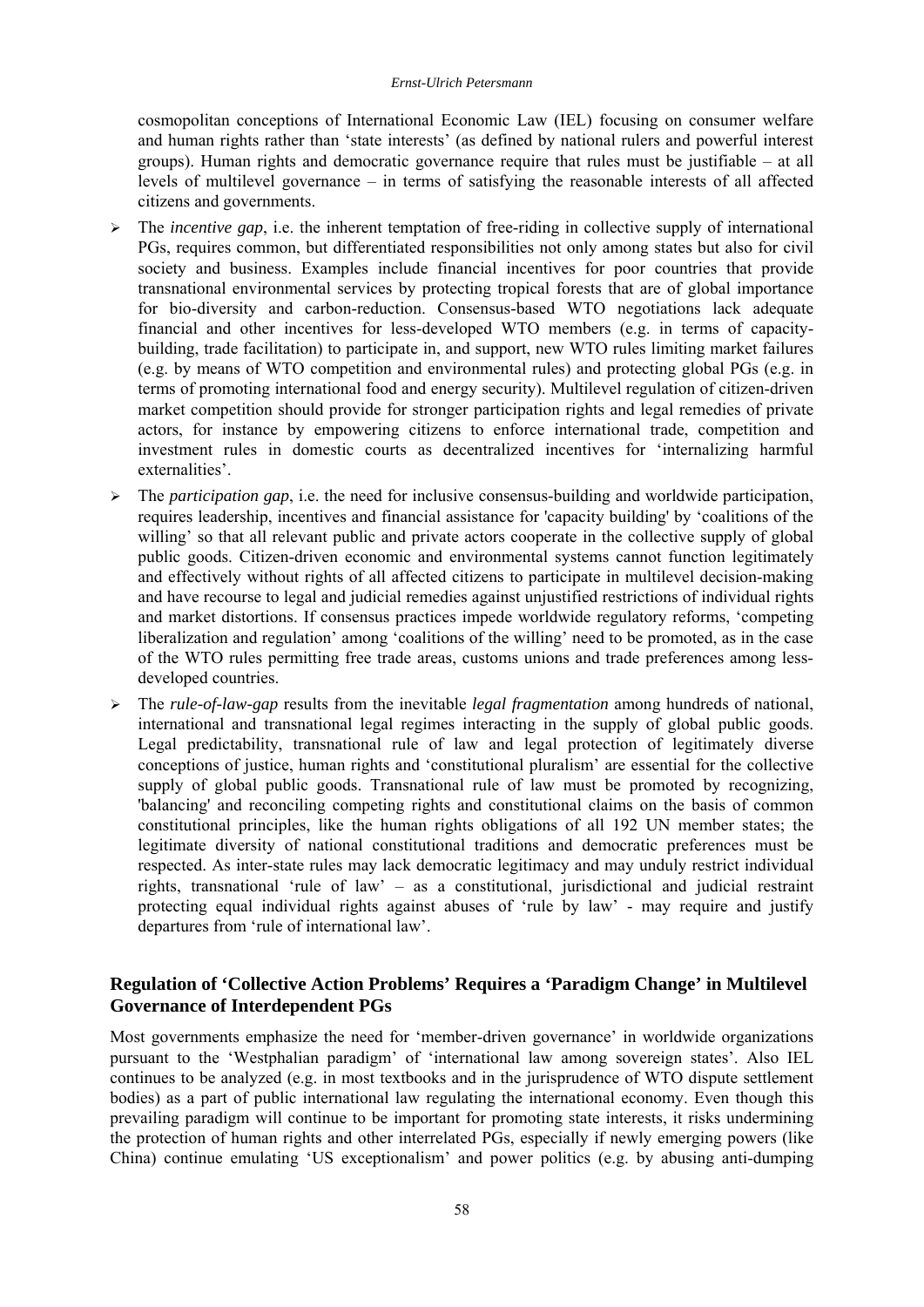rules as a political 'selective safeguard clause' for redistributing domestic income in favor of powerful lobbies). In regional economic agreements (like NAFTA and the EEA) and bilateral investment agreements (BITs), IEL is increasingly perceived as 'multilevel regulation of the economy' protecting no longer only rights and obligations of governments, but also of citizens, companies and other nongovernmental organizations (e.g. investor rights and investor-state arbitration pursuant to Chapter 11 of NAFTA). Yet, the effectiveness of this 'multilevel economic regulation approach' often depends on 'hegemonic pressures' (e.g. by the USA in NAFTA) and is lacking in many regional free trade areas among less-developed countries.

The diverse 'multilevel constitutional conceptions of IEL' applied by governments and courts in the EC, EU, the EEA as well as in the ECHR reflect the constitutional insight that the legitimacy and effectiveness of both intergovernmental as well as multilevel economic regulation need to be enhanced by multilevel parliamentary law-making and judicial protection of constitutional rights of citizens and transnational rule of law. Even though most governments outside Europe remain unwilling to follow the diverse 'European models', all 192 UN member states have accepted human rights obligations and multilevel constitutional commitments under national constitutions, UN law and the WTO legal and compulsory dispute settlement system. The increasing cooperation among international, regional and domestic courts and investor-state arbitral tribunals – notably in human rights, trade and investment law – continues to prompt courts to clarify the common 'constitutional principles' underlying human rights, constitutional law and the law of international organizations (like limited delegation of powers, due process of law). For instance, ever more courts acknowledge the customary law requirement (as codified in the Preamble and Article 31 of the 1969 Convention on the Law of Treaties) of interpreting international treaties, and settling international disputes, 'in conformity with principles of justice' and the human rights obligations of governments. As respect for human dignity requires respecting the diverse value preferences of individuals and of democratic communities, human rights law requires respecting 'reasonable disagreement' among individuals and states on how civil, political, economic, social and cultural rights and other constitutional values should be mutually reconciled in view of the limited resources. The 'balancing' of competing rights and legal values in interpreting IEL, by ever more national and international courts, confirms that the customary rules of treaty interpretation offer sufficient flexibility for interpreting IEL in conformity with legitimately diverse conceptions of human rights and of 'principles of justice'.

Arguably, multilevel governance of interrelated PGs requires integrating the diverse international, transnational, constitutional, administrative and private law conceptions of IEL in order to promote overall legal coherence of multilevel rule-making, administration and adjudication. Just as the national constitutional and legal systems of the 192 UN member states will continue to legitimately differ from each other, so will the law of international organizations for the collective governance of interdependent PGs continue to differ depending on the specific regulatory challenges, 'collective action problems' and value preferences of the states and citizens involved.

### **What Should the EU Agenda for Global Governance Be?**

The increasingly cosmopolitan, multilevel governance of interrelated PG among the 27 EU member states has been more successful than the state-centered 'Westphalian governance' in all other international organizations. The progressive extension of EU law to ever more European states has made the EU's accession policy one of the most successful 'transformation policies' in international relations. Yet, in worldwide organizations like the UN, the IMF and the WTO, the EU's leadership role remains limited by limited competences (e.g. preventing EU membership in the UN and IMF), vested state interests (e.g. in over-representation of EU member states in the IMF Board of Governors, agricultural protectionism preventing WTO reforms) and self-interests of the EU bureaucracies (e.g. in preventing legal and judicial accountability in European courts for the frequent violations of WTO law even if such disregard for the 'rule of law' was formally established in WTO dispute settlement rulings and the 'reasonable period' for implementing WTO obligations has long expired).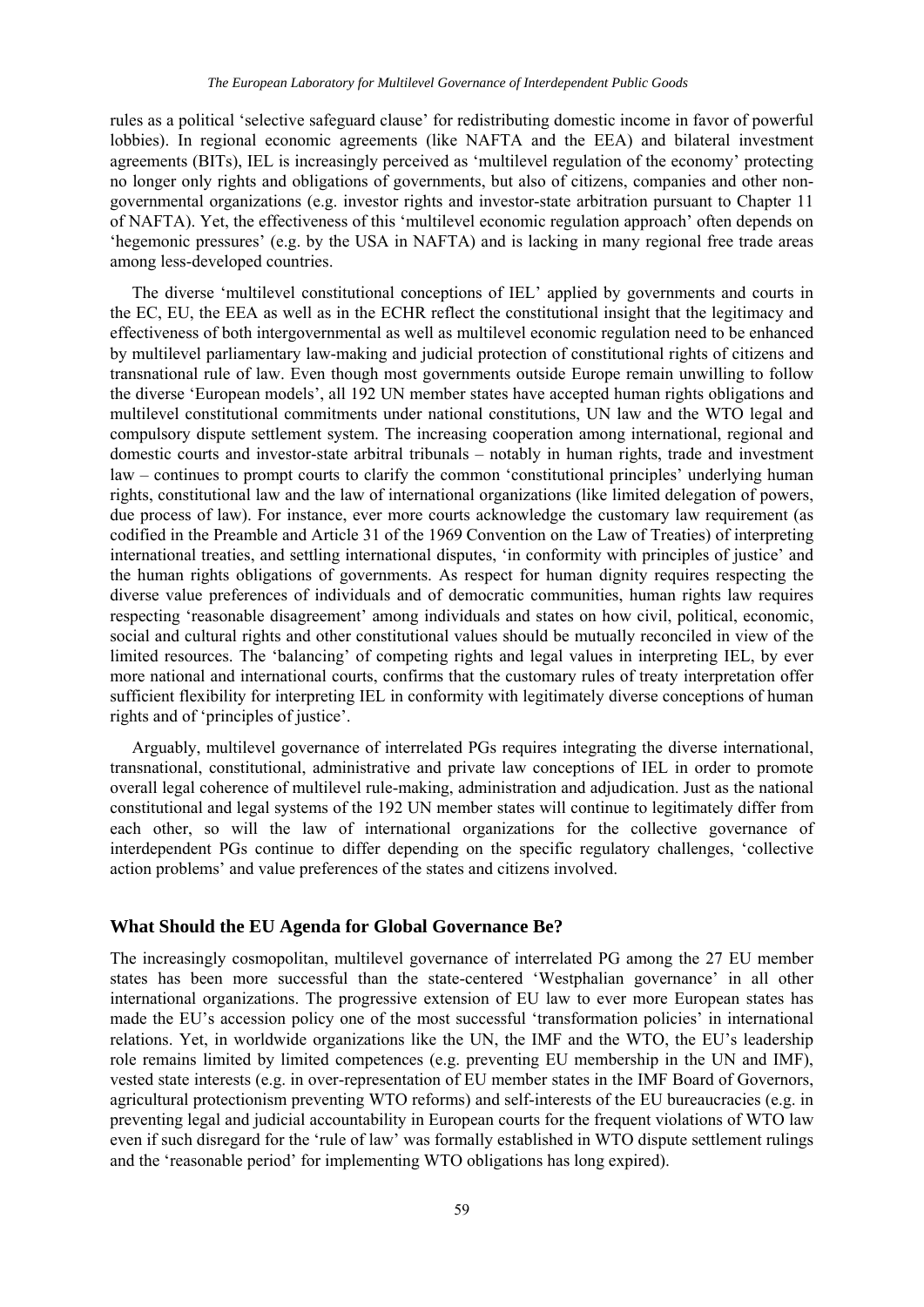#### *Ernst-Ulrich Petersmann*

The failure to conclude the Doha Development Round negotiations since 2001, the financial crises since 2008, international tensions caused by unnecessary food and poverty crises in less-developed countries, climate change and other environmental crises illustrate systemic failures in the international rules, institutions and governance for global PG. Effective regulation of many of these PGs depends on international rule of law and 'interface rules' and institutions promoting mutual coherence of fragmented, but 'overlapping' regulatory systems. The effectiveness and democratic legitimacy of many of these rules depend on citizen-driven, market-based and rights-based incentives enlisting civil society and business in support of PG and preventing competitive distortions and selfish abuses of power, such as incentives for private investments in renewable energies, decentralized carbon-emission trading systems, private involvement in 'clean development mechanisms', and for reducing emissions caused by deforestation in developing countries.

The Lisbon Treaty reflects and requires a 'cosmopolitan constitutional approach' to foreign policies challenging power-oriented conceptions of nationalist 'hegemonic foreign policies'. Instead of perceiving this European constitutional law as a strait-jacket limiting the EU like a 'giant Switzerland' with limited 'hard power', the EU should promote its unique model of 'unity in diversity' based on multilevel constitutional protection of European public goods as a 'norm-setter' promoting 'best practices' for overlapping PGs. The EU, EEA and the ECHR offer diverse models for limiting national governance failures by means of independent 'guardians of PGs' vis-à-vis one-sidedly 'nationalist foreign policies'. Due to its 'citizen-oriented, constitutional mandate', the EU Commission has reason to present itself and the European 'rule of law system' as 'international role models' for the collective supply of PG. As long as the USA, Russia, China and other 'emerging powers' cling to 'legal nationalism' and hegemonic conceptions of foreign policies, the EU must exercise leadership by example as mandated by the Lisbon Treaty's commitments to international rule of law and protection of human rights and sustainable development: In all policy initiatives for European public goods, the EU should act also as a guardian of global PGs. For instance, rather than claiming special rights of the EU in UN bodies, the EU should act as a 'role model' justifying adaptations of UN law to regional economic unions like the EU. EU leadership for concluding the Doha Development Round, for international financial and environmental regulation, international rule of law, etc should focus on 'soft power' and promotion of transnational rule of law, even if this is resisted by some EU diplomats and governments.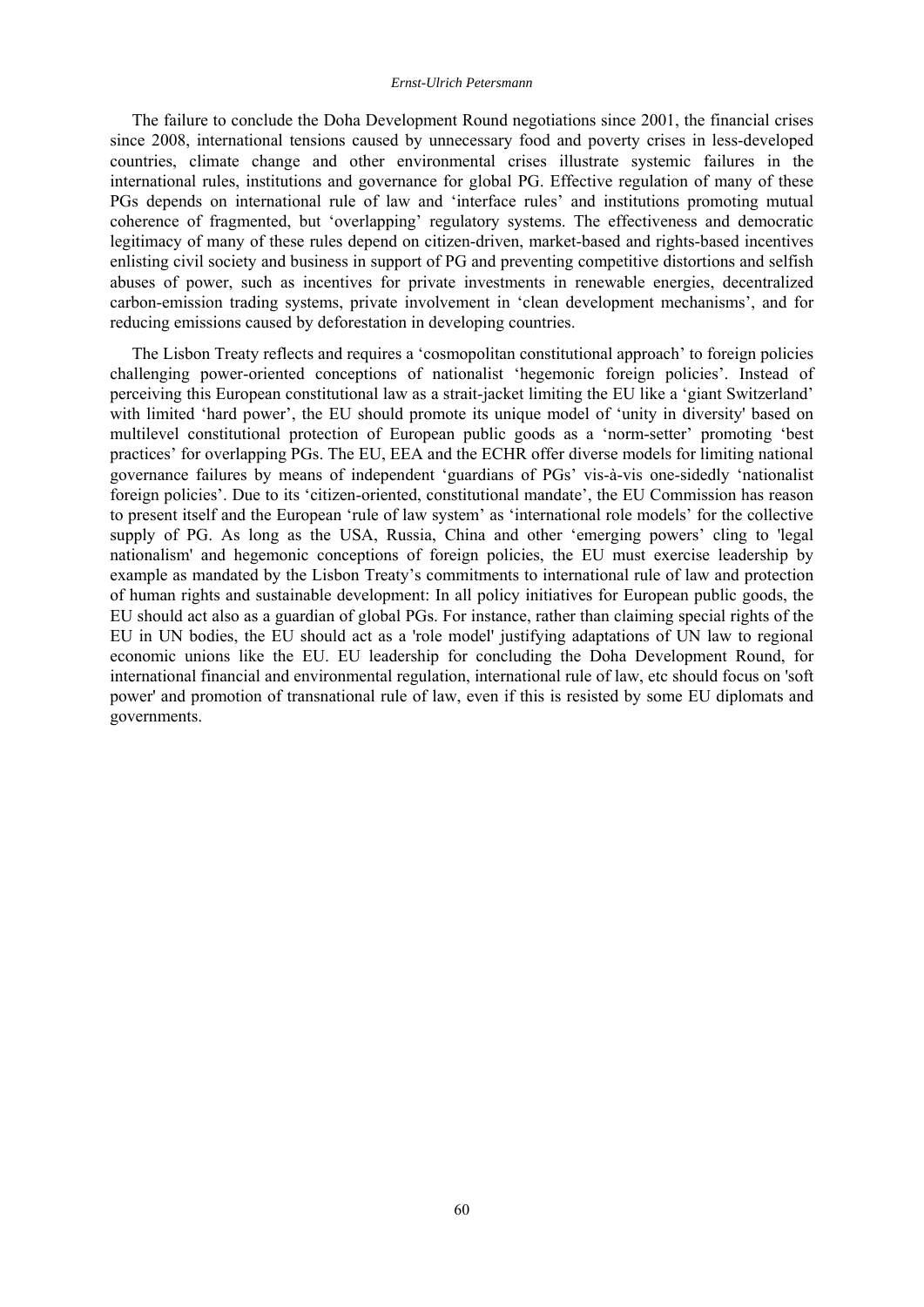## **EU Governance in the Light of New Regulations Introduced by the Lisbon Treaty**

## Dusan Sidjanski\*

The concept of governance covers many fields in comparison with the concept of government. In particular, it is a multilevel government-society relationship involving the participation of many unofficial actors at different levels. If we consider that European governance includes not only official actors such as governments and public administrations, but also economic, social groups and enterprises, scientific and cultural actors and even citizens, then we have to admit that the Commission assisted by the European Economic and Social Committee and the Committee of the Regions is the unique European institution in direct relation with these social actors. In my view, European governance is conceived as a comprehensive concept encompassing all current or potential actors, movements and social streams at the European level which involves national and regional as well as local levels in the European Union. In a more comprehensive paper, I intend to examine the changes introduced by the Lisbon Treaty, the different levels of governance and the intervention of different actors, as well as the impact of the new communication system. In this note, I propose to concentrate on the key problem which will be decisive for the future of European governance: the relations between the two Presidents and the role of the High Representative (H.R.) and the key role of the Commission as the only institution promoting the community method and the initiator of community law and policies. In the establishment of a balance between the intergovernmental and community methods, the H.R. has the chance to play an important role.

### **Tension between intergovernmental method and community method**

Some officials and authors maintain that this is a false argument raising a false debate. On the contrary, I believe that this is a fundamental issue regarding the *European project* and its future. The *intergovernmental method* corresponds to the classical model of international organisations which is based on different institutions or organs made up of governmental actors and their representatives, and an *international* common secretariat. It is essentially composed of official actors and represents an imbalance of power dominated by the weight of governments. In comparison, the *community method*  is a new creative method invented by Jean Monnet and first applied by the European Coal and Steel Community based on the balance between intergovernmental institutions and new independent institutions such as the Commission, the European Parliament and the Court of Justice. The key active role is attributed to the European Commission which has a monopoly on proposals for community rules and is the guardian of the treaties on the application of the Lisbon Treaty. It is the Commission which generates the community process.

Composed of full-time members, the Commission as an active power, independent of governments and interest groups, is responsible for formulating and articulating the *European general interest* based on a supranational vision, as well as for promoting common policies and guidelines for action in a community perspective. As an independent institution, its authority is founded on the procedure of its designation by the European Council and its final approval by the European Parliament. But this authority is acquired through its competences, its efficiency and its power, which enables the Commission to counterbalance national interests strongly represented by the Councils. As a result of

1

<sup>\*</sup> Dusan Sidjanski is Founder and Honorary Professor of the Department of Political Science at the University of Geneva, Honorary Professor at the European Institute of the University of Geneva and Special Adviser to the President of the European Commission.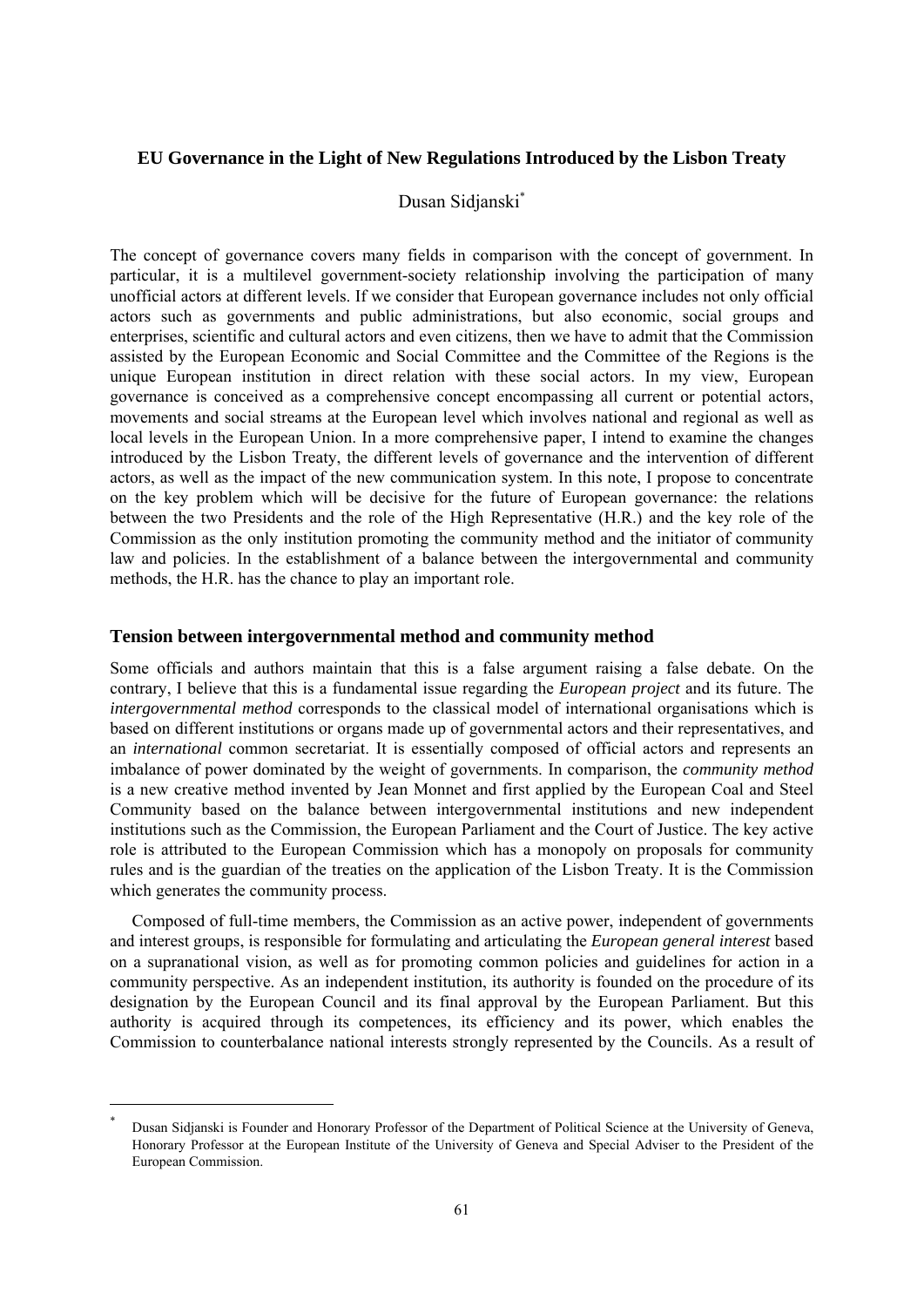all these assets, the Commission is the main guarantor of the interests of all Member States and of global cohesion within the Union.

Its input in the form of initiatives, formal proposals and recommendations constitutes a common basis for deliberations and decisions by intergovernmental European institutions. In order to counterbalance their power and protect the integrity of the Commission's proposals, since the Treaty of Rome voting in the Council is subject to the rule of unanimity if the intent is to modify the Commission's proposals without its consent. From experience, we know that in various decisionmaking processes there is a wide gulf between negotiations and deliberations based on a coherent proposal and those put forward unilaterally by individual members. The process is much more efficient and rapid in the first instance, whereas in the second the absence of a basic coherent proposal has negative consequences, such as the domination of the large Member States and compromises corresponding to the minimum common consensus.

The key role of the Commission is confirmed by the link existing between its proposals and the *qualified majority* in the Council. It is also evident that the Commission has benefited from the support of the European Parliament and the Court of Justice on many occasions, even if the EP sometimes adopted a rather critical attitude. This is the role of Parliaments in democratic systems and the Commission is the only European institution accountable to the EP, which is not the case for the Council when acting as a non-legislative codecider.

Tension between these two processes appears strongly in the transition period from the previous Treaties to the new institutional architecture of the Lisbon Treaty, as well as during crises and in relation to issues such as climate change and energy. In Copenhagen, a clear demonstration was given of the inefficiency of the individual interventions by the main representatives of the Members. This was also an example of *reductio ad absurdum* proving the necessity for the community method. A parallel case is provided in energy matters where the Member States negotiate bilaterally with Russia. A common approach could give increased power and benefits to the European Union, as in the case of common commercial policy. In the past as now, in the World Trade Organisation the Commission has the mandate to speak in the name of the EU. In the CFSP, the H.R. can guarantee the progressive use of the community method by presenting joint proposals with the Commission. Even before the adoption of the new Treaty, there were some concerns about the future relationship between the President of the European Council and the President of the European Commission – the former representing the highest intergovernmental institution, and the second symbolising the Jean Monnet method or the communitarian approach.

The Treaty of Lisbon established moreorless clearly the competences of the President of the European Council. His main function is to facilitate consensus among the members of the European Council and to represent the European Union at the level of Heads of State and governments. The President of the Commission, as a member of the European Council and with the large spectrum of competences of the Commission as the only initiator of main legislative acts and decisions in the EU, has also the essential role of representative of the EU in economic and financial negotiations, in particular. In the World Trade Organization, the Commission speaks in the name of all the members of the Union. These competences, as well as neighbourhood policy, cooperation with developing countries, monetary and economic policies, are related to external action, to the CFSP and to general security and peace.

### **Some ambiguities**

The ambiguity of the respective roles of the two Presidents appeared in the transitional phase when their roles had to be implemented. Despite their agreement and their shared European spirit, there appears to be a shift towards more intergovernmental procedure. A concrete example is the establishment by the European Council of a *Task Force*, headed by the President of the European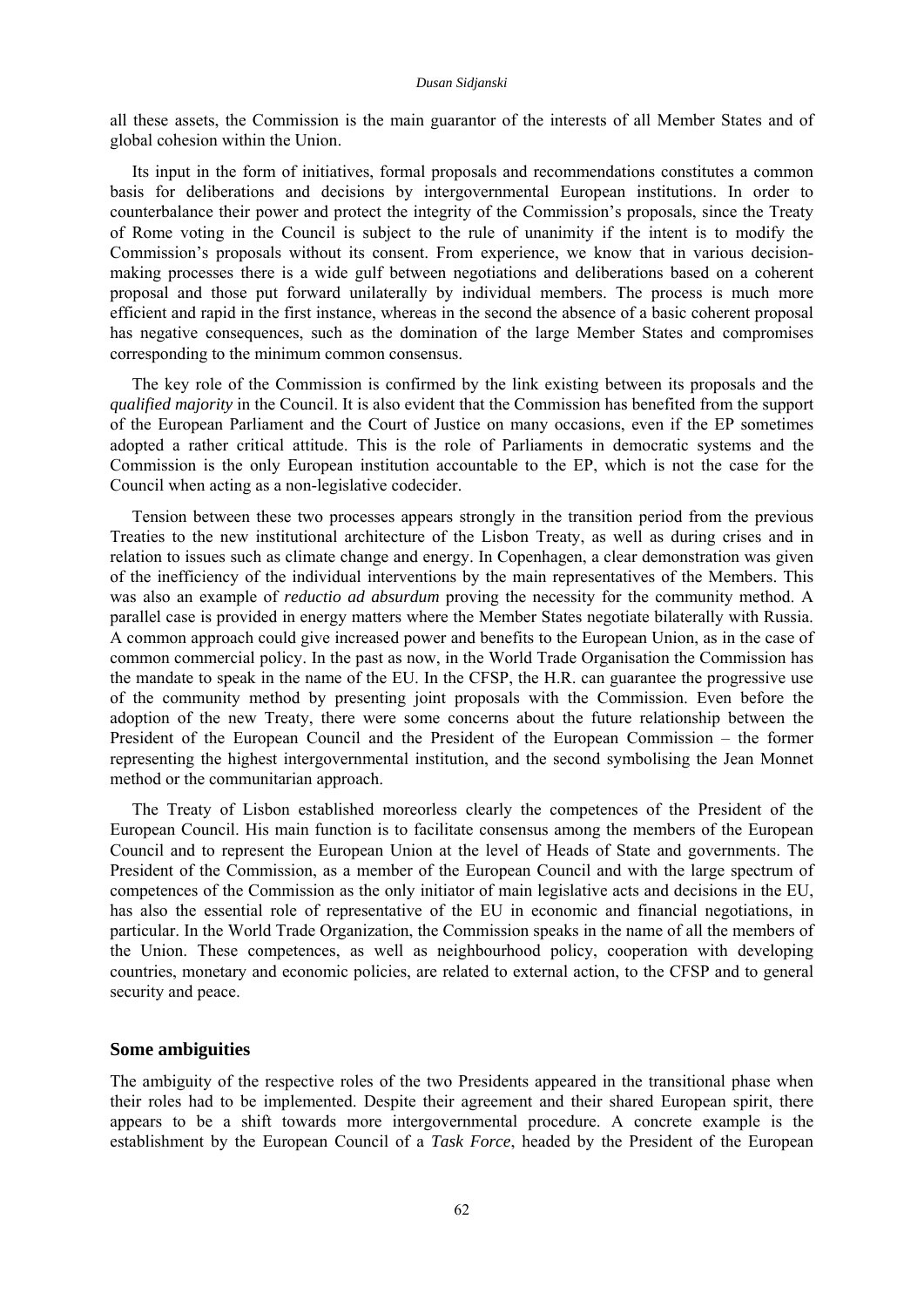Council. In my view, this is a wrong move, which tends to strengthen the role of the big Member States and of the President of the European Council. In fact, it is not a *Task Force* or a "*groupe de réflexion*" in accordance with the tradition in the European Union, but rather an informal meeting of the Ministers of Finance in the presence of Jean-Claude Trichet, Jean-Claude Juncker and Olli Rehn. If the intention were to establish a Task Force, the mandate should have been given to the European Commission which is better equipped to deal with the economic problems which result from the current crisis among Member States. Frankly speaking, the President of the European Council is intervening in the field of competence of the European Commission, while his main task is to facilitate consensus at the highest political level. According to the Financial Times of 24 September 2010: "Yet there is frustration in Paris as well as other capitals at the taskforce's lack of progress and the rivalry with the Commission". At the same time, the President of the European Council is making public declarations about the financial and economic crisis, with or without the consent of the President of the European Commission. It is my profound conviction that the two Presidents should act jointly in tandem.

### **Shift towards intergovernmental method?**

This trend towards more intergovernmental procedures at the expense of the community method changes the rules of the game and gives more influence to the larger States. While the initiatives and proposals of the Commission, which aim to express the general European interest, take into account the interests of all the Member States, this is not the case in the intergovernmental approach, which is tending to reappear today in certain areas. This shift of power in the EU coincides with the assertion of national interests, especially by the great European powers. This is the case more specifically in the crisis and the position taken by Chancellor Merkel regarding the Greek crisis. To accept and consolidate this shift would be greatly damaging to the European Union.

It seems that the Member States are trying to recover some of their powers as they appear to be squeezed between the transfer of their powers to the European institutions on the one hand, and to their regions on the other hand. The practice of governance is developing simultaneously at both the European and regional level. At this point, the position and the initiatives of the President of the Commission and of the collegial body as such will be decisive for the future of the EU.

In the intergovernmental procedure, efficiency is reduced and generally results in the lowest common denominator corresponding to the efforts to reach a consensus. The role of the President of the European Council is to facilitate consensus and not to encroach upon the area of competence of the Commission. In the present financial and economic crisis, it is up to the Commission to propose a *global package* of regulations and measures to the Council of Finance Ministers, and to the European Council jointly with the President van Rompuy, for the approval of a general line of action and a common strategy.

Obviously, the community method, which is not applied in the field of external relations, does guarantee balanced decisions and pays more attention to the interests of small and medium-sized countries. By contrast, to the intergovernmental process is dominated by the big powers. In short, the use of the community method and its extension is of fundamental importance to the present and future of the European Union.

### **What could be done to consolidate the community method?**

The question is what could be done in order to strengthen the position and the power of the European Commission. The first move was already undertaken by the President of the Commission in the agreement reached with the European Parliament, which is the natural ally of the Commission and which gained more competences through the Lisbon Treaty and more powers through the codecision, legislative and budgetary procedure. The second move is to strengthen the collaboration between the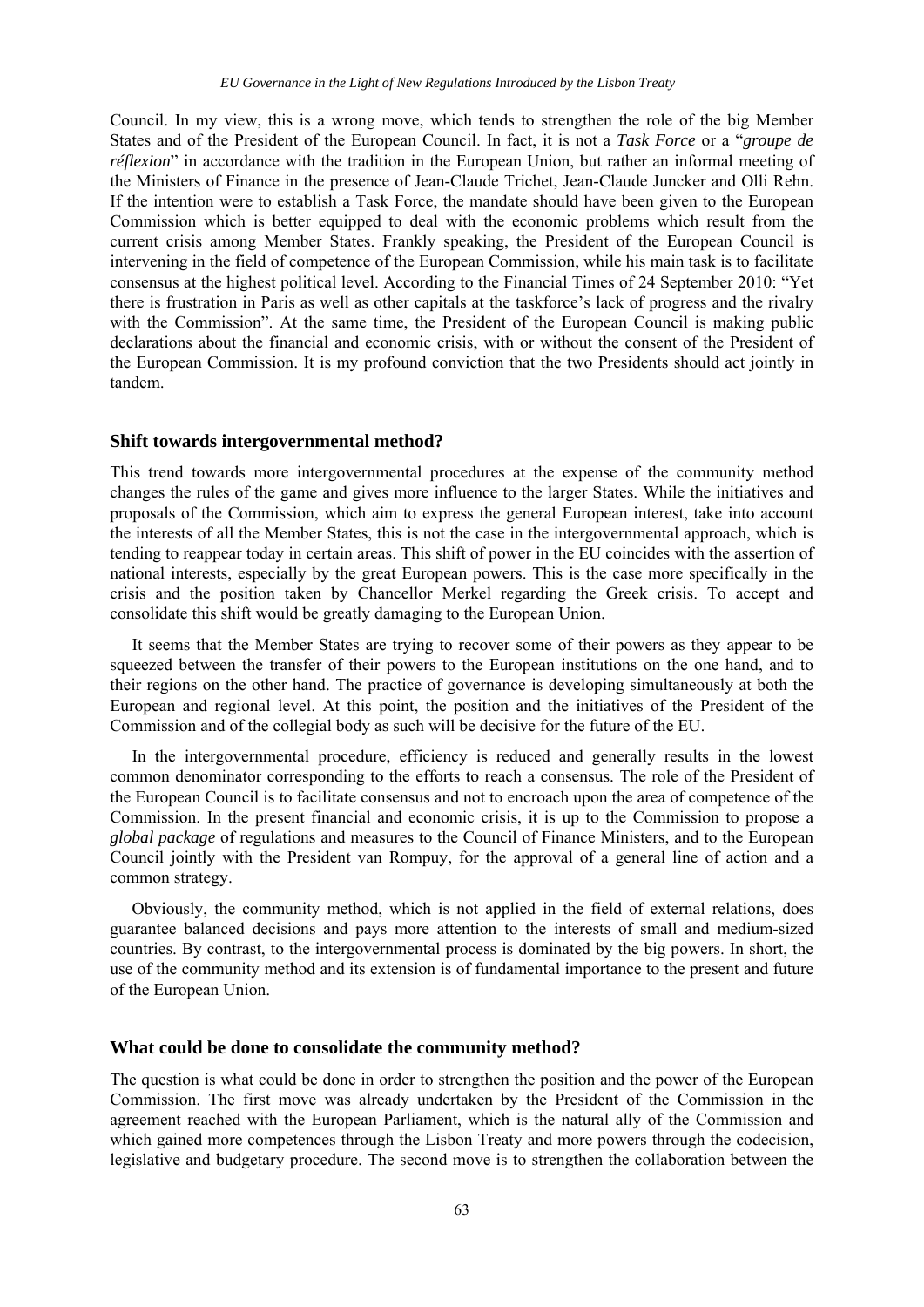Presidents and to make the tandem more visible to the general European public. The contribution of the Court of Justice is also highly significant.

### **The key-role of the High Representative**

The H.R. in her role as the Vice-President of the Commission and President of the Council of Ministers for Foreign Affairs should be the channel of communication from the Commission to the Council. However, there is some ambiguity as to the double loyalty of the H.R. who, while remaining the Vice President of the Commission, has reduced responsibility to the College. Nevertheless, at present Lady Ashton has kept her office in the Commission on the  $12<sup>th</sup>$  floor of the Berlaymont building. In the future, she may join the headquarters of the European External Action Service. Her European socialization is stronger than the socialization process of the Members of the Coreper who in representing national interests have the task of conveying and explaining the Commission's proposals to their governments. By way of comparison, Lady Ashton is in charge of ensuring the common European interest and assumes two different roles, as H.R. and Vice-President of the Commission. Her position is less ambiguous. It is true that she must resign collectively as member of the College of Commissioners, but will remain in office as the President of the Council of Ministers of Foreign Affairs.

#### **The role of social actors and the European challenge of global governance**

In general, the Councils do not cultivate relations with European interest groups, associations or lobbyists while their members are listening to the national, social and economic actors. To offset the role of intergovernmental institutions, the Commission could also rely more on different economic and professional actors and on the European citizens and public opinion. They have an important role to play during the elaboration of the Commission's proposals and during the consultation procedure.

At all levels, social actors exert substantial influence which is all the more difficult to evaluate as these actors are frequently in competition amongst themselves. These influences are exerted through various channels and through consultative bodies - Economic and Social Committee, Committee of the Regions. They are also exerted via informal, unofficial contacts, as for example through the consultations preceding the proposals of the Commission. These processes are less important in the field of Common Foreign and Security Policy, which is mainly managed by the European Council, the Council of Foreign Ministers, the two Presidents and the H.R.

### **Imbalances and integration process**

The case of the financial crisis highlighted the imbalance between monetary union and economic union. The Greek crisis and the threats of other crises in Spain, Portugal, Ireland and other Member States prove that even monetary union does not function efficiently. This was clear from the German refusal and costly delay in assisting Greece. These unbalanced, destabilizing situations can be compared to the Jean Monnet strategy (integration sector by sector) and to the *spillover theory* proposed by Ernst B. Haas. Integration by sector leads to the necessity of new responses to new demands e.g. the proposal for a "Budgetary Federation" by Jean-Claude Trichet and the proposal by the Commission of a pre-review of national budgetary projects, as well as the proposed creation of an economic government of the Eurozone and more efficient economic governance of this core zone. This process of integration was referred to by Henri Brugmans as "fédéralisme à l'envers".

The Eurozone corresponds to Karl W. Deutsch's concept of a *core federal area*. The creation of a core area was also proposed in 1994 by Karl Lammers and Wolfgang Schäuble. At present, the Eurozone seems to correspond to these concepts and proposals. It introduces a clear differentiation between Eurozone members and other members of the EU, in accordance with the principle that all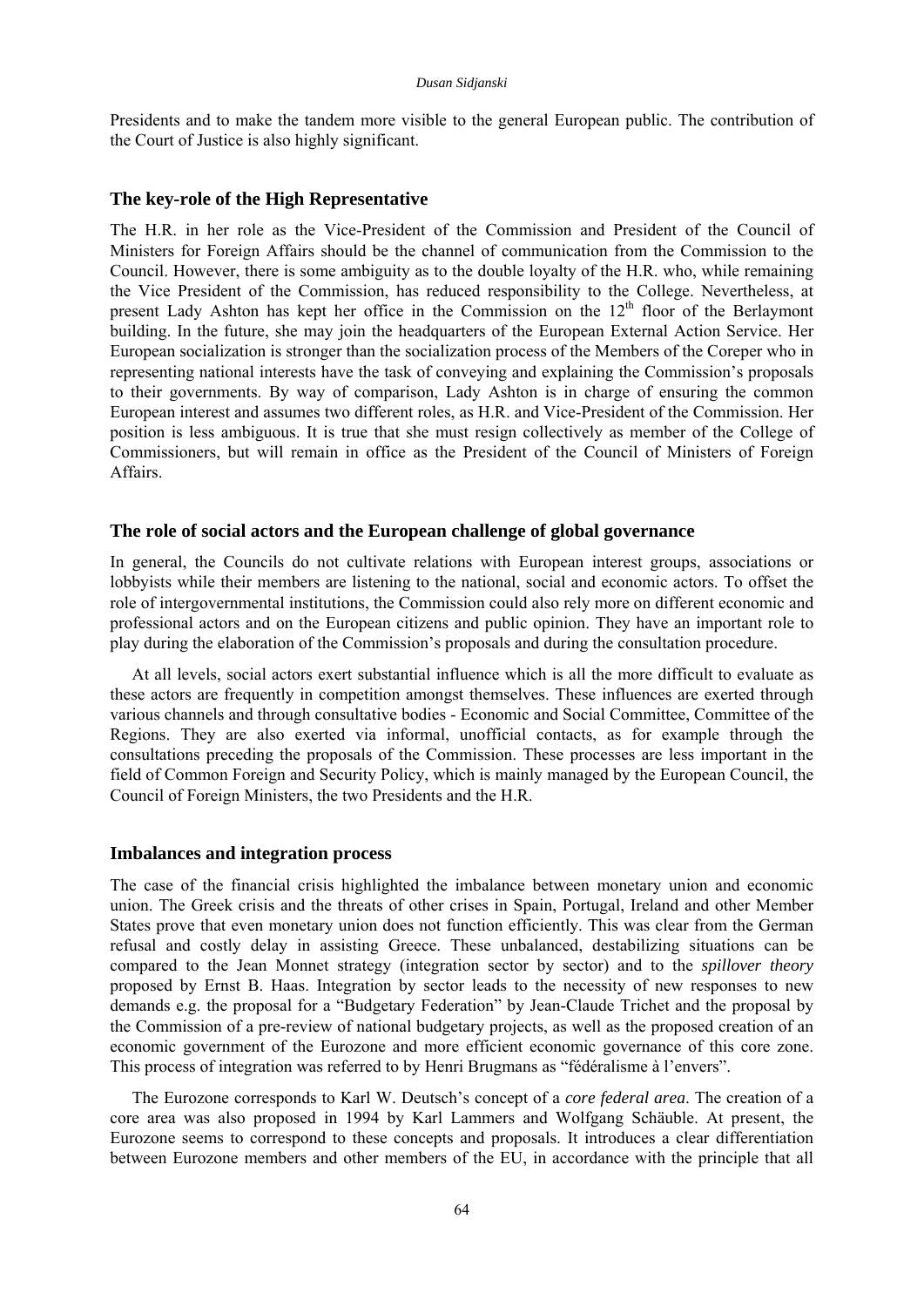members have the possibility to join this core area. I wonder whether the disposition of the Lisbon Treaty concerning *enhanced cooperation* might not be used in order to establish an *economic government* for the Eurozone.

### **The case of the common energy policy**

Another case is the establishment of the common energy policy, in relation with the common environmental policy. It is apparent that Germany, France, Italy and also the Netherlands are developing strong bilateral relations with Russia. Bilateral agreements tend to consolidate bilateral relations and to constitute an obstacle to the adoption of common policies. It is an example of the strong interrelationship between external and internal policy. It is also a case for the Commission to assume a leading role and to propose a global project based on the "*de facto solidarity*", deep-rooted cultural links and general interdependence between the European Union and the area around Russia and Ukraine. This project, implying the establishment of common institutions and the adoption of a common strategy in economic as well as political and security matters, will constitute a *European great design*, which Denis de Rougemont had wished for – a *great Europe* based on a common European culture and on the federal principal of "unity in diversity".

### **Some concluding remarks**

The general overview seems to indicate an urgent necessity for the Commission to take the initiative and propose a more global view of all the measures adopted or proposed regarding the financial, economic and pending social crises, avoiding sectorial and uncoordinated measures as well as too much emphasis on the financial system. A global view could at the same time be the basis for the future meetings and decisions of the G20 under the presidency of France.

Various new instruments of communication and access to decision-making centres in the EU e.g. the role of citizens and horizontal networks, initiatives, consultation, legal space, are contributing to the emergence of *European governance and the European political space*. This could create a temptation to adopt a concept of a polygon of various forces leading to main political decisions. Such a concept minimizes the special role of political authority, and as in the Truman theory tends to present political authority as one of the actors among pressure or interest groups. In my opinion, in the midst of these multiple influential forces, governments at different levels and the European institutions maintain their capacity to take general decisions which constitute an obligation to all citizens and residents and have the power to implement them in the variety of manners corresponding to the different levels. Yet today the general system is much more complex and diversified but also more manageable due to the advances in information technology. It proves the need for a communitarian or federal approach in the European Union.

In conclusion, the Lisbon Treaty has created a new distribution of powers and competences between the President of the Commission and the two newly established functions, the President of the European Council and the High Representative. The future behaviour of the members of the "Troika", their rivalry or their close collaboration could be decisive for the evolution of the European Union. Their collaboration could facilitate the adoption of common policies in the energy-climate sector and will have a direct impact on the conduct of Common Foreign and Security Policy. It will contribute to the assertion of the European Union not only in relation to Russia but also as a global actor. In this way, the European Union will become an influential actor as a normative and soft power, also as a leading power in favour of peace, development and justice in the world.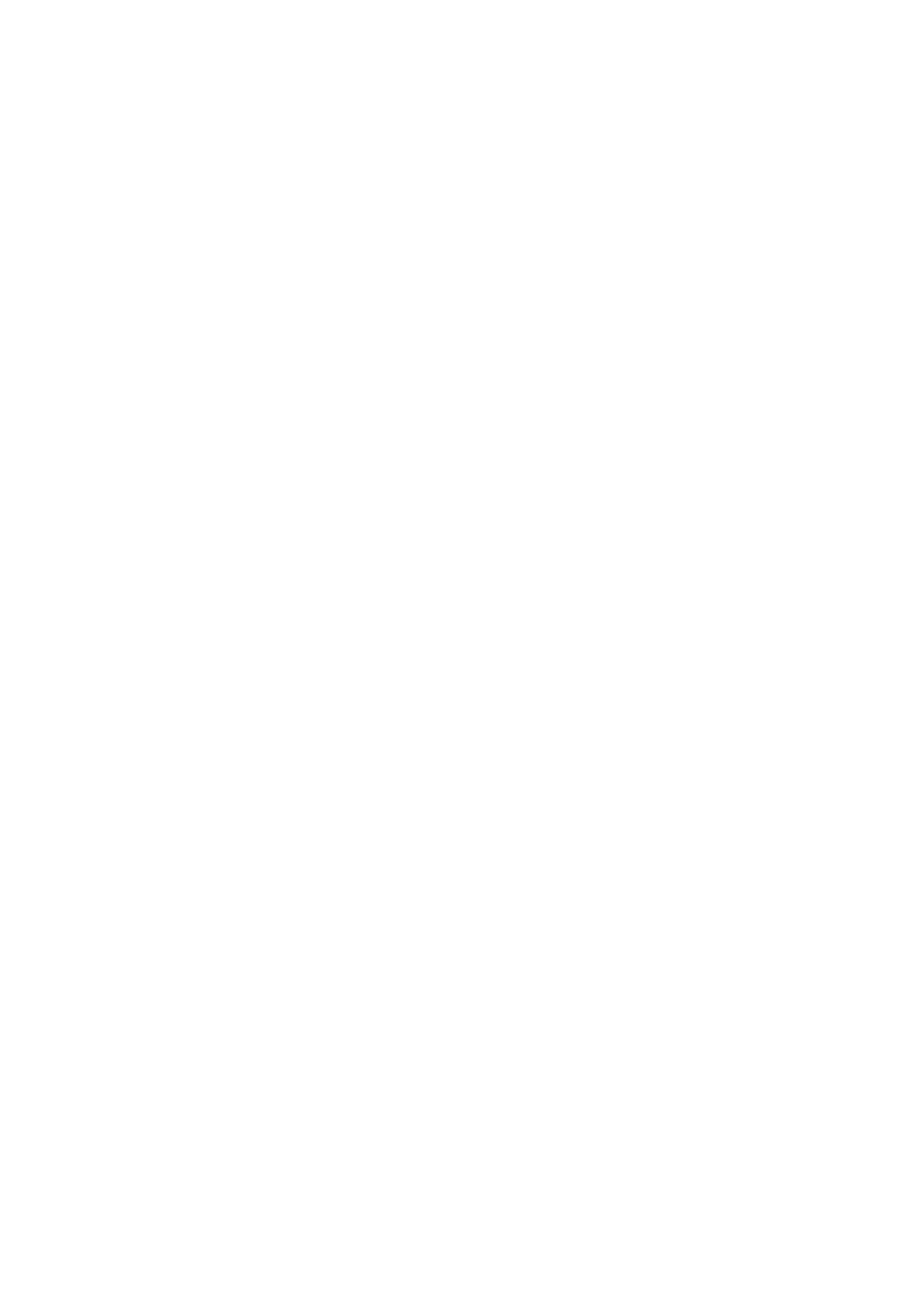# **The EU and the Challenge of Global Macroeconomic Governance**

David Vines\*

## **Introduction**

The world has been through a financial crisis the effects of which have been catastrophic. The crisis led to the near seizure of financial markets across the world, and subsequently caused the most rapid downturn in global economic activity since the Great Depression.

Due to an unprecedented show of cooperation and a worldwide coordination of fiscal and monetary policies, an all-out collapse has been prevented. But in order to repeat a future crisis, the same cooperation and coordination will be needed to address the global savings-investment imbalances that continue to pose a threat to global stability. Only by learning the lessons from this crisis can policymakers guard against a repeat crisis.

## **Key policy issues**

1

### *1. Policy-makers must better regulate finance*

The greatest policy failure causing the crisis was not monetary policy but the inability of systems of financial sector regulation to contain the growth of excessive, uncovered, risk-taking among financial institutions. A business environment with limited liability provisions gave rise to incentives to take on more risk, while deposit insurance and state support for institutions deemed 'too big to fail' has left taxpayers facing the cost of unprecedented rescue operations.

Regulatory reform is clearly needed. This now appears to be moving in two directions. The first has concentrated on addressing evident weaknesses in the Basel Committee regime that has shaped financial sector regulation over recent decades. The second element aims to address the moral hazard problems of institutions that are deemed 'too big to fail'. The Financial Stability Board, set up at the meeting of the G20 in London in April 2009, has been examining various policy responses. But despite initiatives, international cooperation in this area has flagged fast.

## *2. Policy-makers must create a clear fiscal regime in macro policy-making*

The short-run policy response to the crisis involved an unprecedented display of global monetary cooperation. Attention then switched to solvency. Fiscal authorities embarked on a range of schemes to recapitalise the banking system and to put in place fiscal stimulus programmes. In addition central banks introduced quantitative easing measures aimed at cheapening longer-term borrowing – i.e. flattening the yield curve – and thereby boosting private sector balance sheets.

The public sector was obliged to go into deficit – and by unprecedented amounts*.* But while fiscal expansion has been effective at aiding global recovery, fiscal authorities cannot spend beyond their means forever. The question remains: How quickly should the deficit be closed in the US, and Europe, including the UK?

<sup>\*</sup> Professor Economics and Fellow of Balliol College at Oxford University.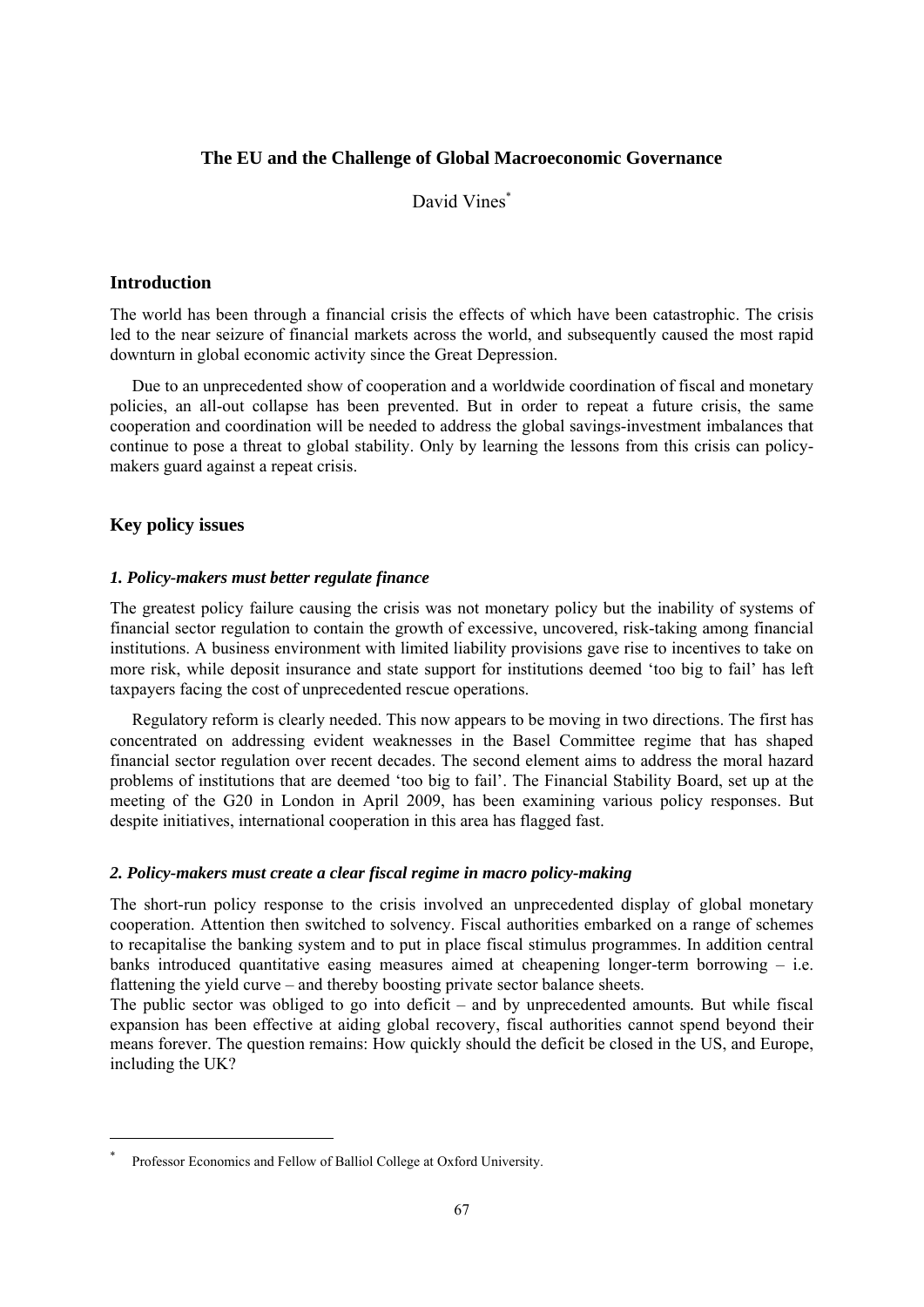#### *A fine balancing act*

Timing is crucial. In the short run, the public sector must supply enough assets to be held by the household sector as it increases its saving, and to be held by the financial sector as it deleverages out of its holdings of risky assets. By contrast, in the medium term there is the risk that a sustained recovery might be jeopardised by a fiscal crisis, or, over a longer period, by sustained underlying fiscal difficulties. It will be difficult for policy-makers to detect when the short-run need is exhausted and the fiscal deficit should be cut.

A significant concern is whether policy-makers can credibly commit to reducing the budget deficit at the appropriate speed. Policy-makers may come under pressure from markets to cut the deficit too fast. It is critical that fiscal institutions are sufficiently robust to confront this pressure.

For this reason, some economists advocate fiscal responsibility councils. This fiscal authority would be independent from day-to-day politics, analogous to central banks that have been made independent to guard against related credibility problems.

#### *3. Policy-makers must address the global savings-investment imbalances*

The global savings-investment imbalances are the result of excess savings in countries with currentaccount surpluses and a shortage of investment in countries with current-account deficits. The surplus countries are those with competitive exports, facilitated by undervalued exchange rates, such as Germany, Japan, and countries in East Asia, notably China. In the years leading up to the crisis, an excess savings from these countries was invested in deficit countries, such as the UK and the US, enabling them to continue purchasing surplus-country exports. These current-account imbalances must be dealt with before they unravel and cause another crisis. Unfortunately, the fiscal expansion which was necessarily undertaken by many countries to mitigate the effects of the crisis has made this rebalancing act far more difficult.

#### *The cooperative solution and its risks*

The cooperative solution is for surplus countries to increase their spending, leading to a disproportionate expansion of domestic demand in these countries. This would need to be supported by an appreciation of the exchange rates in surplus countries.

Deficit countries for their part will need to cooperate by cutting spending. Net exports in these countries need to expand, with this expansion being facilitated by a devaluation of the real exchange rates in deficit countries.

One risk is that policies fail to stimulate a sufficient recovery of domestic demand in the surplus countries. While China appears to be moving in the required direction, difficulties remain in producing a sufficient expansion in domestic consumption – despite the large fiscal injection. A significant fraction of the fiscal stimulus, as well as private sector profits, have been used to finance large increases in investment, rather than increases in consumption, and these may be difficult to maintain.

A second concern is that Europe may contribute to this global imbalance, as a result of cutting in the countries of southern Europe who are in difficulty, unmatched by higher spending in northern Europe. While the savings-investment imbalances are global, the same imbalances also exist within Europe. Southern European countries such as Greece, Italy, Portugal, and Spain, as well as Ireland, are in fiscal difficulty. At the same time Germany is highly competitive and has an expected currentaccount surplus of \$187 billion. Rebalancing in the Eurozone will therefore depend solely on a significant rise in domestic demand within Germany. This is especially true if global pressures cause the euro to appreciate, removing the option of a depreciation of the Euro.

A third concern is that, in the absence of the necessary recovery of demand in emerging market economies, and in Europe, the US may face competitive pressures from both emerging marets and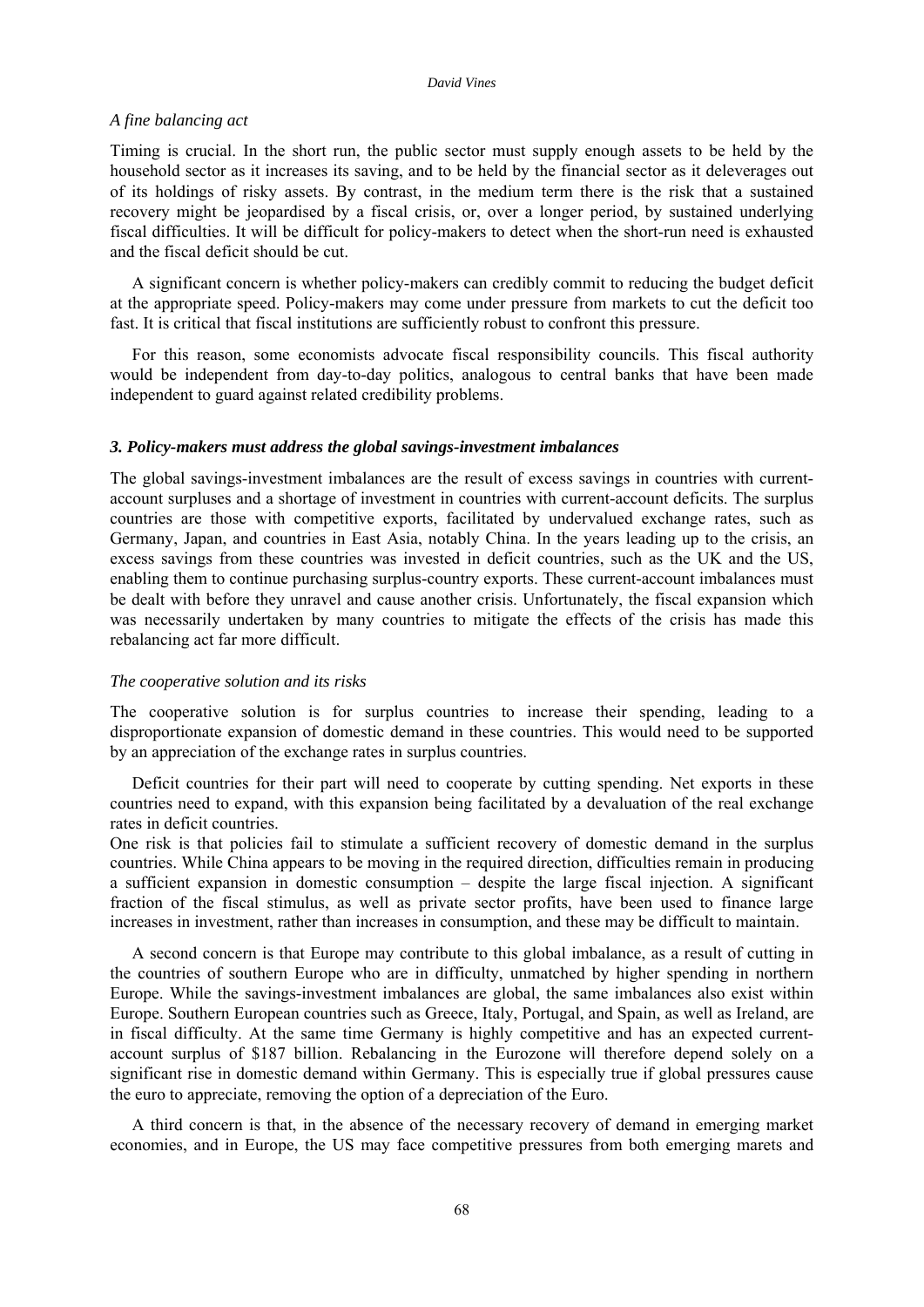from Europe. And the might again become the 'spender of last resort' – an uncompetitive economy spending beyond its means - as in the years running up to the crisis.

#### *The prisoner's dilemma*

Countries need to make adjustments described above. While this will be costly, the cost of inaction could be far greater. This virtuous cycle will not be self-enforcing – as the previous decade has so clearly demonstrated. While it is clearly in the interests of all countries to rebalance the world economy, countries may find it easier to wait for other countries to act first and themselves renege on any responsibilities that are politically difficult and costly to implement. This is a global prisoner's dilemma, and at present the G20 and IMF do not have the tools to deal with it.

### **The Reform of Global Macroeconomic Governance**

The global crisis could have been averted if there had been a different way of managing macroeconomic policy globally. It should become the task of the G20 – working with the IMF – to make known the existence of this prisoner's dilemma described above and to point out when countries are taking the 'non-cooperative' option. The IMF's *World Economic Outlook* is the natural vehicle for this analysis, but so far the Fund has been unable to issue strong enough warnings. The IMF will need stronger powers and will need to reform its governance structure to make this possible.

This new system will require increased will surveillance over fiscal policies in advanced countries. A core requirement of any satisfactory global system is to ensure that emerging market countries do not build up excessive savings, thereby driving down world interest rates and allowing the global imbalances to continue. Preventing these countries from deliberately pursuing overly competitive exchange rates will help make this possible.

To encourage emerging-market countries not to set their exchange rates at depreciated levels, the IMF will need to provide credible insurance for such emerging-market currencies, in the form of a new provision of international reserves for emerging market economies. Such a scheme might be one in which in which the IMF issued Special Drawing Rights to emerging market countries, and was also given the power to make emergency issues of such rights to fight crises, making the IMF a 'lender of first resort'..

#### *A change to IMF governance is needed*

These reforms imply an unavoidable loss of sovereignty. They would also limit the ability of countries that issue reserves, in particular the US, to run excessive deficits. They would limit the ability of countries – both in emerging-market Asia and in Europe - to curtail domestic demand too rapidly - as in Europe – of to continue to concentrate on export expansion by setting their exchange rates in ways that harm the rest of the world

It will be impossible to get agreement on a major role for the IMF in influencing the policies of either advanced countries or emerging-market countries unless changes are made to the governance of the IMF. The Fund must inspire trust and confidence in both sets of countries. This will require changes in the IMF's distribution of power, and voting structure, in a way that reflects the changing realities of the world balance of economic power, both reducing the voting weight of Europe and enhancing that of emerging-market economies . These changes must go much further than those agreed at the G20 summit in London in April 2009.

Reform must also place the responsibility for the delivery of improved policies more firmly in the hands of the management of the IMF. Stepping back from day-to-day surveillance would enable the IMF's Executive Board to carry out the task of external enforcement described above.